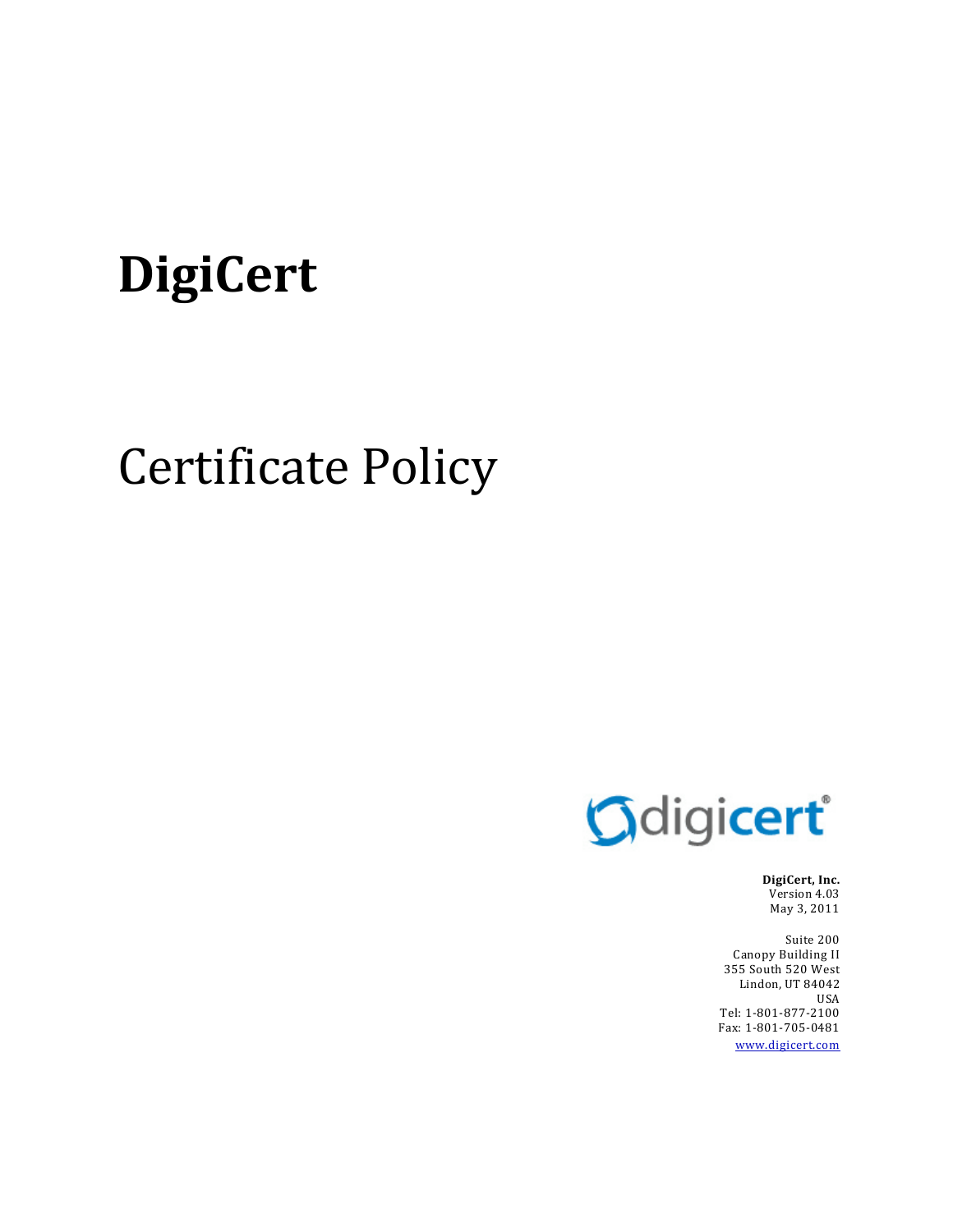#### **TABLE OF CONTENTS**

| 1.             |                  |  |
|----------------|------------------|--|
|                | 1.1.             |  |
|                | 1.2.             |  |
|                | 1.3.             |  |
|                | 1.3.1.           |  |
|                | 1.3.2.           |  |
|                | 1.3.1.           |  |
|                | 1.3.2.           |  |
|                | 1.3.1.           |  |
|                | 1.4.             |  |
|                | 1.4.1.           |  |
|                | 1.4.2.           |  |
|                | 1.5.             |  |
|                | 1.5.1.           |  |
|                | 1.5.2.           |  |
|                | 1.5.3.           |  |
|                | 1.5.4.           |  |
|                | 1.6.             |  |
| 2.             |                  |  |
|                | 2.1.             |  |
|                | 2.2.             |  |
|                | 2.3.             |  |
|                | 2.4.             |  |
| 3.             |                  |  |
|                | 3.1.             |  |
|                | 3.1.1.           |  |
|                | 3.1.2.           |  |
|                | 3.1.3.           |  |
|                | 3.1.4.           |  |
|                | 3.1.5.           |  |
|                | 3.1.6.           |  |
|                | 3.2.             |  |
|                | 3.2.1.           |  |
|                | 3.2.2.           |  |
|                | 3.2.3.           |  |
|                | 3.2.4.           |  |
|                | 3.2.5.           |  |
|                | 3.3.             |  |
|                | 3.3.1.<br>3.3.2. |  |
|                | 3.4.             |  |
| 4 <sub>1</sub> |                  |  |
|                | 4.1.             |  |
|                | 4.1.1.           |  |
|                | 4.1.2.           |  |
|                | 4.2.             |  |
|                | 4.2.1.           |  |
|                | 4.2.2.           |  |
|                | 4.2.1.           |  |
|                | 4.3.             |  |
|                | 4.3.1.           |  |
|                | 4.3.2.           |  |
|                | 4.4.             |  |
|                | 4.4.1.           |  |
|                | 4.4.2.           |  |
|                | 4.4.3.           |  |
|                | 4.5.             |  |
|                | 4.5.1.           |  |
|                | 4.5.2.           |  |
|                |                  |  |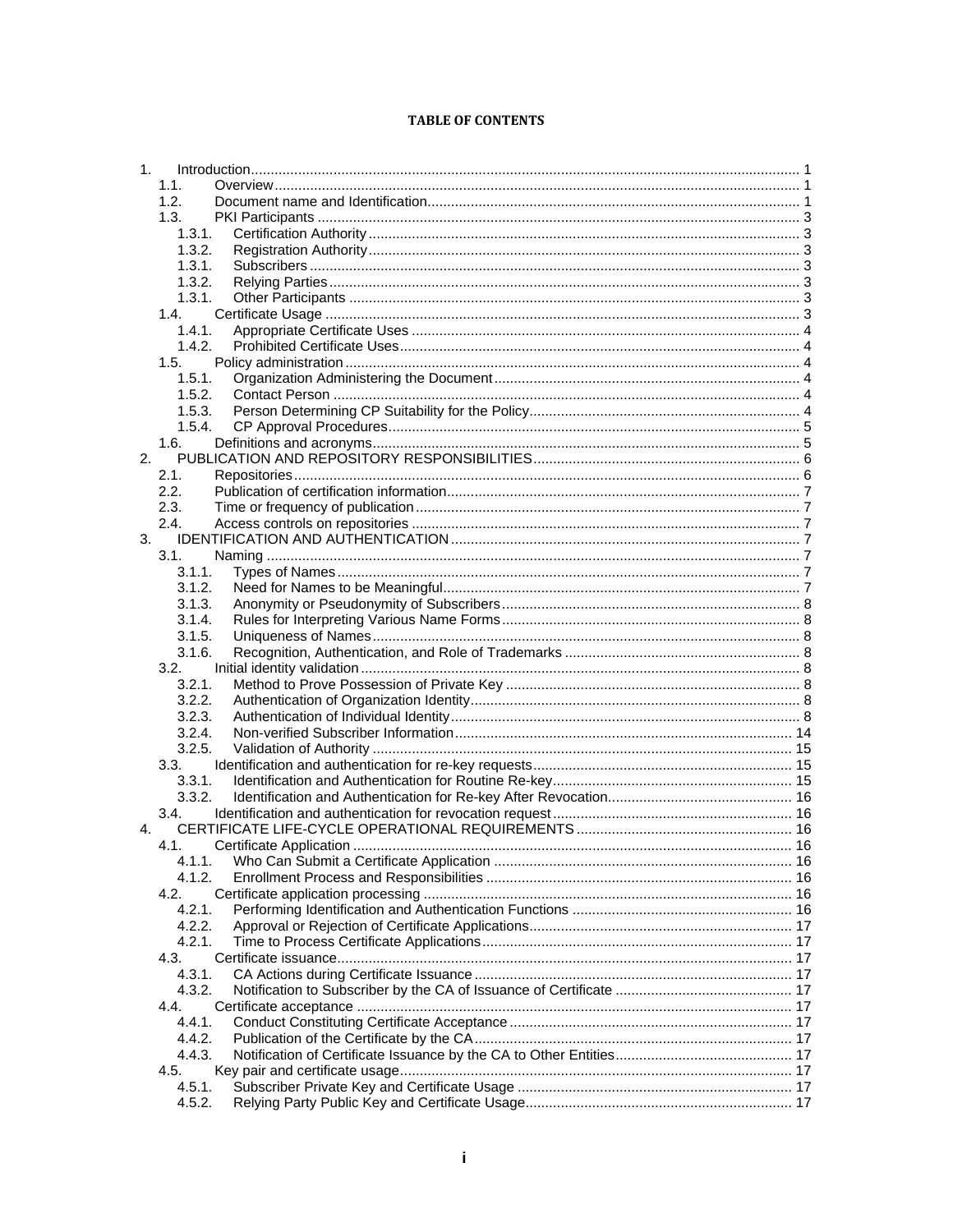|    | 4.6.             |  |
|----|------------------|--|
|    | 4.6.1.           |  |
|    | 4.6.2.           |  |
|    | 4.6.3.           |  |
|    | 4.6.4.           |  |
|    | 4.6.5.           |  |
|    | 4.6.6.           |  |
|    | 4.6.7.           |  |
|    | 4.7.             |  |
|    | 4.8.             |  |
|    | 4.9.             |  |
|    | 4.9.1.           |  |
|    | 4.9.2.           |  |
|    | 4.9.3.           |  |
|    | 4.9.4.<br>4.9.5. |  |
|    | 4.9.6.           |  |
|    | 4.9.7.           |  |
|    | 4.9.8.           |  |
|    | 4.9.9.           |  |
|    | 4.9.10.          |  |
|    | 4.9.11.          |  |
|    | 4.9.12.          |  |
|    | 4.9.13.          |  |
|    | 4.9.14.          |  |
|    | 4.9.15.          |  |
|    | 4.9.16.          |  |
|    | 4.10.            |  |
|    | 4.10.1.          |  |
|    | 4.10.2.          |  |
|    | 4.10.3.          |  |
|    | 4.11.            |  |
|    | 4.12.            |  |
| 5. |                  |  |
|    | 5.1.             |  |
|    | 5.1.1.           |  |
|    | 5.1.2.           |  |
|    | 5.1.3.           |  |
|    | 5.1.4.           |  |
|    | 5.1.5.           |  |
|    | 5.1.6.           |  |
|    | 5.1.7.           |  |
|    | 5.1.8.           |  |
|    | 5.2.             |  |
|    | 5.2.1.           |  |
|    | 5.2.2.           |  |
|    | 5.2.3.           |  |
|    | 5.2.4.           |  |
|    | 5.3.             |  |
|    | 5.3.1.           |  |
|    | 5.3.2.           |  |
|    | 5.3.3.           |  |
|    | 5.3.4.           |  |
|    | 5.3.5.           |  |
|    | 5.3.6.           |  |
|    | 5.3.7.           |  |
|    | 5.3.8.           |  |
|    | 5.4.<br>5.4.1.   |  |
|    | 5.4.2.           |  |
|    | 5.4.3.           |  |
|    | 5.4.4.           |  |
|    |                  |  |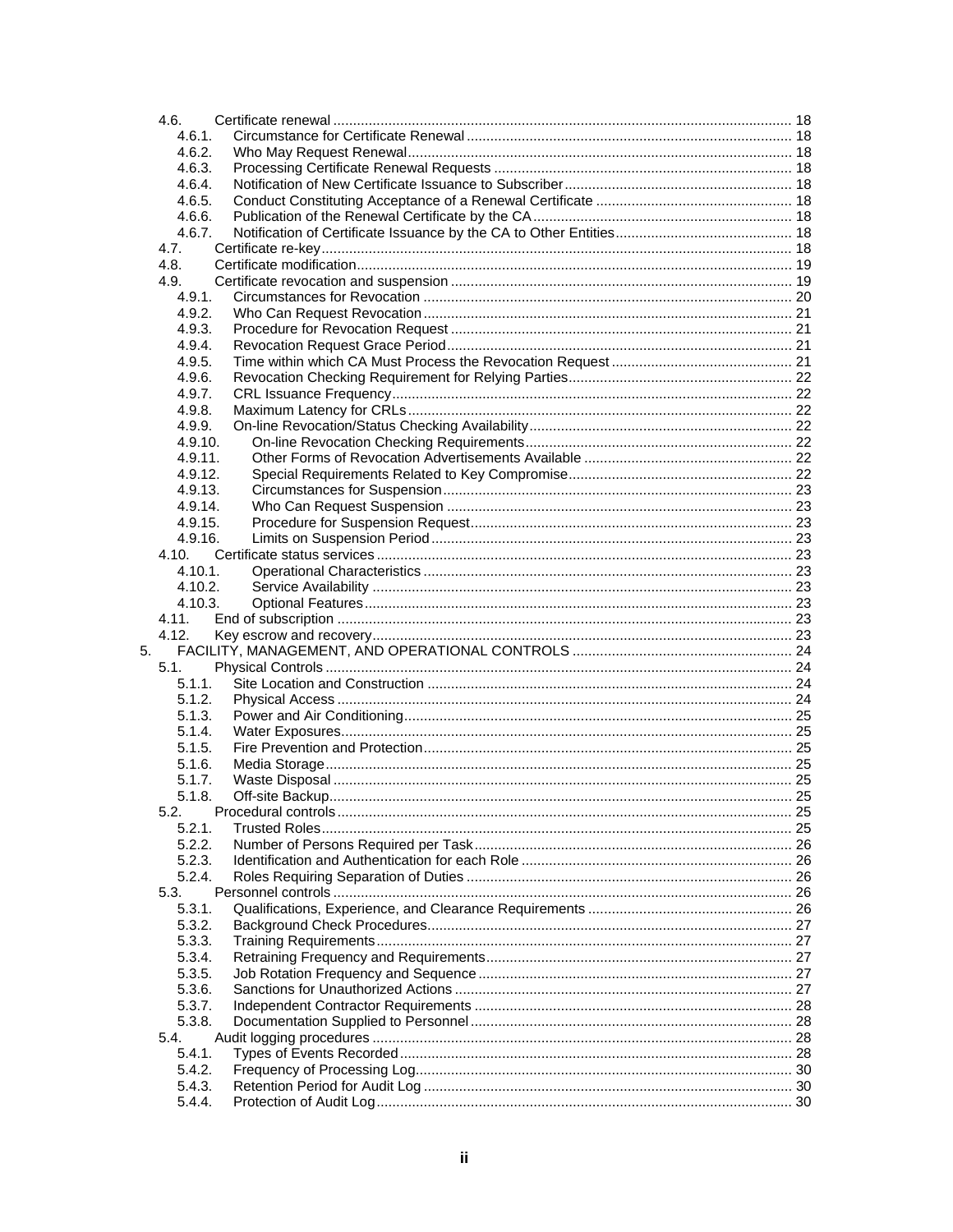|    | 5.4.5.           |                                                                          |  |
|----|------------------|--------------------------------------------------------------------------|--|
|    | 5.4.6.           |                                                                          |  |
|    | 5.4.7.           |                                                                          |  |
|    | 5.4.8.           |                                                                          |  |
|    | 5.5.             |                                                                          |  |
|    | 5.5.1.           |                                                                          |  |
|    | 5.5.2.           |                                                                          |  |
|    | 5.5.3.           |                                                                          |  |
|    | 5.5.4.           |                                                                          |  |
|    | 5.5.5.           |                                                                          |  |
|    | 5.5.6.<br>5.5.7. |                                                                          |  |
|    | 5.6.             |                                                                          |  |
|    | 5.7.             |                                                                          |  |
|    | 5.7.1.           |                                                                          |  |
|    | 5.7.2.           |                                                                          |  |
|    | 5.7.3.           |                                                                          |  |
|    | 5.7.4.           |                                                                          |  |
|    | 5.8.             |                                                                          |  |
| 6. |                  |                                                                          |  |
|    | 6.1.             |                                                                          |  |
|    | 6.1.1.           |                                                                          |  |
|    | 6.1.2.           |                                                                          |  |
|    | 6.1.3.           |                                                                          |  |
|    | 6.1.4.           |                                                                          |  |
|    | 6.1.5.           |                                                                          |  |
|    | 6.1.6.           |                                                                          |  |
|    | 6.1.7.           |                                                                          |  |
|    | 6.2.             | Private Key Protection and Cryptographic Module Engineering Controls  35 |  |
|    | 6.2.1.           |                                                                          |  |
|    | 6.2.2.           |                                                                          |  |
|    | 6.2.3.           |                                                                          |  |
|    | 6.2.4.           |                                                                          |  |
|    | 6.2.5.           |                                                                          |  |
|    | 6.2.6.           |                                                                          |  |
|    | 6.2.7.           |                                                                          |  |
|    | 6.2.8.           |                                                                          |  |
|    | 6.2.9.           |                                                                          |  |
|    | 6.2.10.          |                                                                          |  |
|    | 6.2.11.          |                                                                          |  |
|    | 6.3.             |                                                                          |  |
|    | 6.3.1.           |                                                                          |  |
|    | 6.3.2.           |                                                                          |  |
|    | 6.4.             |                                                                          |  |
|    | 6.4.1.           |                                                                          |  |
|    | 6.4.2.           |                                                                          |  |
|    | 6.4.3.           |                                                                          |  |
|    | 6.5.             |                                                                          |  |
|    | 6.5.1.           |                                                                          |  |
|    | 6.5.2.           |                                                                          |  |
|    | 6.6.             |                                                                          |  |
|    | 6.6.1.           |                                                                          |  |
|    | 6.6.2.           |                                                                          |  |
|    | 6.6.3.           |                                                                          |  |
|    | 6.7.             |                                                                          |  |
|    | 6.8.             |                                                                          |  |
| 7. |                  |                                                                          |  |
|    | 7.1.             |                                                                          |  |
|    | 7.1.1.           |                                                                          |  |
|    | 7.1.2.           |                                                                          |  |
|    | 7.1.3.           |                                                                          |  |
|    | 7.1.4.           |                                                                          |  |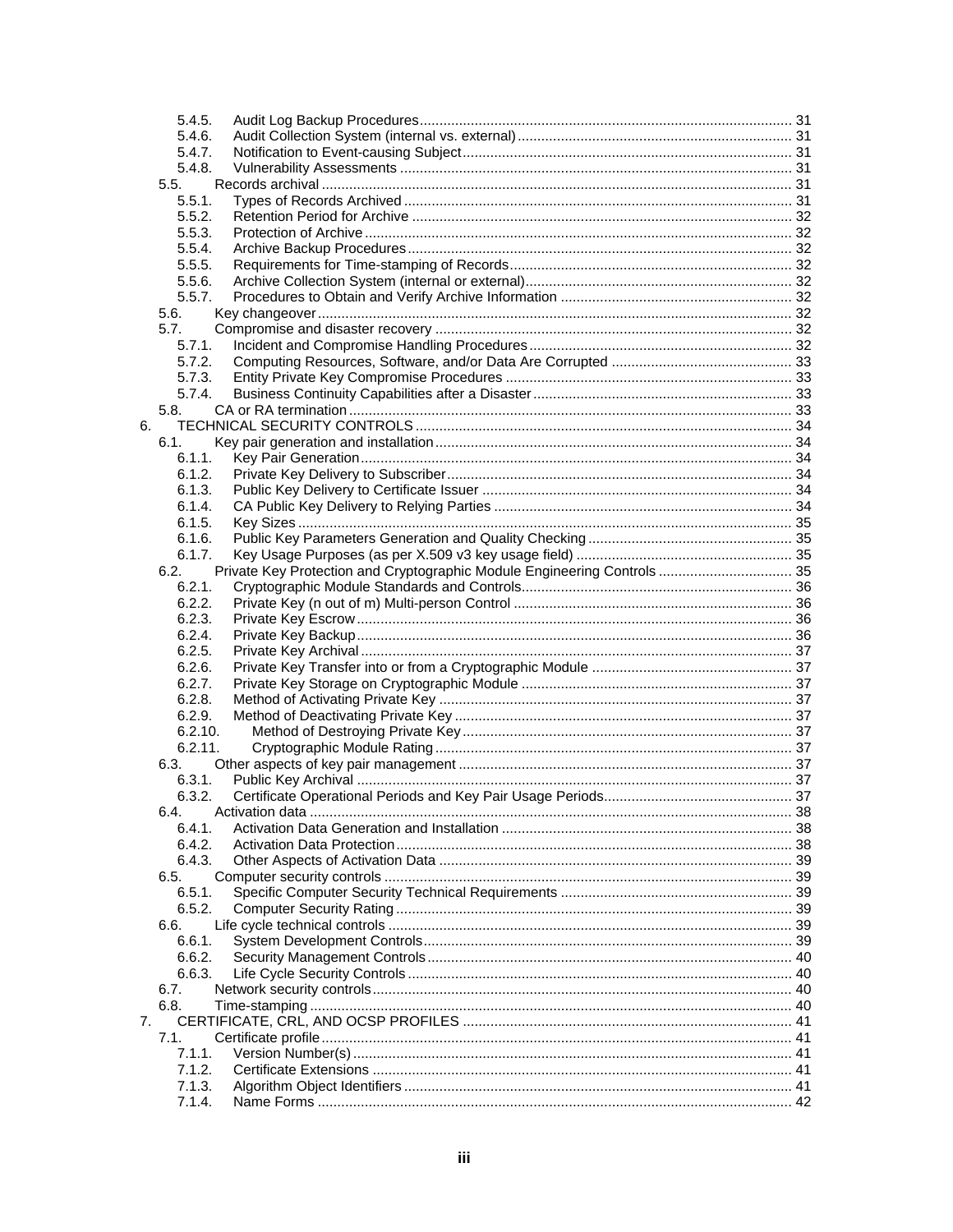|    | 7.1.5.           |  |
|----|------------------|--|
|    | 7.1.6.           |  |
|    | 7.1.7.           |  |
|    | 7.1.8.           |  |
|    | 7.1.9.           |  |
|    | 7.2.             |  |
|    | 7.2.1.           |  |
|    | 7.2.2.           |  |
|    | 7.3.             |  |
|    | 7.3.1.           |  |
|    | 7.3.2.           |  |
| 8. |                  |  |
|    | 8.1.             |  |
|    | 8.2.             |  |
|    | 8.3.             |  |
|    | 8.4.             |  |
|    | 8.5.             |  |
|    | 8.6.             |  |
|    | 8.7.             |  |
| 9. |                  |  |
|    | 9.1.             |  |
|    | 9.1.1.           |  |
|    | 9.1.2.           |  |
|    | 9.1.3.           |  |
|    | 9.1.4.           |  |
|    | 9.1.5.           |  |
|    | 9.2.             |  |
|    | 9.2.1.           |  |
|    | 9.2.2.           |  |
|    | 9.2.3.<br>9.3.   |  |
|    | 9.3.1.           |  |
|    |                  |  |
|    | 9.3.2.<br>9.3.3. |  |
|    | 9.4.             |  |
|    | 9.4.1.           |  |
|    | 9.4.2.           |  |
|    | 9.4.3.           |  |
|    | 9.4.4.           |  |
|    | 9.4.5.           |  |
|    | 9.4.6.           |  |
|    | 9.4.7.           |  |
|    | 9.5.             |  |
|    | 9.6.             |  |
|    | 9.6.1.           |  |
|    | 9.6.2.           |  |
|    | 9.6.3.           |  |
|    | 9.6.4.           |  |
|    | 9.6.5.           |  |
|    | 9.7.             |  |
|    | 9.8.             |  |
|    | 9.9.             |  |
|    | 9.9.1.           |  |
|    | 9.9.2.           |  |
|    | 9.9.3.           |  |
|    | 9.10.            |  |
|    | $9.10.1$ .       |  |
|    | 9.10.2.          |  |
|    | 9.10.3.          |  |
|    | 9.11.            |  |
|    | 9.12.            |  |
|    | 9.12.1.          |  |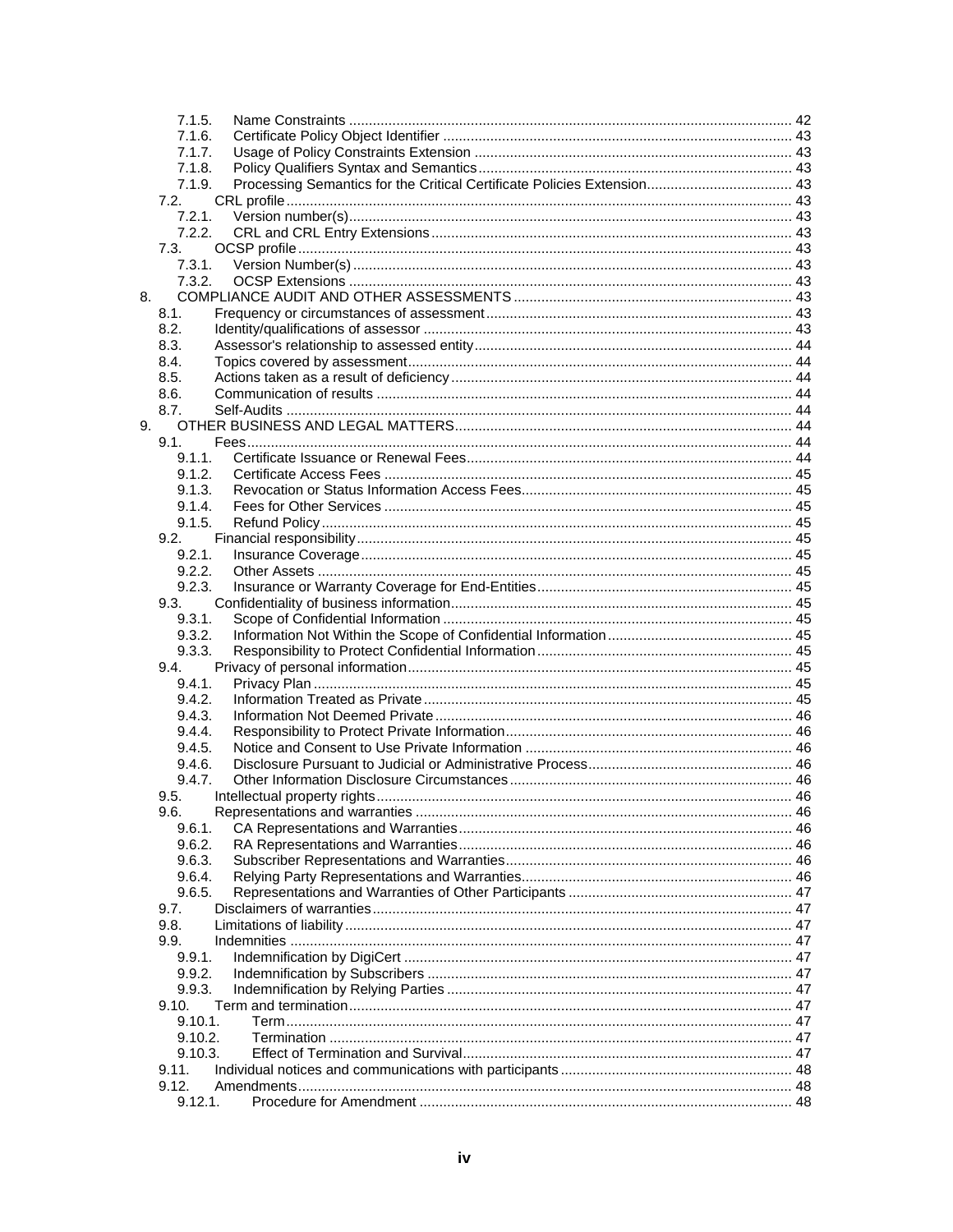|         | 9.12.2 |  |
|---------|--------|--|
|         |        |  |
| 9.13.   |        |  |
| 9.14.   |        |  |
| 9.15.   |        |  |
|         |        |  |
|         |        |  |
|         |        |  |
| 9.16.3. |        |  |
| 9.16.4. |        |  |
|         |        |  |
|         |        |  |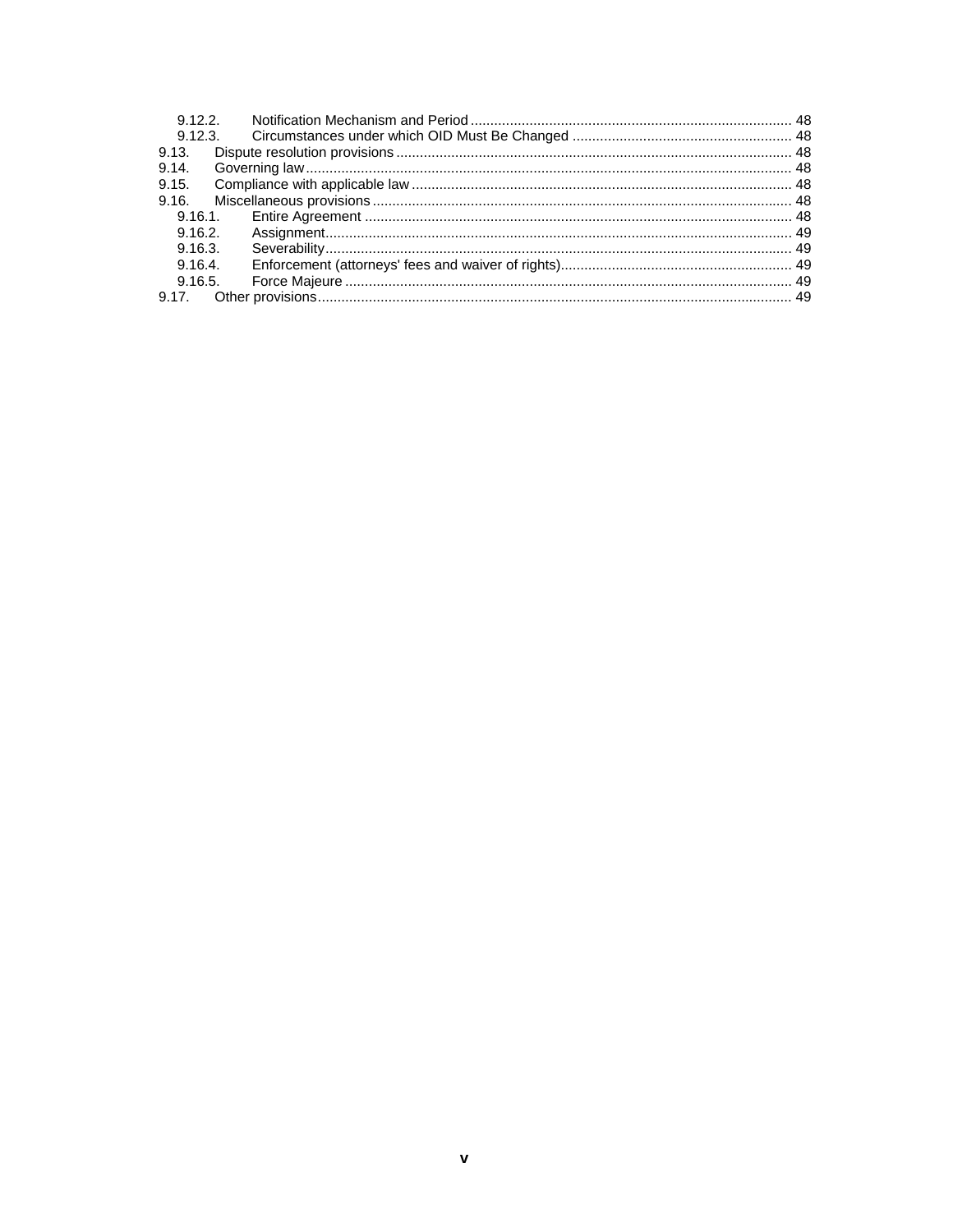## **1. INTRODUCTION**

#### *1.1. OVERVIEW*

This Certificate Policy (CP) defines the procedural and operational requirements that DigiCert requires entities to adhere to when issuing and managing digitally signed objects (digital certificates and time‐stamp tokens) within DigiCert's PKI. DigiCert's certificate and time‐stamp policies are controlled by the DigiCert Policy Authority (DCPA) that determines how this CP applies to Certificate Authorities (CAs), Registration Authorities (RAs), Subscribers, Relying Parties and other PKI entities that interoperate with or within the DigiCert PKI.

This document specifies the policies DigiCert uses to meet the current requirements of the "Guidelines for the Issuance and Management of Extended Validation Certificates," published by the Certification Authority / Browser Forum ("CAB Forum"). DigiCert always conforms to the current version of the CAB Forum Guidelines published at http://www.cabforum.org (the "EV Guidelines"). If any inconsistency exists between this CP and the EV Guidelines, the EV Guidelines take precedence. Time‐stamping policies are in accordance with IETF RFC 3161, X9.95, ETSI 102 023, and ETSI 101 861 technical standards.

Client certificates follow the identity assurance frameworks found in the Federal Bridge CP, the Citizen and Commerce Class Common CP, NIST 800‐63, the Kantara Initiative and the European Directive 1999/93/EC.

Personal Identity Verification – Interoperable (PIV‐I) cards issued under this CP are intended to technically interoperate with Federal PIV Card readers and applications. Reliance on PIV‐I Cards requires compliance with technical specifications and specific trust elements. PIV policies for PIV‐I Hardware, PIV‐I Card Authentication, and PIV‐I Content Signing are for use with PIV‐I smart cards. The requirements associated with PIV‐I Hardware and PIV‐I Content Signing are identical to Level 4 Certificates except where specifically noted herein. PIV‐I Content Signing policy is reserved for certificates used by the Card Management System (CMS) to sign the PIV‐I card security objects.

This CP is only one of several documents that govern the DigiCert PKI. Other important documents include Certification Practice Statements, registration authority agreements, subscriber agreements, relying party agreements, customer agreements, privacy policies, and memoranda of agreement. DigiCert may publish additional certificate policies or certificate practice statements as necessary to describe other product and service offerings. These supplemental policies and statements are available to applicable users or relying parties.

Pursuant to the IETF PKIX RFC 3647 CP/CPS framework, this CP is divided into nine parts that cover the security controls and practices and procedures for certificate or time‐stamping services within the DigiCert PKI. To preserve the outline specified by RFC 3647, section headings that do not apply have the statement "Not applicable" or "No stipulation."

#### *1.2. DOCUMENT NAME AND IDENTIFICATION*

This document is the DigiCert Certificate Policy and was approved for publication on 2 August 2010 by the DigiCert Policy Authority (DCPA). The following revisions have been made to the original document:

| Date            | Changes                                                            | Version |
|-----------------|--------------------------------------------------------------------|---------|
| 3-May-2011      | Policy OIDs revised for certain certificate types and minor        | 4.03    |
|                 | updates made to various sections.                                  |         |
| 29-October-2010 | Changes made in response to comments from the FPKI CPWG            | 4.02    |
|                 | regarding certificate status services, trusted roles, and off-site |         |
|                 | backup of archive.                                                 |         |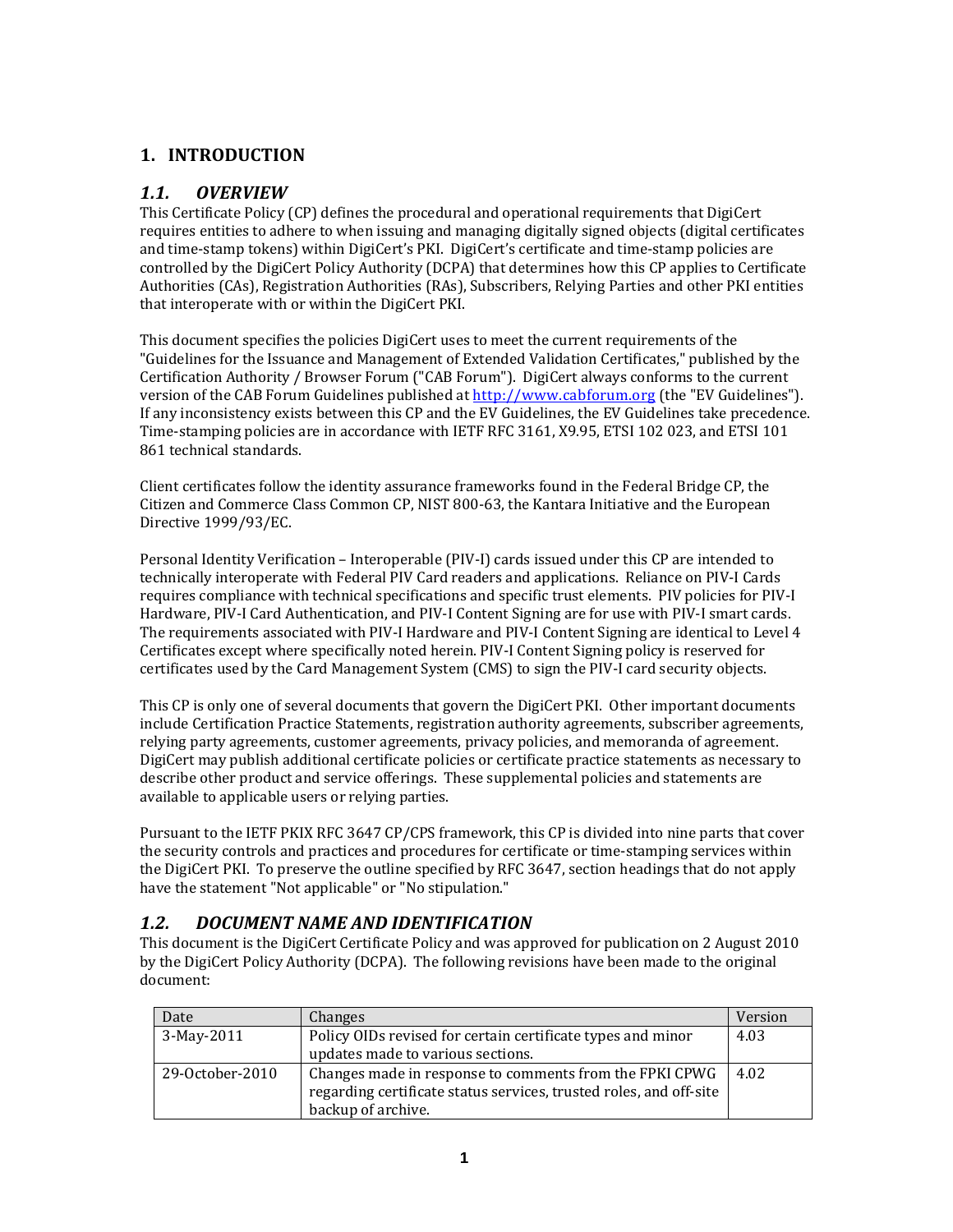| Date           | Changes                                                       | Version |
|----------------|---------------------------------------------------------------|---------|
| 26-August-2010 | Updated the process used to authenticate the certificate      | 4.01    |
|                | requester's authority under section 3.2.5 for code signing    |         |
|                | certificates issued to organizations                          |         |
| 2-August-2010  | This version 4.0 replaces the DigiCert Certificate Policy and | 4.0     |
|                | Certification Practices Statement, Version 3.08, dated        |         |
|                | May 29, 2009.                                                 |         |

The OID for DigiCert is joint-iso-ccitt (2) country (16) USA (840) US-company (1) DigiCert (114412). DigiCert organizes its OID arcs for the various certificates and documents described in this CP as follows:

| <b>Digitally Signed Object</b>                  | <b>Object Identifier (OID)</b> |  |
|-------------------------------------------------|--------------------------------|--|
| <b>Policy Documents</b>                         | 2.16.840.1.114412.0            |  |
| This CP Document                                | 2.16.840.1.114412.0.1.4        |  |
| Organization-Vetted SSL Certificates            | 2.16.840.1.114412.1            |  |
| <b>Federated Device Certificate</b>             | 2.16.840.1.114412.1.11         |  |
| <b>Extended Validation SSL Certificates</b>     | 2.16.840.1.114412.2            |  |
| <b>Object Signing Certificates</b>              | 2.16.840.1.114412.3            |  |
| Code Signing                                    | 2.16.840.1.114412.3.1          |  |
| Windows Kernel Driver Signing                   | 2.16.840.1.114412.3.11         |  |
| Certified Document Signing (CDS)                | 2.16.840.1.114412.3.21         |  |
| <b>Client Certificates</b>                      | 2.16.840.1.114412.4.           |  |
| Level 1 Certificates - Personal                 | 2.16.840.1.114412.4.1.1        |  |
| Level 1 Certificates - Enterprise               | 2.16.840.1.114412.4.1.2        |  |
| Level 2 Certificates                            | 2.16.840.1.114412.4.2          |  |
| Level 3 Certificates - US                       | 2.16.840.1.114412.4.3.1        |  |
| Level 3 Certificates - CBP                      | 2.16.840.1.114412.4.3.2        |  |
| Level 4 Certificates - US                       | 2.16.840.1.114412.4.4.1        |  |
| Level 4 Certificates - CBP                      | 2.16.840.1.114412.4.4.2        |  |
| PIV-I Hardware - keys require activation by the |                                |  |
| PIV-I Cardholder (PIV Auth, Dig Sig and Key     | 2.16.840.1.114412.4.5.1        |  |
| Management)                                     |                                |  |
| PIV-I Card Authentication - keys do not require | 2.16.840.1.114412.4.5.2        |  |
| PIV-I Cardholder activation                     |                                |  |
| PIV-I Content Signing - use by PIV-I-compliant  | 2.16.840.1.114412.4.5.3        |  |
| CMS                                             |                                |  |
| IGTF-Comparable to Classic with Secured         | 2.16.840.1.114412.4.31.1       |  |
| Infrastructure                                  |                                |  |
| IGTF-Comparable to Member-Integrated            | 2.16.840.1.114412.4.31.5       |  |
| Credential Services with Secured Infrastructure |                                |  |
| Authentication-Only Certificates                | 2.16.840.1.114412.6            |  |
| Legacy arc                                      | 2.16.840.1.114412.81           |  |
| Test arc                                        | 2.16.840.1.114412.99           |  |

This CP applies to any entity asserting one or more of the DigiCert OIDs identified above. All other OIDs mentioned above belong to their respective owners. Commercial Best Practices ("CBP") differs from "US" in that there are no trusted role citizenship requirements for an Issuer CA issuing under a CBP policy, whereas policies designated "US" must follow the citizenship practices set forth in Section 5.3.1.

The Legacy arc exists to identify certificates issued for purpose of achieving compatibility with legacy systems that are incapable of processing newer algorithms that might be required by comparable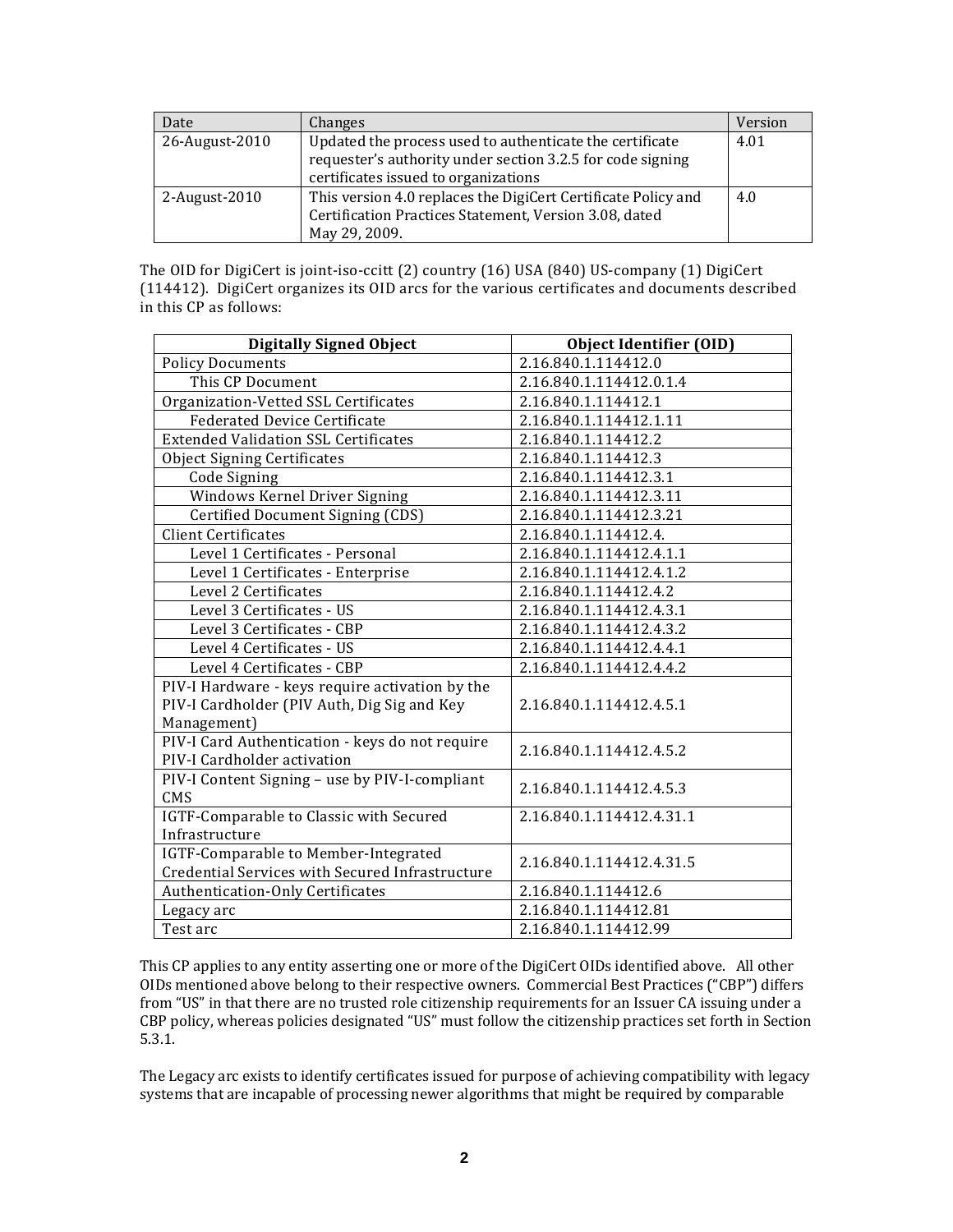industry best practices, e.g., to identify certificates signed using the SHA‐1 algorithm when SHA‐256 would be required in a PKI with which DigiCert has cross‐certified.

Subsequent revisions to this CP might contain new OID assignments for the certificate types identified above.

# *1.3. PKI PARTICIPANTS*

# **1.3.1. Certification Authorities ("Issuer CAs")**

DigiCert Root Certificate Authorities and Intermediate CAs are managed by the DigiCert Policy Authority (DCPA) which is composed of members of DigiCert management appointed by DigiCert's Board of Directors. The DCPA is responsible for this CP, the approval of related practice statements, and overseeing the conformance of CA practices with this CP. DigiCert's policies are designed to ensure that the DigiCert PKI complies, in all material respects, with U.S. and international standards and regulations, including the Federal Bridge Certificate Policy, European Directive 99/93, CAB Forum Guidelines, and relevant law on electronic signatures. DigiCert may establish or recognize other CAs (e.g. subordinate CAs) in accordance with this CP, applicable cross‐certification / federation policies and memoranda of agreement. For ease of reference herein, all CAs issuing certificates in accordance with this CP (including DigiCert) are hereafter referred to as "Issuer CAs." In accordance with EU Directive 1999/93, EU Qualified Certificates will only be issued by Issuer CAs operated under the control of DigiCert. DigiCert shall notify the U.S. Federal PKI Policy Authority (FPKIPA) prior to issuing any CA certificate to an external Issuer CA that DigiCert desires to chain to the Federal Bridge CA.

## **1.3.2. Registration Authorities**

Registration Authorities (RA) operate identity management systems (IdMs) and collect and verify Subscriber information on the Issuer CA's behalf. The requirements in this CP apply to all RAs. An Issuer CA shall monitor each RA's compliance with this policy, the CPS, and any applicable Registration Practices Statement (RPS) under which the RA operates. An Issuer CA that relies on a variety of RAs or IdMs to support various communities of interest may submit an RPS for each RA or IdM to the DCPA for approval. The RPS must contain details necessary for the DCPA to determine how the RA achieves compliance with this Policy. Necessary details include how the RA's process or IdM establishes the identities of applicants, how the integrity and authenticity of such identifying information is securely maintained and managed, and how changes and updates to such information are communicated to the Issuer CA.

#### **1.3.3. Subscribers**

Subscribers use DigiCert's services and PKI to support transactions and communications. Subscribers are not always the party identified in a certificate, such as when certificates are issued to an organization's employees. The *Subject* of a certificate is the party named in the certificate. A *Subscriber*, as used herein, refers to both the subject of the certificate and the entity that contracted with the Issuer CA for the certificate's issuance. Prior to verification of identity and issuance of a certificate, a Subscriber is an *Applicant*.

#### **1.3.4. Relying Parties**

Relying Parties are entities that act in reliance on a certificate and/or digital signature issued by the Issuer CA. Relying parties must check the appropriate CRL or OCSP response prior to relying on information featured in a certificate.

#### **1.3.5. Other Participants**

When issuing PIV-I cards, the Issuer CA shall make a Card Management Systems (CMS) responsible for managing smart card token content. The Issuer CA shall ensure that the CMS meets the requirements described herein. The Issuer CA shall not issue any certificate to a CMS that includes a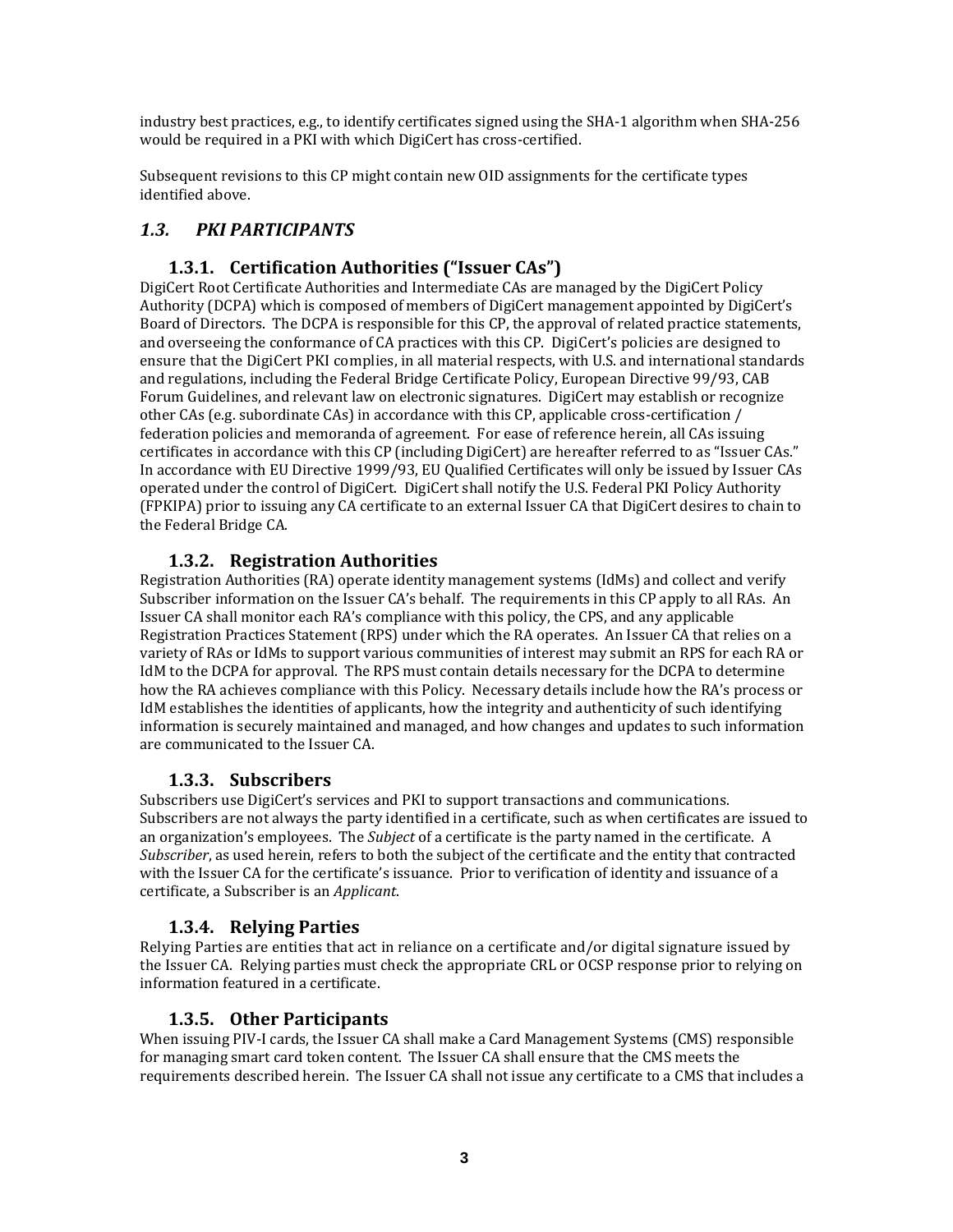PIV‐I Hardware or PIV‐I Card Authentication policy OID. Other participants include Bridge CAs and CAs that cross‐certify Issuer CAs to provide trust among other PKI communities.

# *1.4. CERTIFICATE USAGE*

A *digital certificate* (or *certificate*) is formatted data that cryptographically binds an identified subscriber with a Public Key. A digital certificate allows an entity taking part in an electronic transaction to prove its identity to other participants in such transaction. Digital certificates are used in commercial environments as a digital equivalent of an identification card. A *timestamp token* (*TST*) cryptographically binds a representation of data to a particular time stamp, thus establishing evidence that the data existed at a certain point in time.

# **1.4.1. Appropriate Certificate Uses**

Certificates issued under this CP may be used for the purposes designated in the key usage and extended key usage fields found in the certificate. However, the sensitivity of the information processed or protected by a certificate varies greatly, and each Relying Party must evaluate the application environment and associated risks before deciding on whether to use a certificate issued under this CP.

# **1.4.2. Prohibited Certificate Uses**

Certificates do not guarantee that the Subject is trustworthy, honest, reputable in its business dealings, compliant with any laws, or safe to do business with. A certificate only establishes that the information in the certificate was verified as reasonably correct when the certificate issued. Code signing certificates do not indicate that the signed code is safe to install or is free from malware, bugs, or vulnerabilities.

Certificates issued under this CP may not be used (i) for any application requiring fail‐safe performance such as (a) the operation of nuclear power facilities, (b) air traffic control systems, (c) aircraft navigation systems, (d) weapons control systems, or (e) any other system whose failure could lead to injury, death or environmental damage; or (ii) where prohibited by law.

# *1.5. POLICY ADMINISTRATION*

# **1.5.1. Organization Administering the Document**

This CP and the documents referenced herein are maintained by the DCPA, which can be contacted at:

> DigiCert Policy Authority Suite 200 ‐ Canopy Building II 355 South 520 West Lindon, UT 84042 USA Tel: 1‐801‐877‐2100 Fax: 1‐801‐705‐0481

# **1.5.2. Contact Person**

Attn: Legal Counsel DigiCert Policy Authority Suite 200 ‐ Canopy Building II 355 South 520 West Lindon, UT 84042 USA

# **1.5.3. Person Determining CP Suitability for the Policy**

The DCPA determines the suitability and applicability of this CP and the conformance of a CPS to this CP based on the results and recommendations received from an independent auditor (see Section 8). The DCPA is also responsible for evaluating and acting upon the results of compliance audits.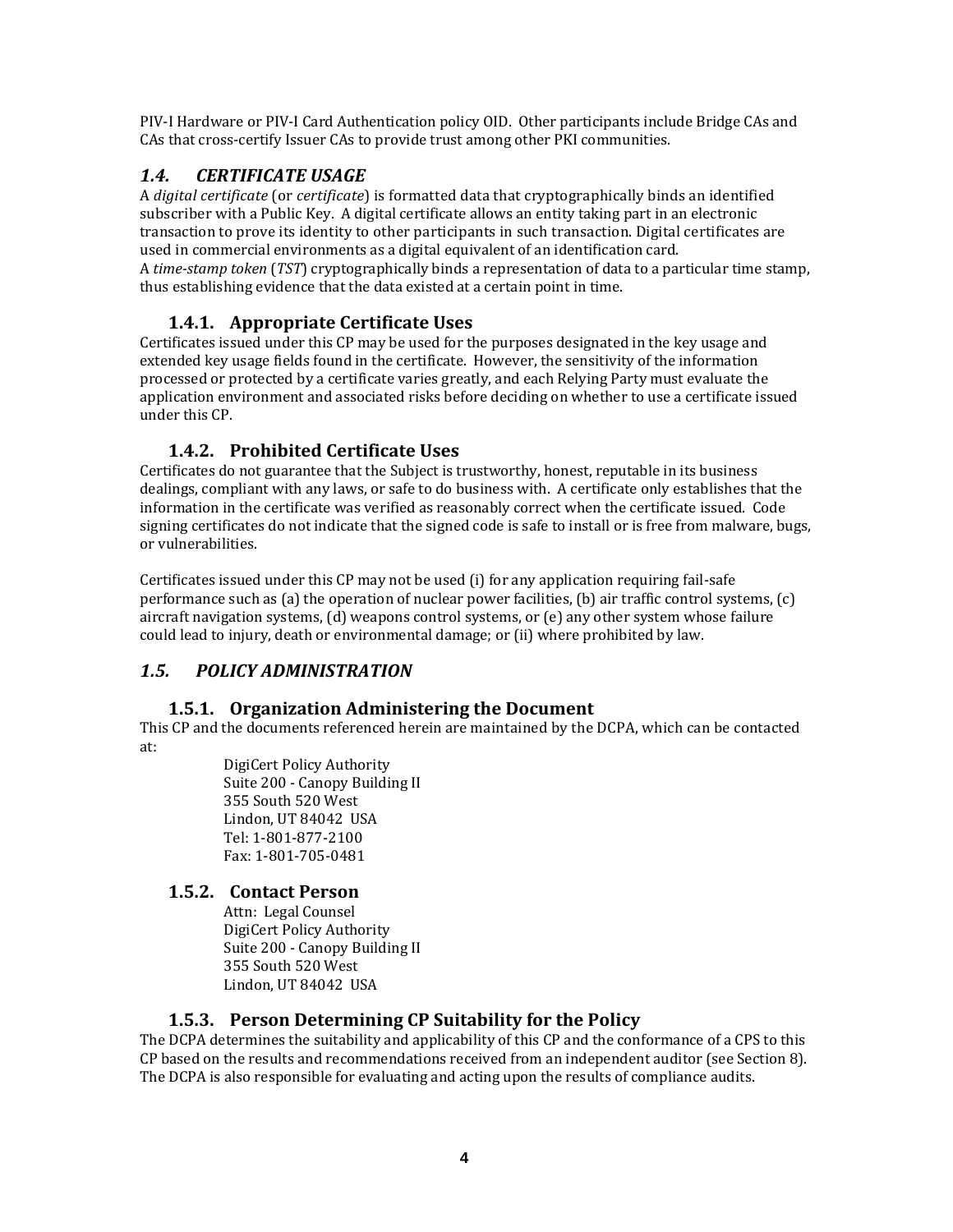#### **1.5.4. CP Approval Procedures**

The DCPA approves the CP and any amendments. Amendments are made by either updating the entire CP or by publishing an addendum. The DCPA determines whether an amendment to this CP requires notice or an OID change. *See also* Section 9.10 and Section 9.12 below.

#### *1.6. DEFINITIONS AND ACRONYMS*

**"Affiliated Organization"** means an organization that has an organizational affiliation with a Subscriber and that approves or otherwise allows such affiliation to be represented in a certificate.

**"Applicant"** means an entity applying for a certificate.

**"Application Software Vendor"** means a software developer whose software displays or uses certificates issued by the Issuer CA and distributes an Issuer CA's root certificates.

**"EU Directive 99/93"** means the EU Council Directive 1999/93/EC of the European Parliament and of the Council of 13 December 1999 on a Community framework for Electronic Signatures, OJ L 13, 19.01.2000, pp. 12‐20.

**"EV Guidelines"** is defined in section 1.1.

**"Key Pair"** means a Private Key and associated Public Key.

**"OCSP Responder**" means an online software application operated under the authority of DigiCert and connected to its repository for processing certificate status requests.

"**PIVI Profile**" means the X.509 Certificate and Certificate Revocation List (CRL) Extensions Profile for Personal Identity Verification Interoperable (PIV‐I) Cards, Ver. 1.0, Date: April 23 2010.

**"Private Key**" means the key of a key pair that is kept secret by the holder of the key pair, and that is used to create digital signatures and/or to decrypt electronic records or files that were encrypted with the corresponding Public Key.

**"Public Key**" means the key of a key pair that may be publicly disclosed by the holder of the corresponding Private Key and that is used by a Relying Party to verify digital signatures created with the holder's corresponding Private Key and/or to encrypt messages so that they can be decrypted only with the holder's corresponding Private Key.

**"Qualified Certificate"** means a certificate that meets the requirements in Annex I of EU Directive 99/93 and is provided by an Issuer CA meeting the requirements of Annex II of the Directive.

**"Relying Party"** means an entity that relies upon either the information contained within a certificate or a time‐stamp token.

**"Relying Party Agreement"** means an agreement which must be read and accepted by the Relying Party prior to validating, relying on or using a Certificate or accessing or using DigiCert's Repository.

**"Secure Signature Creation Device"** means a signature‐creation device that meets the requirements laid down in Annex III of the EU Directive 99/93.

**"Subscriber"** means either the entity identified as the subject in the certificate or the entity receiving DigiCert's time‐stamping services.

**"Subscriber Agreement"** means an agreement that governs the issuance and use of a certificate that the Applicant must read and accept before receiving a certificate.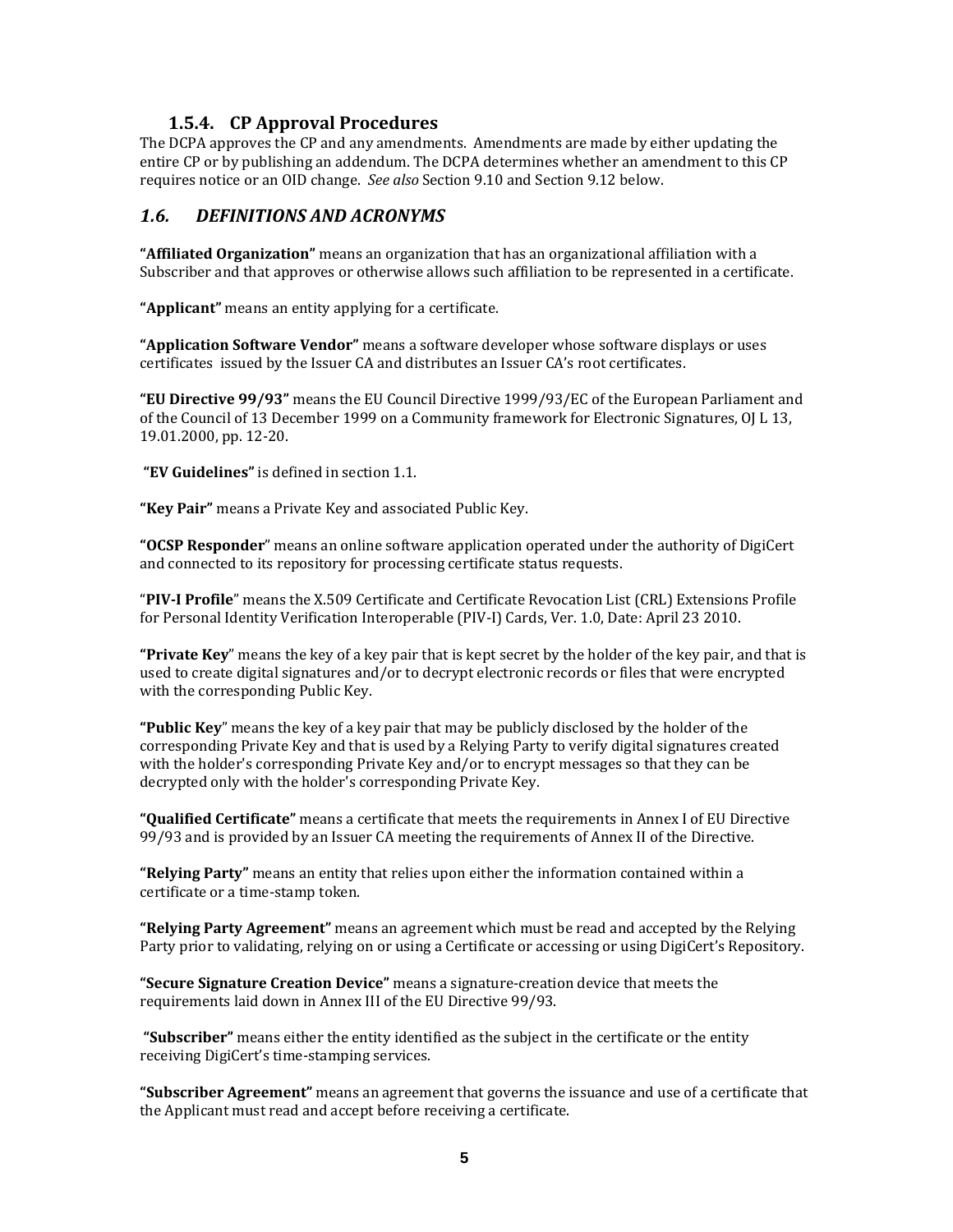**"WebTrust"** means the current version of the AICPA/CICA WebTrust Program for Certification Authorities.

#### **Acronyms:**

| CA           | Certificate Authority or Certification Authority                           |
|--------------|----------------------------------------------------------------------------|
| <b>CBP</b>   | <b>Commercial Best Practices</b>                                           |
| CMS          | <b>Card Management System</b>                                              |
| CP           | <b>Certificate Policy</b>                                                  |
| <b>CPS</b>   | <b>Certification Practice Statement</b>                                    |
| CRL          | Certificate Revocation List                                                |
| <b>CSR</b>   | <b>Certificate Signing Request</b>                                         |
| <b>DCPA</b>  | DigiCert Policy Authority                                                  |
| <b>ETSI</b>  | European Telecommunications Standards Institute                            |
| EU           | European Union                                                             |
| EV           | <b>Extended Validation</b>                                                 |
| <b>FIPS</b>  | (US Government) Federal Information Processing Standard                    |
| FQDN         | <b>Fully Qualified Domain Name</b>                                         |
| <b>HSM</b>   | Hardware Security Module                                                   |
| <b>IANA</b>  | <b>Internet Assigned Numbers Authority</b>                                 |
| <b>ICANN</b> | <b>Internet Corporation for Assigned Names and Numbers</b>                 |
| IdM          | <b>Identity Management System</b>                                          |
| <b>IETF</b>  | <b>Internet Engineering Task Force</b>                                     |
| <b>IGTF</b>  | <b>International Grid Trust Federation</b>                                 |
| <b>ITU</b>   | International Telecommunication Union                                      |
| <b>ITU-T</b> | <b>ITU Telecommunication Standardization Sector</b>                        |
| <b>MICS</b>  | Member-Integrated Credential Service (IGTF)                                |
| <b>OCSP</b>  | Online Certificate Status Protocol                                         |
| 0ID          | Object Identifier                                                          |
| PIN          | Personal Identification Number (e.g. a secret access code)                 |
| PIV-I        | Personal Identity Verification-Interoperable                               |
| PKI          | Public Key Infrastructure                                                  |
| <b>PKIX</b>  | IETF Working Group on Public Key Infrastructure                            |
| <b>PKCS</b>  | Public Key Cryptography Standard                                           |
| RA           | <b>Registration Authority</b>                                              |
| SHA          | Secure Hashing Algorithm                                                   |
| SSCD         | <b>Secure Signature Creation Device</b>                                    |
| SSL          | Secure Sockets Layer                                                       |
| <b>TLD</b>   | Top-Level Domain                                                           |
| <b>TLS</b>   | <b>Transport Layer Security</b>                                            |
| URL          | <b>Uniform Resource Locator</b>                                            |
| <b>UTC</b>   | <b>Coordinated Universal Time</b>                                          |
| X.509        | The ITU-T standard for Certificates and their corresponding authentication |
|              | framework                                                                  |

#### **2. PUBLICATION AND REPOSITORY RESPONSIBILITIES**

#### *2.1. REPOSITORIES*

The Issuer CA shall publish all CA certificates and cross-certificates, issued to and from the Issuer CA, revocation data for issued digital certificates, CP, CPS, and standard Relying Party Agreements and Subscriber Agreements in online repositories. The Issuer CA shall ensure that its root certificate and the revocation data for issued certificates are available through a repository 24 hours a day, 7 days a week with a minimum of 99% availability overall per year with a scheduled down‐time that does not exceed 0.5% annually.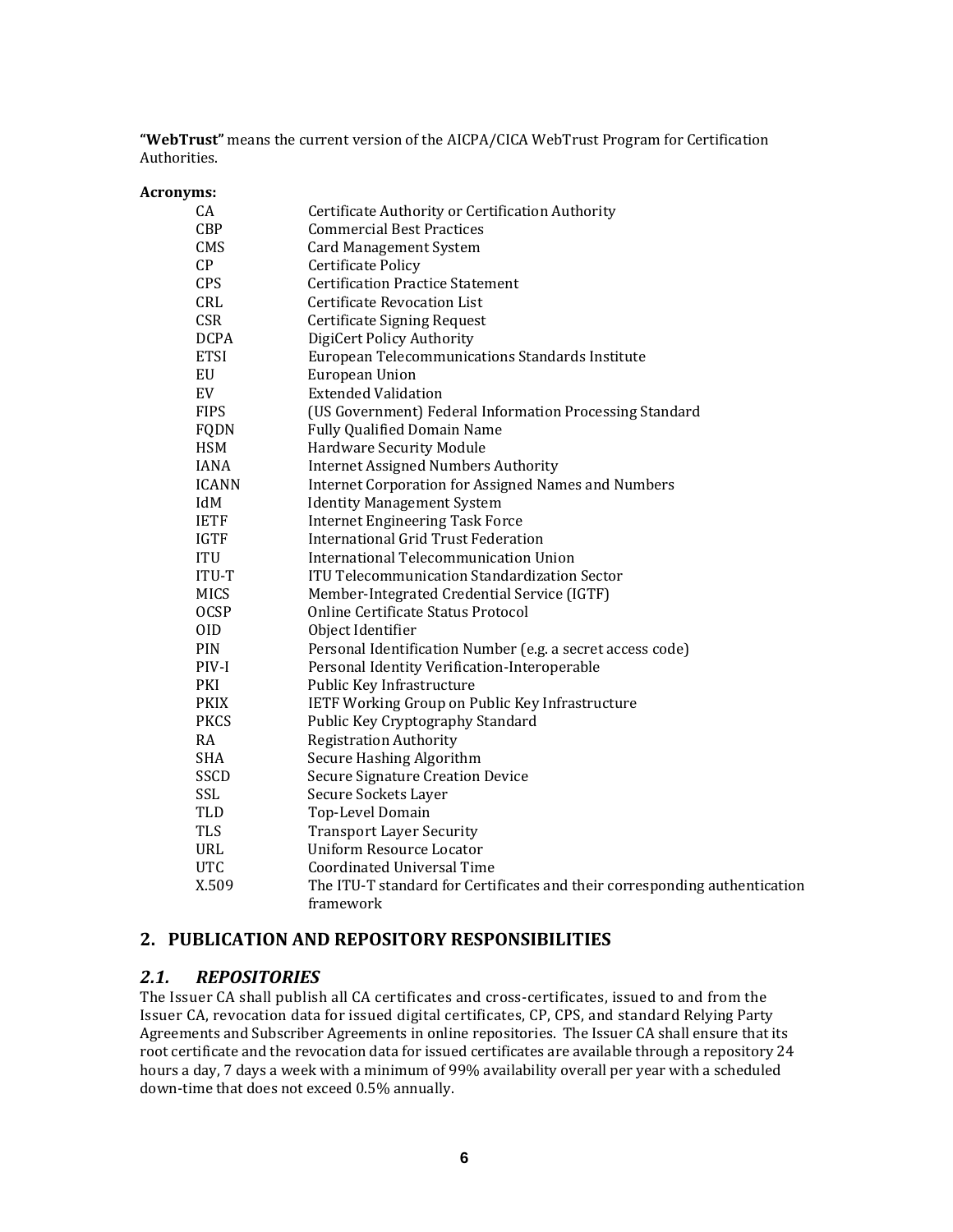# *2.2. PUBLICATION OF CERTIFICATION INFORMATION*

The Issuer CA shall make its repositories publically accessible on the web. Such public repositories shall include all root certificates, cross certificates, CRLs, CPs and CPSs.

# *2.3. TIME OR FREQUENCY OF PUBLICATION*

The Issuer CA shall publish its CA certificates and CRLs as soon as possible after issuance, and any new or modified version of this CP, a CPS, or a standard Relying Party Agreement or Subscriber Agreement shall be published within seven days of its approval.

# *2.4. ACCESS CONTROLS ON REPOSITORIES*

Information published in a repository is public information. The Issuer CA shall provide unrestricted read access to its repositories and shall implement logical and physical controls to prevent unauthorized write access to such repositories.

# **3. IDENTIFICATION AND AUTHENTICATION**

# *3.1. NAMING*

## **3.1.1. Types of Names**

Issuer CAs shall issue certificates with a non‐null subject Distinguished Name (DN) that complies with ITU X.500 standards. Subject Alternate Name forms may be included in certificates if they are marked non‐critical. When DNs are used, common names must respect name space uniqueness and must not be misleading.

Certificates for PIV‐I cards must include both a non‐null subject name and subject alternative name.

Each PIV‐I Hardware certificate shall indicate whether or not the Subscriber is associated with an Affiliated Organization by taking one of the following forms:

For certificates with an Affiliated Organization: cn=*Subscriber's full name*, ou=*Affiliated Organization Name*,{*Base DN*} For certificates with no Affiliated Organization: cn=*Subscriber's full name*, ou=Unaffiliated, ou=*Entity CA's Name*,{*Base DN*}

Each PIV‐I Content Signing certificate shall clearly indicate the organization administering the CMS.

No PIV‐I Card Authentication subscriber certificate shall include a Subscriber common name.

Each PIV‐I Card Authentication certificate shall indicate whether or not the Subscriber is associated with an Affiliated Organization by taking one of the following forms:

For certificates with an Affiliated Organization: serialNumber=*UUID*, ou=*Affiliated Organization Name*,{*Base DN*} For certificates with no Affiliated Organization: serialNumber=*UUID*, ou=Unaffiliated, ou=*Entity CA's Name*,{*Base DN*}

The UUID shall be encoded within the serialNumber attribute using the UUID string representation defined in Section 3 of RFC 4122 (e.g., "f81d4fae‐7dec‐11d0‐a765‐00a0c91e6bf6").

The subject name in EU Qualified Certificates must comply with section 3.1.2 of RFC 3739.

#### **3.1.2. Need for Names to be Meaningful**

When applicable, Issuer CAs shall use distinguished names to identify both the subject and issuer of the certificate. Directory information trees shall accurately reflect organizational structures.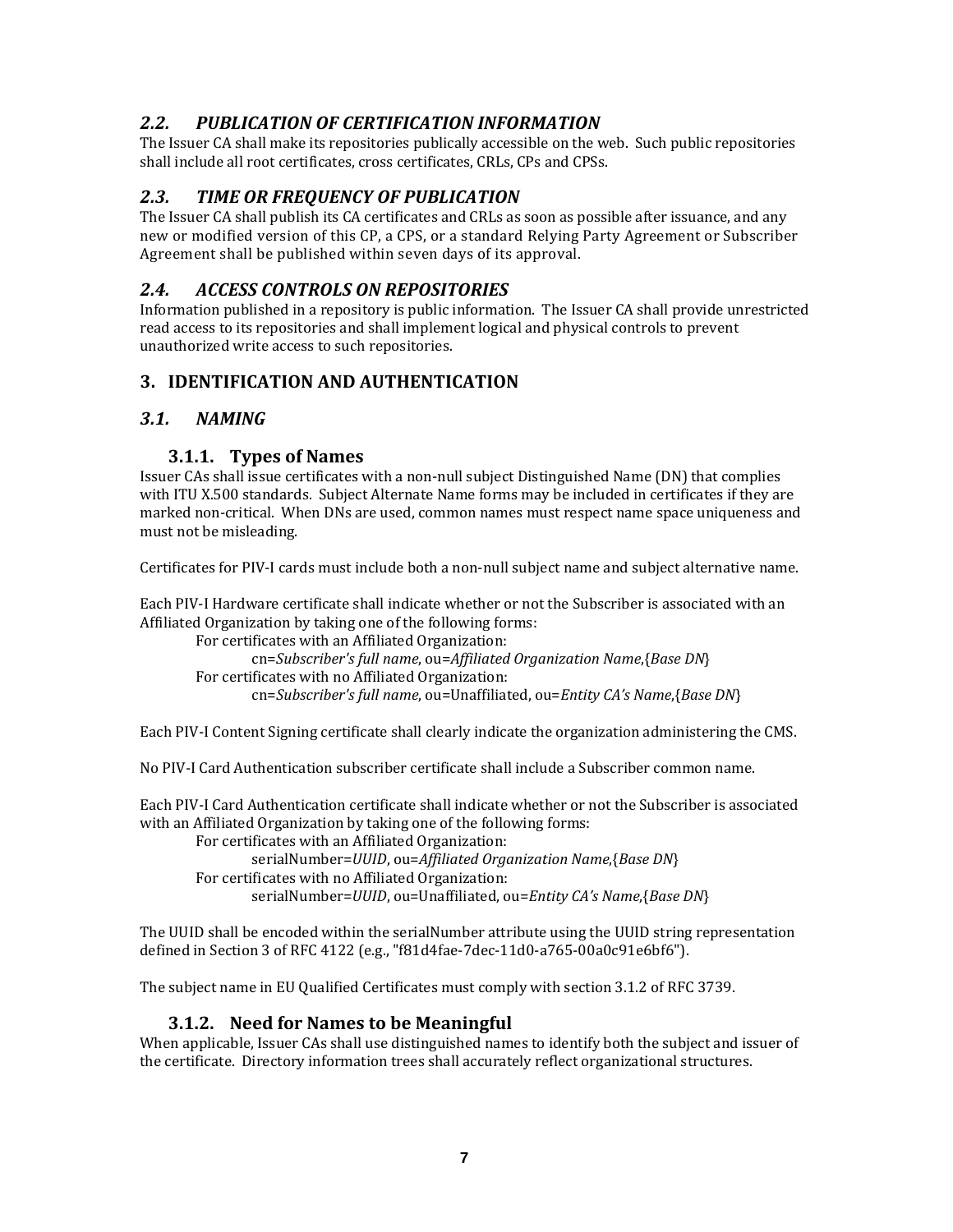When User Principal Names (UPN) are used, they must be unique and accurately reflect organizational structures.

# **3.1.3. Anonymity or Pseudonymity of Subscribers**

Issuer CAs may issue end‐entity anonymous or pseudonymous certificates provided that (i) such certificates are not prohibited by applicable policy (e.g. for certificate type, assurance level, or certificate profile) and (ii) name space uniqueness is preserved.

# **3.1.4. Rules for Interpreting Various Name Forms**

Distinguished Names in Certificates are interpreted using X.500 standards and ASN.1 syntax. *See* RFC 2253 and RFC 2616 for further information on how X.500 distinguished names in certificates are interpreted as Uniform Resource Identifiers and HTTP references.

# **3.1.5. Uniqueness of Names**

The DCPA shall enforce name uniqueness in certificates that are trusted within the DigiCert PKI. The DCPA may enforce uniqueness by requiring that each certificate include a unique serial number that is incorporated as part of the subject name.

# **3.1.6. Recognition, Authentication, and Role of Trademarks**

Subscribers may not request certificates with any content that infringes the intellectual property rights of another entity. Unless otherwise specifically stated, this CP does not require that an Applicant's right to use a trademark be verified. Issuer CAs may reject any application or require revocation of any certificate that is part of a trademark dispute.

# *3.2. INITIAL IDENTITY VALIDATION*

An Issuer CA may use any legal means of communication or investigation to ascertain the identity of an organizational or individual Applicant. The Issuer CA may refuse to issue a certificate in its sole discretion.

# **3.2.1. Method to Prove Possession of Private Key**

The Issuer CA shall verify that the Applicant possesses the Private Key corresponding to the Public Key in the certificate request. The Private Key for an EU Qualified Certificate stored on Secure Signature Creation Device (SSCD) (OID 0.4.0.1456.1.1) shall be generated on the SSCD in the Subscriber's presence and secured by the Subscriber with PIN.

# **3.2.2. Authentication of Organization Identity**

All organizational Applicants shall submit their name and address as part of the application process. The legal existence of all organizational Applicants shall be verified using reliable third party and government databases or through other direct means of communication with the entity or jurisdiction governing the organization's legal creation, existence, or recognition. If such efforts are insufficient to confirm the legal existence and identity of the subject, the Applicant may be required to provide legal documentation.

The Issuer CA (or an RA) shall verify the authority of the individual requesting the certificate on behalf of an organization in accordance with Section 3.2.5. The Issuer CA shall verify an Applicant's right to use a domain name listed in an SSL certificate through the registrar for that domain. Any additional information required for the issuance of EV Certificates shall be verified in accordance with the EV Guidelines.

For certificates that assert an organizational affiliation between a human subscriber and an organization (e.g. PIV‐I Hardware Certificates), the organization shall enter into an agreement authorizing that affiliation and agreeing to request revocation of the certificate when that affiliation ends. See Sections 3.2.5, 4.9.1 and 9.6.1.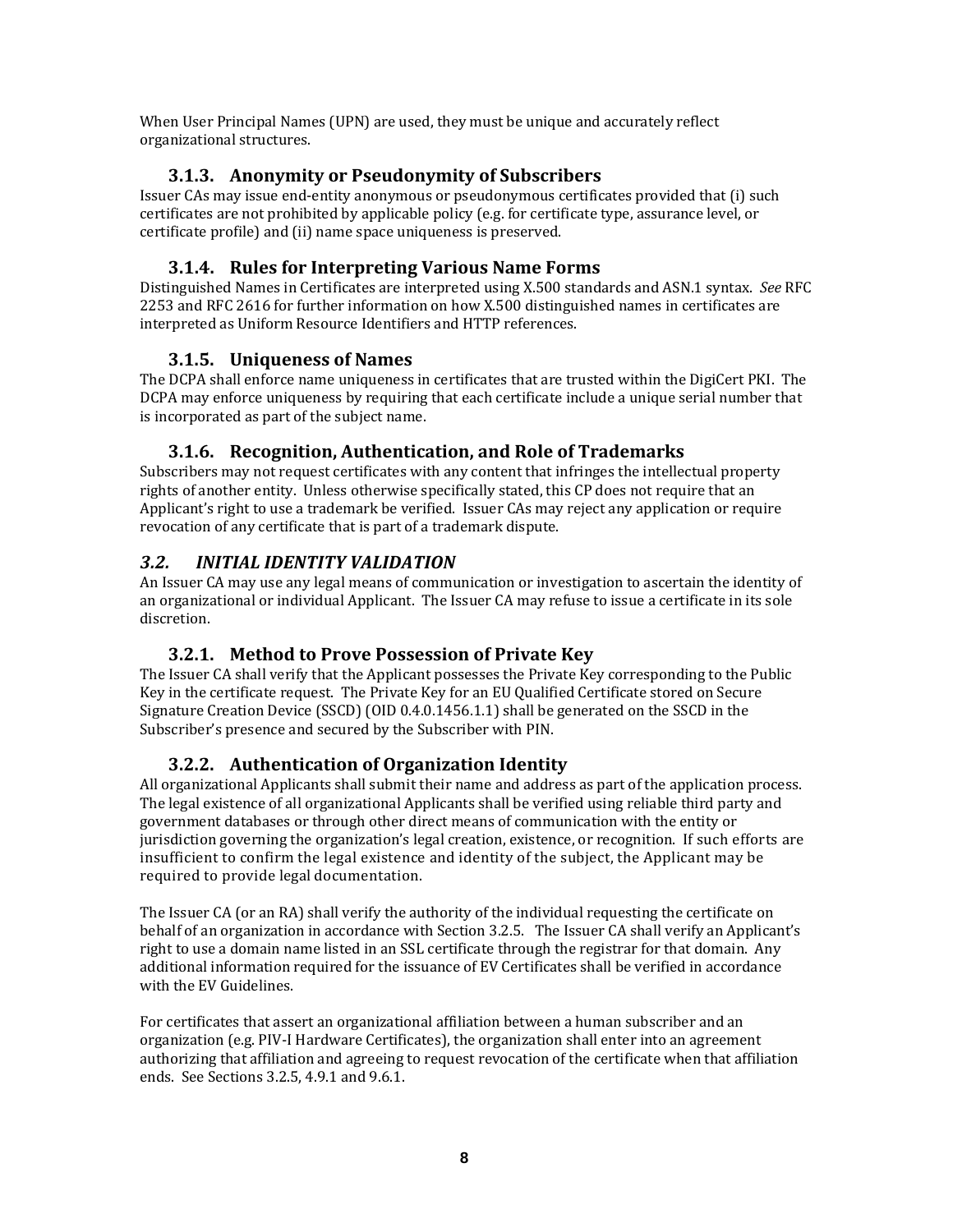All requests for Issuer CA certificates shall include the organization name, address, and documentation of the existence of the organization. The DCPA shall verify the information, in addition to the authenticity of the requesting representative and the representative's authorization to act in the name of the organization.

# **3.2.3. Authentication of Individual Identity**

The Issuer CA or the RA shall verify an individual's identity in accordance with the process established in its CPS or RPS that meets the following minimum requirements:

| Certificate                               | <b>Identity Verification</b>                                                                                                         |
|-------------------------------------------|--------------------------------------------------------------------------------------------------------------------------------------|
| SSL Server Certificates and               | The Applicant must submit a legible copy of at least one<br>1.                                                                       |
| <b>Object Signing Certificates</b>        | currently valid government-issued photo ID (passport, drivers                                                                        |
| (issued to an Individual)                 | license, military ID, national ID, or equivalent document type).                                                                     |
|                                           | Applicant name and address shall be cross-checked for<br>2.                                                                          |
|                                           | consistency with reliable data sources.                                                                                              |
|                                           | 3.<br>If the Issuer CA or RA requires further assurance, the                                                                         |
|                                           | Applicant shall provide additional forms of identification, including                                                                |
|                                           | non-photo and non-governmental forms of identification such as                                                                       |
|                                           | recent utility bills, financial account statements, Applicant credit<br>card, additional ID credential, or equivalent document type. |
|                                           | The Issuer CA or RA shall confirm that the Applicant is able<br>4.                                                                   |
|                                           | to receive communication by telephone, postal mail/courier, or fax.                                                                  |
|                                           |                                                                                                                                      |
|                                           | If the Issuer CA or RA cannot verify the Applicant's identity using                                                                  |
|                                           | the procedures described above, then the Issuer CA or RA shall                                                                       |
|                                           | obtain a Declaration of Identity* witnessed and signed by a                                                                          |
|                                           | Registration Authority, Trusted Agent, notary, lawyer, accountant,                                                                   |
|                                           | postal carrier, or any entity certified by a State or National                                                                       |
|                                           | Government as authorized to confirm identities.                                                                                      |
| Device Sponsors                           | See section 3.2.3.3                                                                                                                  |
| EV SSL Certificates issued                | As specified in the EV Guidelines                                                                                                    |
| to a Sole Proprietor                      |                                                                                                                                      |
| <b>Authentication Certificates</b>        | The entity controlling the location to be secured by the certificate                                                                 |
|                                           | must represent that the certificate holder has authorization to                                                                      |
|                                           | access the location.                                                                                                                 |
| Level 1 Client Certificates<br>- Personal | Applicant's control over an email address (or any of the identity                                                                    |
|                                           | verification methods listed below).                                                                                                  |
| (email certificates)                      |                                                                                                                                      |
| (Equivalent to NIST 800-                  |                                                                                                                                      |
| 63/Kantara Level 1 and                    |                                                                                                                                      |
| <b>FBCA CP Rudimentary</b> )              |                                                                                                                                      |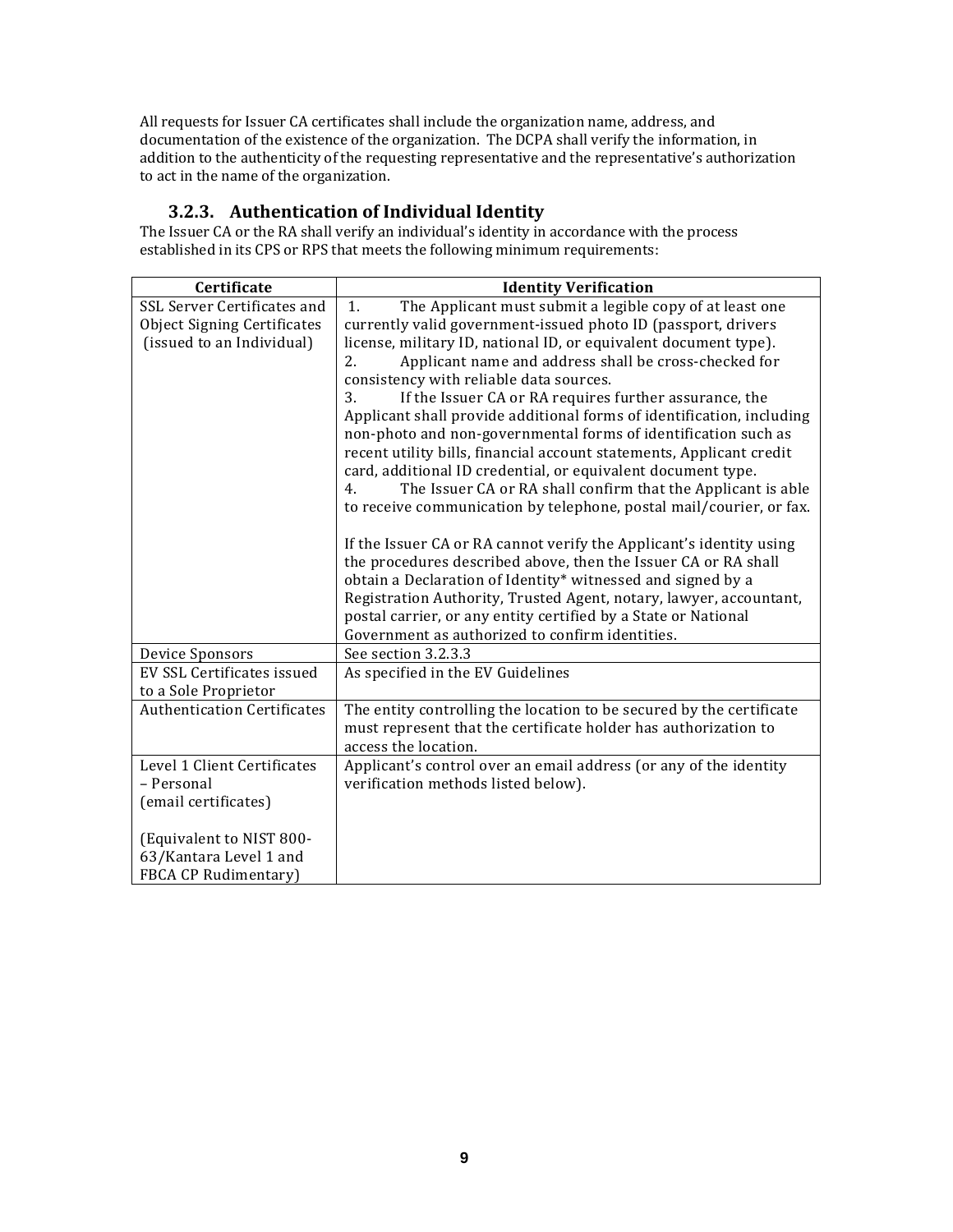| 1. In-person appearance before an RA or Trusted Agent with<br>Enterprise<br>(email certificates)<br>presentment of an identity credential (e.g., driver's license or birth<br>certificate).<br>(Equivalent to Citizen &<br>Commerce Class Common<br>2. Using procedures similar to those used when applying for consumer |
|--------------------------------------------------------------------------------------------------------------------------------------------------------------------------------------------------------------------------------------------------------------------------------------------------------------------------|
|                                                                                                                                                                                                                                                                                                                          |
|                                                                                                                                                                                                                                                                                                                          |
|                                                                                                                                                                                                                                                                                                                          |
|                                                                                                                                                                                                                                                                                                                          |
|                                                                                                                                                                                                                                                                                                                          |
| CP (C4) Assurance Level-<br>credit and authenticated through information in consumer credit                                                                                                                                                                                                                              |
| 2.16.840.1.101.3.2.1.14.2)<br>databases or government records, such as:                                                                                                                                                                                                                                                  |
| - the ability to place or receive calls from a given number; or                                                                                                                                                                                                                                                          |
| - the ability to obtain mail sent to a known physical address.                                                                                                                                                                                                                                                           |
| 3. Through information derived from an ongoing business                                                                                                                                                                                                                                                                  |
| relationship with the credential provider or a partner company (e.g., a                                                                                                                                                                                                                                                  |
| financial institution, airline, employer, or retail company). Acceptable                                                                                                                                                                                                                                                 |
| information includes:                                                                                                                                                                                                                                                                                                    |
| - the ability to obtain mail at the billing address used in the business                                                                                                                                                                                                                                                 |
| relationship; or                                                                                                                                                                                                                                                                                                         |
| - verification of information established in previous transactions (e.g.,                                                                                                                                                                                                                                                |
| previous order number); or                                                                                                                                                                                                                                                                                               |
| - the ability to place calls from or receive phone calls at a phone                                                                                                                                                                                                                                                      |
| number used in previous business transactions.                                                                                                                                                                                                                                                                           |
|                                                                                                                                                                                                                                                                                                                          |
| 4. Any method required to verify identity for issuance of a Level 2, 3,                                                                                                                                                                                                                                                  |
| or 4 Client Certificate<br>Level 2 Client Certificates                                                                                                                                                                                                                                                                   |
| 1. In-person proofing before an RA or Trusted Agent with                                                                                                                                                                                                                                                                 |
| (Corporate certificates)<br>presentment of a government-issued photo ID, examined for<br>authenticity and validity.                                                                                                                                                                                                      |
|                                                                                                                                                                                                                                                                                                                          |
| (Equivalent to NIST 800-<br>An entity certified by a State or National Government as being                                                                                                                                                                                                                               |
| 63 Level 3/Kantara Levels<br>authorized to confirm identities may also perform in-person                                                                                                                                                                                                                                 |
| 2 and 3, IGTF<br>authentication on behalf of the RA, provided that the certified entity                                                                                                                                                                                                                                  |
| Classic/MICS, and FBCA<br>forwards the information collected from the applicant directly to the                                                                                                                                                                                                                          |
| CP Basic)<br>RA in a secure manner.                                                                                                                                                                                                                                                                                      |
|                                                                                                                                                                                                                                                                                                                          |
| Packages secured in a tamper-evident manner by the certified entity                                                                                                                                                                                                                                                      |
| satisfy this requirement; other secure methods are also acceptable.                                                                                                                                                                                                                                                      |
| Such authentication does not relieve the RA of its responsibility to                                                                                                                                                                                                                                                     |
| verify the presented data.                                                                                                                                                                                                                                                                                               |
| 2. Remotely verifying information provided by applicant (including                                                                                                                                                                                                                                                       |
| name, date of birth, and current address or telephone number)                                                                                                                                                                                                                                                            |
| through confirming his/her attestation to current possession of a                                                                                                                                                                                                                                                        |
| government-issued photo ID and one additional form of ID such as                                                                                                                                                                                                                                                         |
| another government-issued ID, an employee or student ID card                                                                                                                                                                                                                                                             |
| number, a financial account number (e.g., checking account, savings                                                                                                                                                                                                                                                      |
| account, loan or credit card), or a utility service account number (e.g.,                                                                                                                                                                                                                                                |
| electricity, gas, or water) for an address matching the applicant's                                                                                                                                                                                                                                                      |
| residence.                                                                                                                                                                                                                                                                                                               |
|                                                                                                                                                                                                                                                                                                                          |
| The Issuer CA or RA shall verify that the asserted name matches:                                                                                                                                                                                                                                                         |
| the referenced photo-ID;<br>(a)<br>date of birth; and<br>(b)                                                                                                                                                                                                                                                             |
| (c)<br>current address or personal telephone number;                                                                                                                                                                                                                                                                     |
| and are consistent with the application and sufficient to identify a                                                                                                                                                                                                                                                     |
| unique individual.                                                                                                                                                                                                                                                                                                       |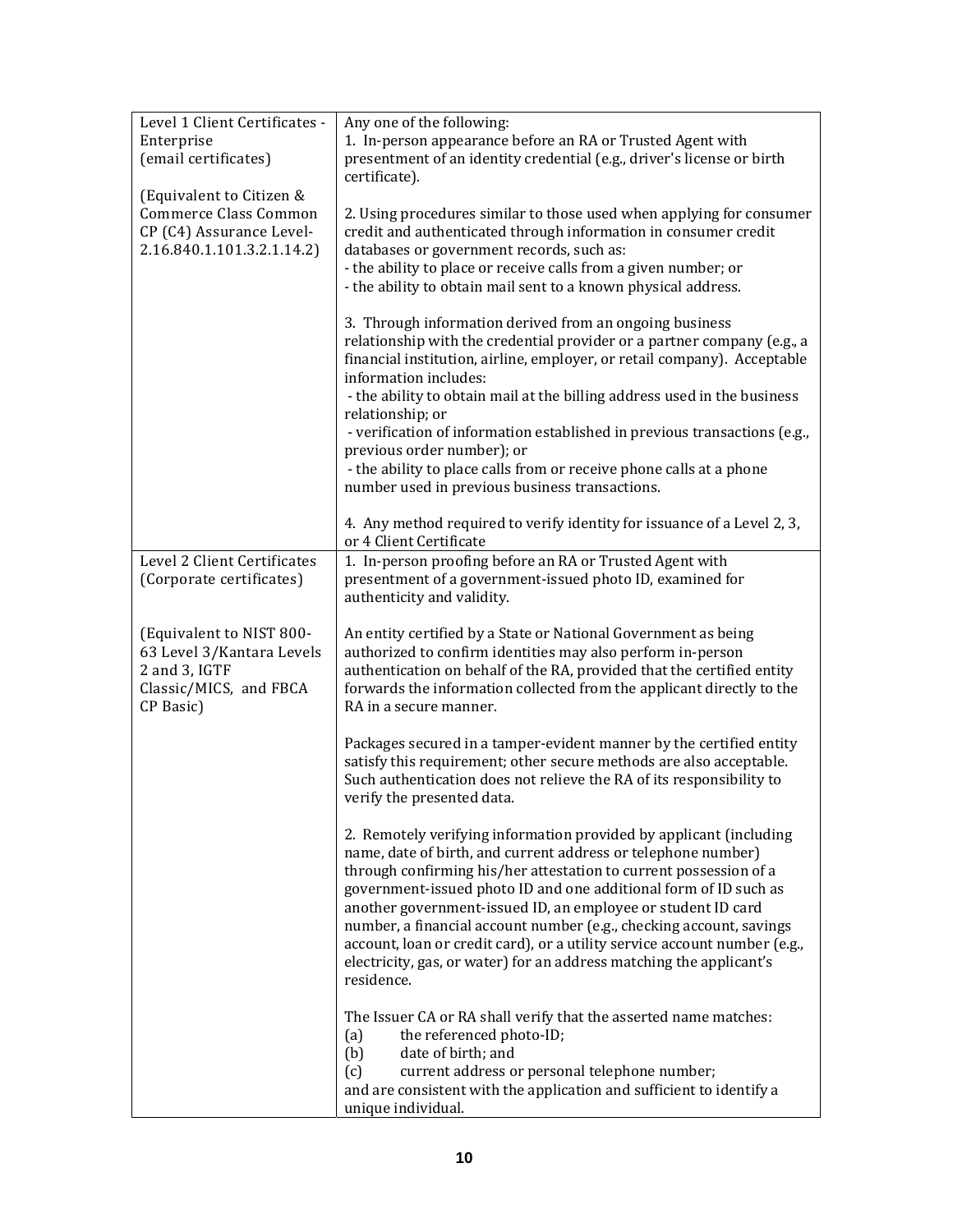|                                                                                                                                     | Confirmation of (c) may be obtained by issuing credentials in a<br>manner that confirms: the address of record supplied by the<br>applicant, or the ability of the applicant to receive telephone<br>communications at a number associated with the applicant in records,<br>while recording the applicant's voice.<br>Additional information may be requested so as to ensure a unique                                                                                                                                                                                                         |
|-------------------------------------------------------------------------------------------------------------------------------------|-------------------------------------------------------------------------------------------------------------------------------------------------------------------------------------------------------------------------------------------------------------------------------------------------------------------------------------------------------------------------------------------------------------------------------------------------------------------------------------------------------------------------------------------------------------------------------------------------|
|                                                                                                                                     | identity, and alternative information may be sought if it leads to at<br>least the same degree of certitude when verified.                                                                                                                                                                                                                                                                                                                                                                                                                                                                      |
|                                                                                                                                     | 3. Where the Issuer CA or RA has a current, ongoing relationship with<br>the Applicant, identity may be verified through the exchange of a<br>previously exchanged shared secret (e.g., a PIN or password) that<br>meets or exceeds NIST SP 800-63 Level 2 entropy requirements,<br>provided that: (a) identity was originally established with the degree<br>of rigor equivalent to that required in 1 or 2 above using a<br>government-issued photo ID, and (b) an ongoing relationship exists<br>sufficient to ensure the Applicant's continued personal possession of<br>the shared secret. |
|                                                                                                                                     | 4. Any of the methods required to verify identity for issuance of a<br>DigiCert Level 3 or 4 Client Certificate.                                                                                                                                                                                                                                                                                                                                                                                                                                                                                |
| Level 3 Client Certificates<br>(Equivalent to NIST 800-<br>63/Kantara Level 3, FBCA<br>CP Medium, and EU<br>Qualified Certificates) | In-person proofing before an RA, Trusted Agent, or an entity certified<br>by a State or National Government that is authorized to confirm<br>identities (provided that the certified entity forwards the information<br>collected from the applicant directly to the RA in a secure manner and<br>that the RA is not relieved of its responsibility to verify the presented<br>data).                                                                                                                                                                                                           |
|                                                                                                                                     | Credentials required are either one Federal Government-issued<br>Picture I.D. or two Non-Federal Government I.D.s, one of which shall<br>be a photo I.D. (e.g., driver's license).                                                                                                                                                                                                                                                                                                                                                                                                              |
|                                                                                                                                     | Credentials shall be examined for authenticity and validity. For each<br>Level 3 Client Certificate issued, the Issuer CA or the RA shall review<br>and record a Declaration of Identity* which shall be signed by the<br>applicant and the person performing the in-person identification.                                                                                                                                                                                                                                                                                                     |
|                                                                                                                                     | The information provided (name, date of birth, and current address)<br>shall be verified to ensure legitimacy and may be verified<br>electronically by a record check with the specified issuing authority or<br>through similar databases to establish the existence of such records<br>with matching name and reference numbers and to corroborate date<br>of birth, current address of record, and other personal information<br>sufficient to ensure a unique identity.                                                                                                                     |
|                                                                                                                                     | A trust relationship between an RA or Trusted Agent and the applicant<br>that is based on an in-person antecedent (as defined in FBCA<br>Supplementary Antecedent, In-Person Definition) may suffice as<br>meeting the in-person identity proofing requirement provided that<br>(1) it meets the thoroughness and rigor of in-person proofing<br>described above, (2) supporting ID proofing artifacts exist to<br>substantiate the antecedent relationship, and (3) mechanisms are in<br>place that bind the individual to the asserted identity.                                              |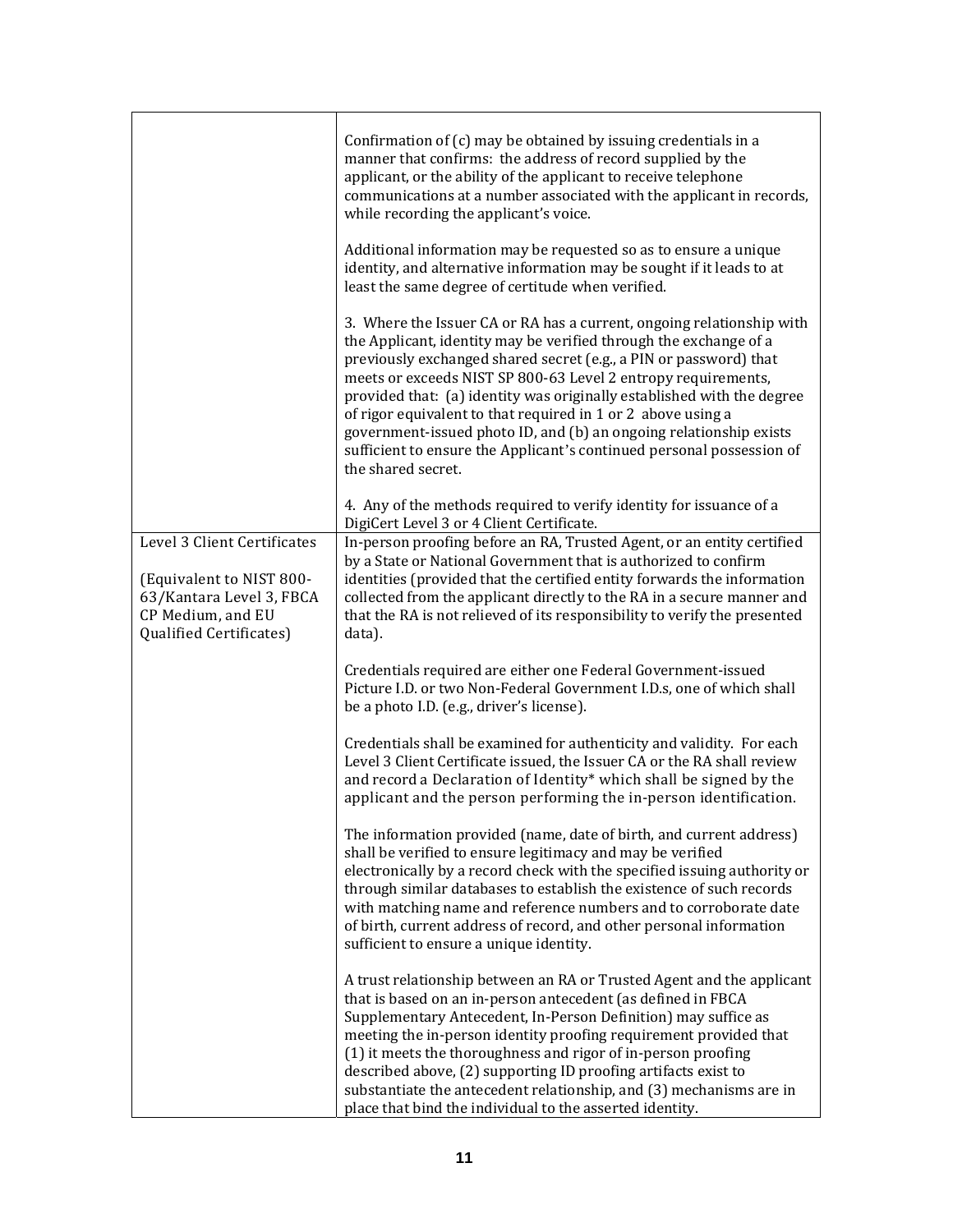|                                                                                                 | If the photo ID is valid and confirms the address of record for the<br>Applicant, then the certificate may be approved for issuance with<br>notice of issuance sent to the address of record. If the photo ID does<br>not confirm the Applicant's address of record, then the certificate shall<br>be issued in a manner that confirms the address of record.<br>For all Level 3 Client Certificates, the identity of the Applicant must be                                                                                                                       |
|-------------------------------------------------------------------------------------------------|-------------------------------------------------------------------------------------------------------------------------------------------------------------------------------------------------------------------------------------------------------------------------------------------------------------------------------------------------------------------------------------------------------------------------------------------------------------------------------------------------------------------------------------------------------------------|
|                                                                                                 | established no earlier than 30 days prior to initial certificate issuance.                                                                                                                                                                                                                                                                                                                                                                                                                                                                                        |
| Level 4 Client Certificates<br>(Medium Hardware)<br>(Equivalent to NIST 800-                    | In-person proofing before an RA, Trusted Agent, or an entity certified<br>by a State or National Government that is authorized to confirm<br>identities (provided that the certified entity forwards the information<br>collected from the applicant directly to the RA in a secure manner and                                                                                                                                                                                                                                                                    |
| 63/Kantara Level 4, FBCA<br>CP Medium Hardware, and<br><b>EU Qualified Certificates</b>         | that the RA is not relieved of its responsibility to verify the presented<br>data).                                                                                                                                                                                                                                                                                                                                                                                                                                                                               |
| utilizing Secure Signature<br>Creation Devices)<br>Must be issued to<br>cryptographic hardware. | Credentials required are (i) either one Federal Government-issued<br>Picture I.D., or two Non-Federal Government I.D.s, one of which shall<br>be a photo I.D. (e.g., driver's license) and (ii) the contemporaneous<br>collection of at least one biometric (e.g. photograph or fingerprints) to<br>ensure that the Applicant cannot repudiate the application.                                                                                                                                                                                                   |
|                                                                                                 | Credentials shall be examined for authenticity and validity. For each<br>Level 4 Client Certificate issued, the Issuer CA or the RA shall review<br>and record a Declaration of Identity* which shall be signed by the<br>applicant and the person performing the in-person identification.                                                                                                                                                                                                                                                                       |
|                                                                                                 | For all Level 4 Client Certificates the use of an in-person antecedent is<br>not applicable and identity shall be established no more than 30 days<br>prior to initial certificate issuance. Level 4 Client Certificates shall be<br>issued in a manner that confirms the Applicant's address of record.                                                                                                                                                                                                                                                          |
| PIV-I Certificates                                                                              | PIV-I Hardware certificates shall only be issued to human subscribers.                                                                                                                                                                                                                                                                                                                                                                                                                                                                                            |
|                                                                                                 | The following biometric data shall be collected by the RA or Trusted<br>Agent during the identity proofing and registration process, which<br>shall be formatted in accordance with [NIST SP 800-76] (see Appendix<br>A):                                                                                                                                                                                                                                                                                                                                         |
|                                                                                                 | An electronic facial image used for printing facial image on<br>the card, as well as for performing visual authentication<br>during card usage. The RA or Trusted Agent must collect a<br>new facial image each time a card is issued; and<br>Two electronic fingerprints are stored on the card for<br>٠<br>automated authentication during card usage.                                                                                                                                                                                                          |
|                                                                                                 | The RA or Trusted Agent shall also require two identity source<br>documents in original form. The identity source documents must<br>come from the list of acceptable documents included in Form I-9, OMB<br>No. 1115-0136, Employment Eligibility Verification. At least one<br>document shall be a valid State or Federal Government-issued picture<br>identification (ID). For all PIV-I Certificates, the use of an in-person<br>antecedent is not applicable and identity shall be established no more<br>than 30 days prior to initial certificate issuance. |
| <b>EU Qualified Certificates</b>                                                                | Verify (in person) at time of registration by appropriate means in                                                                                                                                                                                                                                                                                                                                                                                                                                                                                                |
|                                                                                                 | accordance with national law, the identity and, if applicable, any<br>specific attributes of the person to whom the qualified certificate will                                                                                                                                                                                                                                                                                                                                                                                                                    |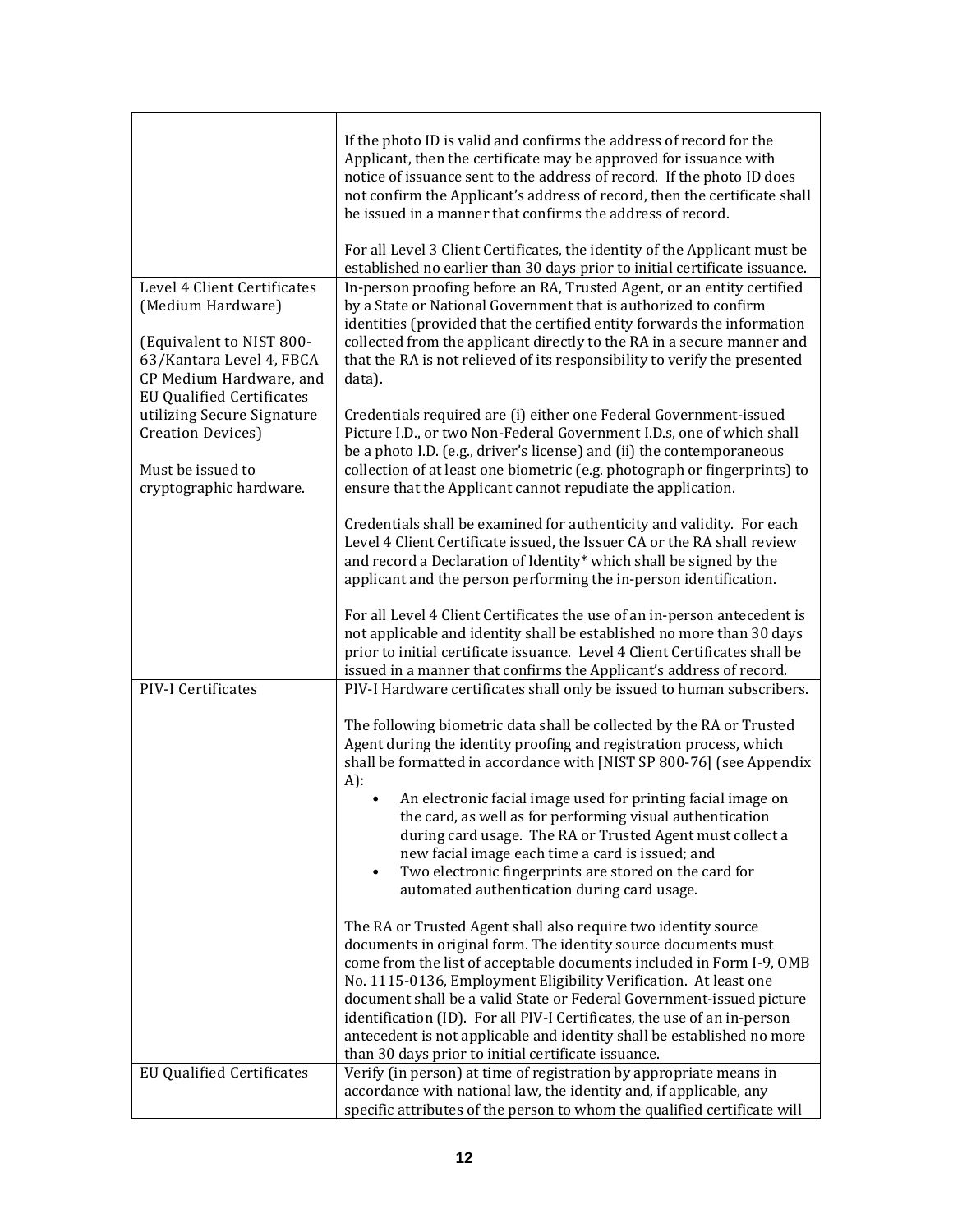| be issued. Evidence of identity shall be checked against a physical   |
|-----------------------------------------------------------------------|
| person either directly or shall have been checked indirectly using    |
| means which provides equivalent assurance to physical presence.       |
| Submitted evidence may be in the form of either paper or electronic   |
| documentation. Where the subject is an individual, evidence provided  |
| shall consist of the person's passport or government-issued ID card   |
| and information collected shall include: full name (including surname |
| and given names consistent with the applicable law and national       |
| identification practices); date and place of birth; and a nationally  |
| recognized identity number (or another attribute that distinguishes   |
| the person from others with the same name).                           |

\* A Declaration of Identity consists of the following:

- a. the identity of the person performing the verification,
- b. a signed declaration by the verifying person stating that they verified the identity of the Subscriber as required using the format set forth at 28 U.S.C. 1746 (declaration under penalty of perjury) or comparable procedure under local law,
- c. a unique identifying number from the verifier's identification,
- d. a unique identifying number from the Applicant's identification,
- e. the date and time of the verification, and
- f. a declaration of identity by the Applicant that is signed in handwriting in the presence of the person performing the verification using the format set forth at 28 U.S.C. 1746 (declaration under penalty of perjury) or comparable procedure under local law.

If an Applicant cannot participate in face‐to‐face registration, a trusted person who already has a certificate of the same type applied for by the Applicant may represent the Applicant during the validation process. The trusted person must present their certificate and the Applicant's information to the person performing the face-to-face registration.

#### *3.2.3.1. Authentication for Role‐based Client Certificates*

An Issuer CA may issue certificates that identify a specific role that the Subscriber holds, provided that the role identifies a specific individual within an organization (e.g., *Chief Information Officer* is a unique individual whereas *Program Analyst* is not). These role‐based certificates are used when non‐ repudiation is desired. The Issuer CA may only issue role‐based certificates to Subscribers who first obtain an individual Subscriber certificate that is at the same or higher assurance level as the requested role‐based certificate. An Issuer CA may issue certificates with the same role to multiple Subscribers. However, the Issuer CA shall require that each certificate have a unique key pair. Individuals may not share their issued role‐based certificates and are required to protect the role‐ based certificate in the same manner as individual certificates.

The Issuer CA shall verify the identity of the individual requesting a role‐based certificate (i.e. the sponsor) in accordance with Section 3.2.3 and record the information identified in Section 3.2.3 for a sponsor associated with the role before issuing a role-based certificate. The sponsor must hold an individual certificate in his/her own name issued by the same CA at the same or higher assurance level as the role‐based certificate.

Procedures and policies for issuing role‐based certificates shall comply with all provisions of this CP (e.g., key generation, private key protection, and Subscriber obligations). If the certificate is a pseudonymous certificate that identifies subjects by their organizational roles, then the Issuer CA shall validate that the individual either holds that role or has the authority to sign on behalf of the role.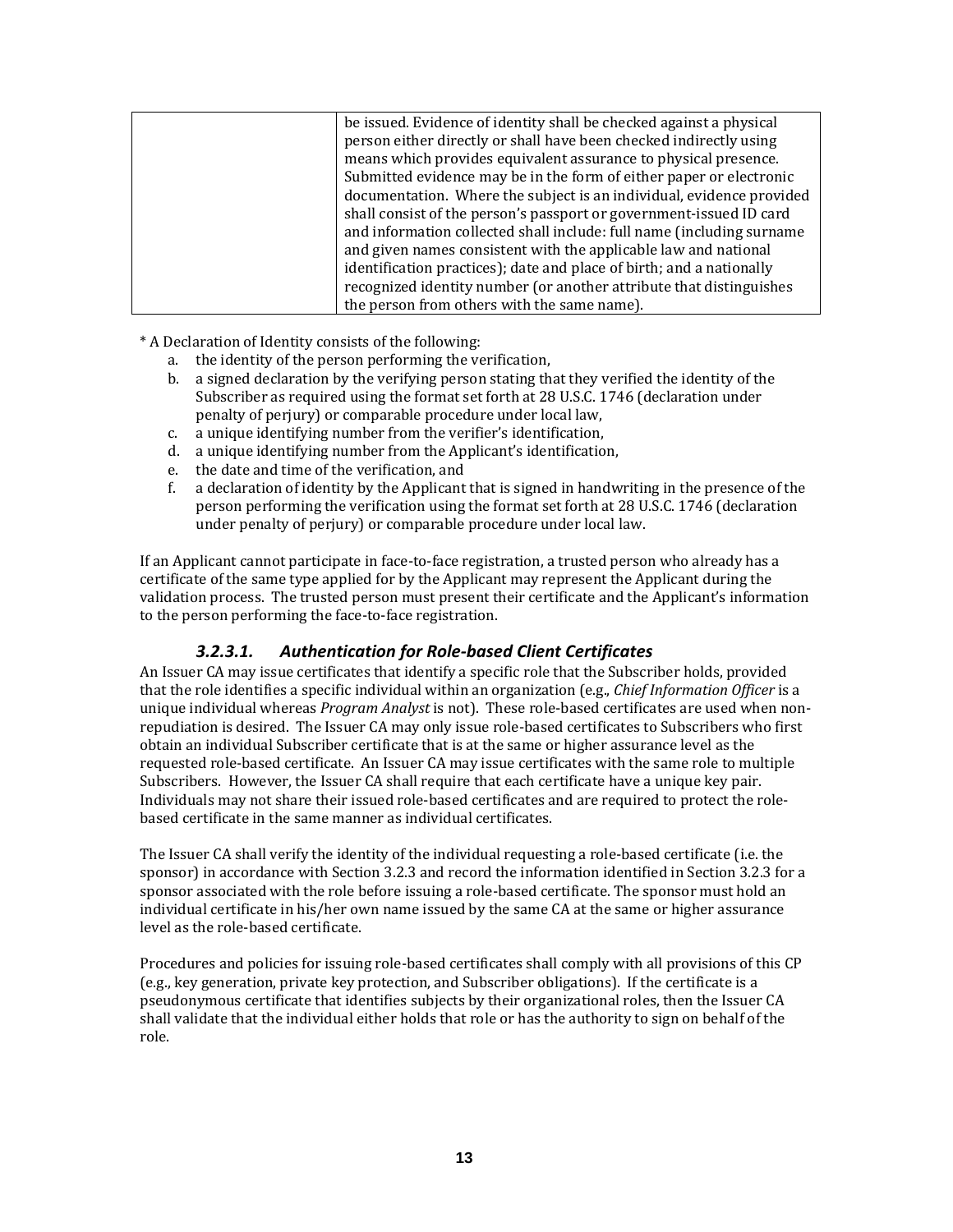# *3.2.3.2. Authentication for Group Client Certificates*

For cases where there are several entities acting in one capacity, and where non-repudiation for transactions is not desired, the Issuer CA may issue a certificate that corresponds to a Private Key that is shared by multiple Subscribers. The Issuer CA or the RA shall record the information identified in Section 3.2.3 for a sponsor from the Information Systems Security Office or equivalent before issuing a group certificate.

In addition, the Issuer CA or the RA shall:

- 1. Require that the Information Systems Security Office, or equivalent, be responsible for ensuring control of the private key, including maintaining a list of Subscribers who have access to the private key, and account for the time period during which each Subscriber had control of the key,
- 2. Not include a subjectName DN in the certificate that could imply that the subject is a single individual,
- 3. Require that the sponsor provide and continuously update a list of individuals who hold the shared private key, and
- 4. Ensure that the procedures for issuing group certificates comply with all other stipulations of this CP (e.g., key generation, private key protection, and Subscriber obligations).

#### *3.2.3.3. Authentication of Devices with Human Sponsors*

An Issuer CA may issue a Level 1, 2, 3 or 4 Client or Federated Device Certificate for use on a computing or network device, provided that the entity owning the device is listed as the subject. In such cases, the device must have a human sponsor who provides:

- 1. Equipment identification (e.g., serial number) or service name (e.g., DNS name),
- 2. Equipment public keys,
- 3. Equipment authorizations and attributes (if any are to be included in the certificate), and
- 4. Contact information.

If the certificate's sponsor changes, the new sponsor shall review the status of each device to ensure it is still authorized to receive certificates. The CPS shall describe procedures to ensure that certificate accountability is maintained.

The Issuer CA shall verify all registration information in accordance with the requested certificate type. Acceptable methods for performing this authentication and integrity checking include:

- 1. Verification of digitally signed messages sent from the sponsor (using certificates of equivalent or greater assurance than that being requested)
- 2. In person registration by the sponsor, with the identity of the sponsor confirmed in accordance with the requirements of Section 3.2.3.

#### **3.2.4. Nonverified Subscriber Information**

Issuer CAs are not required to confirm that the common name in a Level 1 ‐ Personal Client Certificate is the legal name of the Subscriber. The Issuer CA shall include a notice in each Level 1‐ Personal Client Certificate that advises potential relying parties that the person's identity has not been verified.

OV SSL Certificates may contain a pseudo‐domain for use within the Subscriber's internal, non‐ public‐DNS networks. Provided that the right to use a domain name is verified in accordance with Section 3.2.2, the Issuer CA may rely on the Subscriber's indication of the server or host name to issue a certificate containing the fully qualified domain name that includes the server or host name. Any other non‐verified information included in a certificate shall be designated as such in the certificate. No unverified information shall be included in any Level 2, Level, 3, Level 4, PIV‐I, Object Signing, EV, Federated Device, or EU Qualified certificate.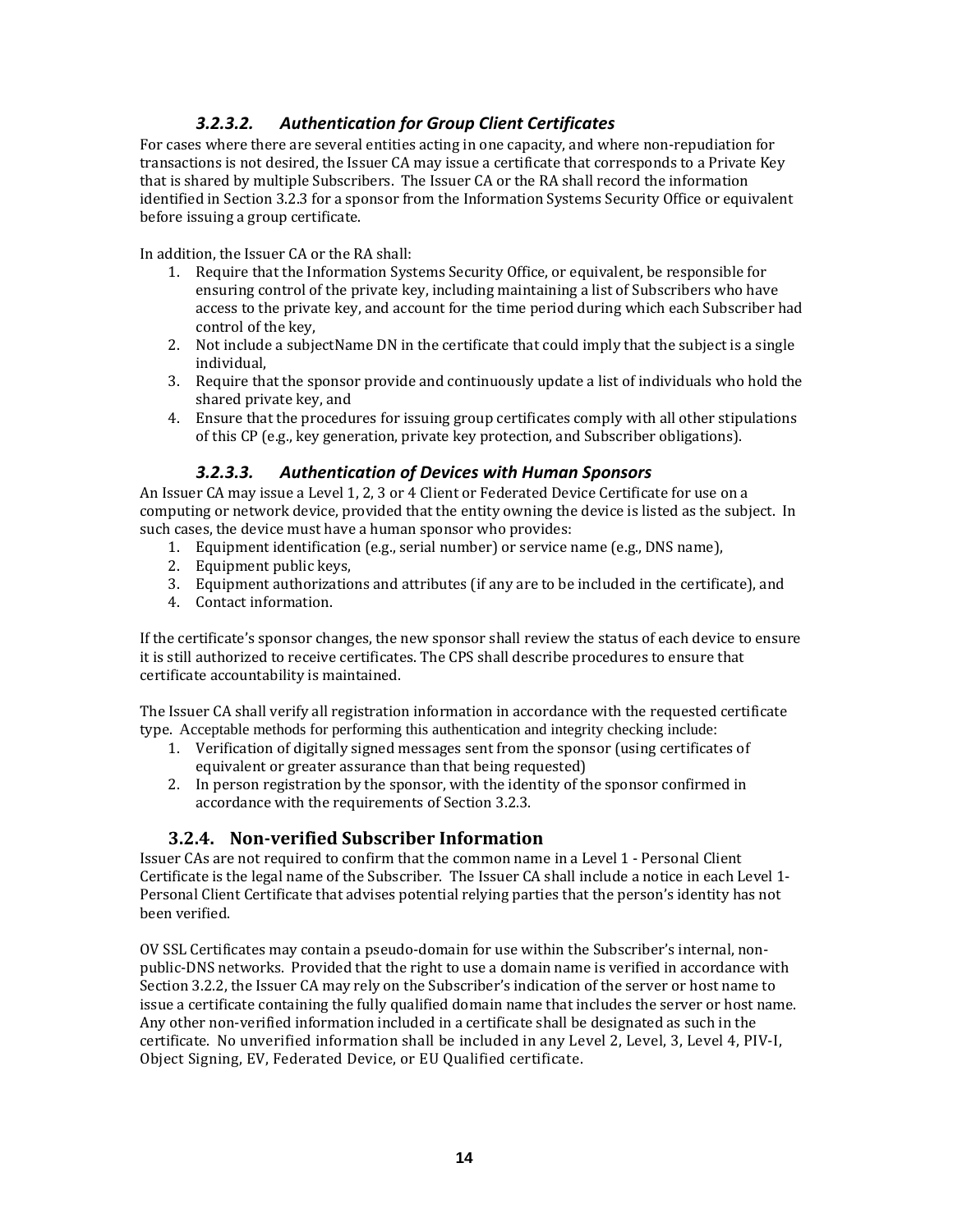# **3.2.5. Validation of Authority**

|                                  | The authority of an individual requesting a certificate shall be verified as follows: |  |
|----------------------------------|---------------------------------------------------------------------------------------|--|
| Certificate                      | <b>Verification</b>                                                                   |  |
| OV and Federated Device          | Verifying the authority of the requester with an authorized contact                   |  |
| Certificates                     | listed with the Domain Name Registrar (including WHOIS                                |  |
|                                  | information), through a person with control over the domain, or                       |  |
|                                  | though an out-of-band confirmation with the organization.                             |  |
| <b>EV Certificates</b>           | Verifying the authority of the Contract Signer and Certificate Approver               |  |
|                                  | in accordance with the EV Guidelines.                                                 |  |
| <b>Code Signing Certificates</b> | Confirming the contact information and authority of the certificate                   |  |
|                                  | requester with an authoritative source within the organization (e.g.                  |  |
|                                  | corporate, legal, IT, HR, or other appropriate organizational sources)                |  |
|                                  | using a reliable means of communication; and                                          |  |
|                                  |                                                                                       |  |
|                                  | Obtaining approval of the certificate request using a means of                        |  |
|                                  | communication confirmed by the organization                                           |  |
| Level 1 Client Certificates -    | Verifying that the individual has control over the email address listed               |  |
| Personal                         | in the certificate.                                                                   |  |
| (email certificates)             |                                                                                       |  |
| Level 1 Client Certificates -    | Verifying the individual's certificate request with a person who has                  |  |
| Enterprise                       | technical or administrative control over the domain name and                          |  |
| (email certificates)             | verifying the requester's control over the email address listed in the                |  |
|                                  | certificate.                                                                          |  |
| Client Certificates Levels 2,    | Verifying that the individual possesses evidence of an affiliation                    |  |
| 3 and 4 and PIV-I                | with the organization; confirming affiliation with the organization                   |  |
| Certificates                     | and the individual's authority to possess a certificate indicating                    |  |
|                                  | such affiliation; and obtaining the organization's agreement that it                  |  |
|                                  | will request revocation of the certificate when that affiliation ends.                |  |
| <b>EU Qualified Certificates</b> | Verifying, that the individual is associated with the organization                    |  |
|                                  | and is authorized and that the organization consents to the                           |  |
|                                  | publication of the certificate (see section 7.3.1 of TS 101 456).                     |  |

The authority of an individual requesting a certificate shall be verified as follows:

# *3.3. IDENTIFICATION AND AUTHENTICATION FOR REKEY REQUESTS*

# **3.3.1. Identification and Authentication for Routine Rekey**

An Issuer CA may allow Subscribers of SSL and Code Signing Certificates to authenticate themselves with over TLS/SSL session with username and password. Each Subscriber shall reestablish its identity using the initial registration processes of section 3.2 according to the following table:

| Certificate                       | <b>Routine Re-Key Authentication</b>                           | <b>Re-Verification Required</b> |
|-----------------------------------|----------------------------------------------------------------|---------------------------------|
| <b>OV Certificates</b>            | Username and password                                          | At least every six years        |
| EV Certificates                   | Username and password                                          | According to the EV             |
|                                   |                                                                | Guidelines                      |
| <b>Code Signing Certificates</b>  | Username and password                                          | At least every six years        |
| Level 1 Client Certificates       | Username and password                                          | At least every nine years       |
| Level 2 Client Certificates       | Shared secret (PIN/password)<br>meeting NIST 800-63 Level 2    | At least every nine years       |
| Level 3 and 4 Client Certificates | entropy requirements (Table A.2)<br>Current signature key only | At least every nine years       |
| and PIV-I Certificates            |                                                                |                                 |
| <b>IGTF Certificates</b>          | Username and password, re-                                     | At least every 13 months.       |
|                                   | authenticate through an approved                               | However, certificates           |
|                                   | IdM, or through associated                                     | associated with a private key   |
|                                   | private key                                                    | restricted solely to a          |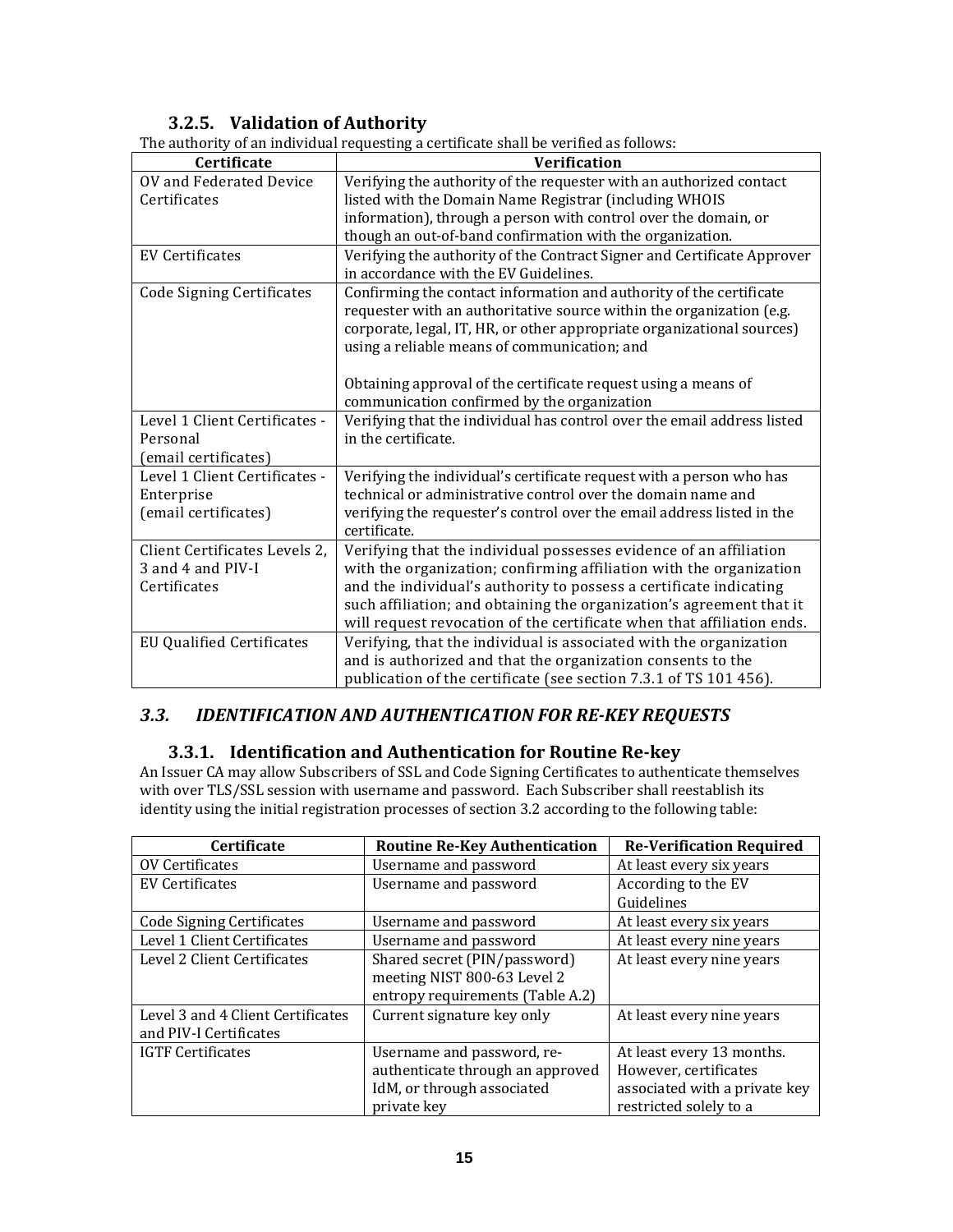|                                    |                                                         | hardware token may be<br>renewed for a period of up<br>to 5 years (for equivalent<br>RSA key lengths of 2048<br>bits) |
|------------------------------------|---------------------------------------------------------|-----------------------------------------------------------------------------------------------------------------------|
| <b>Authentication Certificates</b> | Username and password or with<br>associated private key | None                                                                                                                  |

The Issuer CA shall not re-key a certificate without additional authentication if doing so would allow the Subscriber to use the certificate beyond the limits described above.

# **3.3.2. Identification and Authentication for Rekey After Revocation**

If a certificate has been revoked other than during a renewal or update action, then the Subscriber shall go through the initial registration process (described in Section 3.2) to obtain a new certificate.

# *3.4. IDENTIFICATION AND AUTHENTICATION FOR REVOCATION REQUEST*

All revocation requests shall be authenticated by the Issuer CA that issued the certificate or the RA that approved certificate issuance. A revocation request may be authenticated by reference to the Certificate's Public Key, regardless of whether the associated Private Key is compromised.

# **4. CERTIFICATE LIFECYCLE OPERATIONAL REQUIREMENTS**

# *4.1. CERTIFICATE APPLICATION*

# **4.1.1. Who Can Submit a Certificate Application**

The DCPA shall establish requirements for who may submit a certificate application. No individual or entity listed on a government denied list, list of prohibited persons, or other list that prohibits doing business with such organization or person under the laws of the United States may submit an application for a certificate.

# **4.1.2. Enrollment Process and Responsibilities**

Validation personnel of the Issuer CA or the RA are responsible for verifying the identity of each Certificate Applicant in accordance with this CP prior to authorizing issuance of a certificate. Each Applicant shall submit sufficient information and documentation for the Issuer CA or the RA to perform the required verification of identity prior to issuing a Certificate. The Issuer CA and RA shall authenticate and protect all communication made during the certificate application process.

# *4.2. CERTIFICATE APPLICATION PROCESSING*

The Issuer CA or the RA shall verify the information in each certificate application and that proposed certificate contents are accurate prior to issuing the certificate.

# **4.2.1. Performing Identification and Authentication Functions**

Validation personnel of the Issuer CA or the RA shall identify and verify each Applicant in accordance with the applicable Certification Practice Statements and Registration Practice Statements. The Issuer CA shall ensure that all communication between the Issuer CA and an RA regarding certificate issuance or changes in the status of a certificate are made using secure and auditable methods. If databases or other sources are used to confirm sensitive or confidential attributes of an individual subscriber, then that sensitive information shall be protected and securely exchanged in a confidential and tamper‐evident manner, protected from unauthorized access, and tracked using an auditable chain of custody.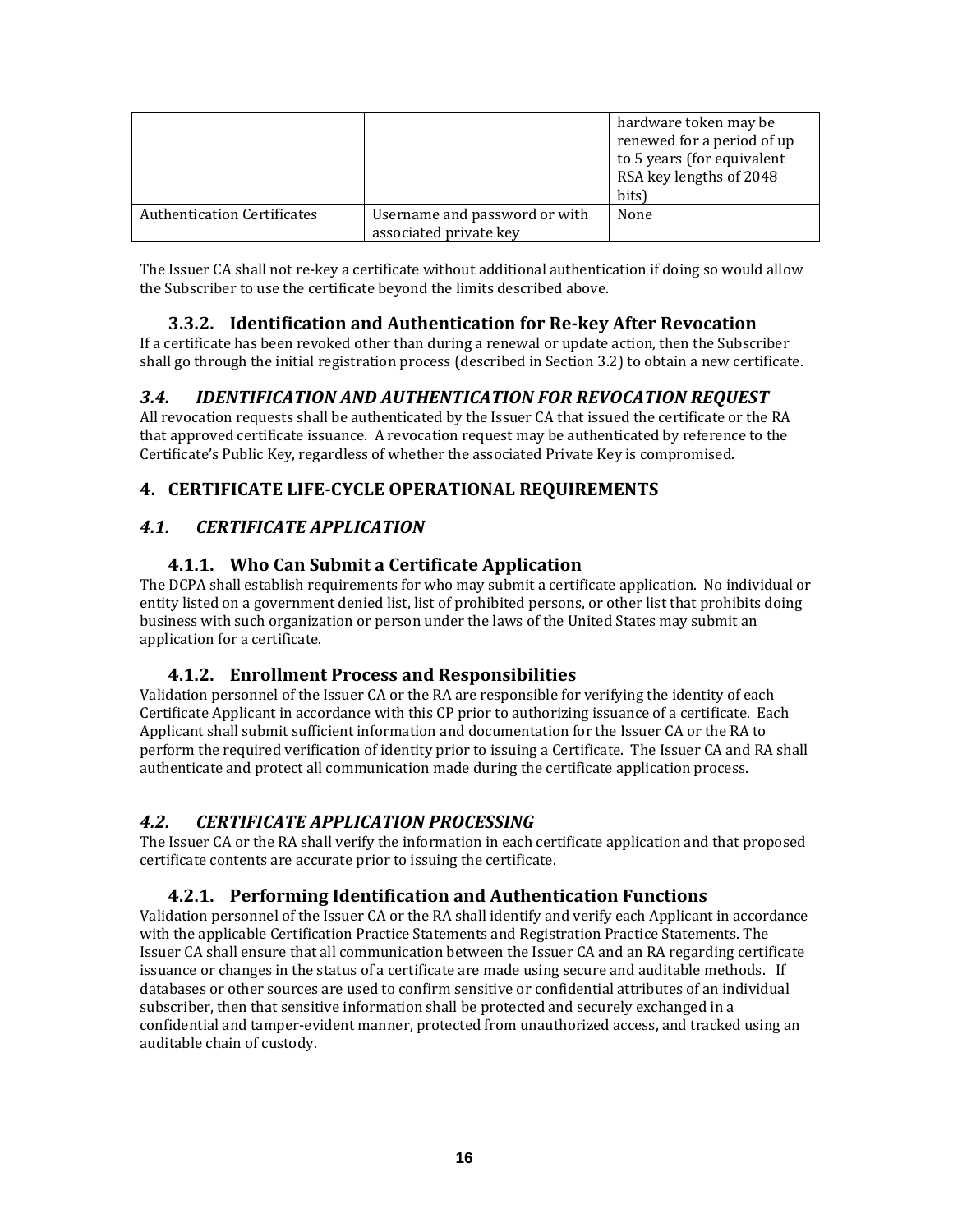# **4.2.2. Approval or Rejection of Certificate Applications**

The Issuer CA shall reject any certificate applications that cannot be verified. The Issuer CA may also reject a certificate application on any reasonable basis, including the potential for issuance of the certificate to cause damage to business or reputation. There is no obligation for the Issuer CA to disclose its reasons for rejecting a certificate application.

Each Issuer CA and each RA shall follow industry standards when approving and issuing certificates. Subscribers are contractually obligated to verify the information in a certificate prior to using the certificate.

# **4.2.3. Time to Process Certificate Applications**

All parties involved in certificate application processing shall use reasonable efforts to ensure that certificate applications are processed in a timely manner. (Identity can be established no more than 30 days before initial issuance of Level 3 and 4 and PIV‐I Certificates.)

# *4.3. CERTIFICATE ISSUANCE*

## **4.3.1. CA Actions during Certificate Issuance**

During the certificate issuance process, the Issuer CA shall verify that the identified and authenticated Applicant is the source of the certificate request and that the Applicant is the individual or entity that will be issued the Certificate. The Issuer CA and any RA shall protect databases used to confirm Subscriber identity information from unauthorized modification or use. The Issuer CA shall perform its actions during the certificate issuance process in a secure manner.

## **4.3.2. Notification to Subscriber by the CA of Issuance of Certificate**

The Issuer CA shall notify the Subscriber within a reasonable time of certificate issuance and may use any reliable mechanism to deliver the certificate to the Subscriber.

# *4.4. CERTIFICATE ACCEPTANCE*

#### **4.4.1. Conduct Constituting Certificate Acceptance**

The passage of time after delivery or notice of issuance of the certificate to the Subscriber, or actual use of the certificate, constitutes the Subscriber's acceptance of the certificate.

# **4.4.2. Publication of the Certificate by the CA**

The Issuer CA shall publish all CA certificates in the Issuer CA's repository. The Issuer CA shall publish each Certificate by delivering it to the Subscriber.

#### **4.4.3. Notification of Certificate Issuance by the CA to Other Entities** No stipulation.

#### *4.5. KEY PAIR AND CERTIFICATE USAGE*

#### **4.5.1. Subscriber Private Key and Certificate Usage**

All Subscribers shall protect their Private Keys from unauthorized use or disclosure by third parties and shall use their Private Keys only as specified in the key usage extension of the corresponding Certificate.

#### **4.5.2. Relying Party Public Key and Certificate Usage**

Relying Party software shall be compliant with X.509 and applicable IETF PKIX standards. The Issuer CA shall specify restrictions on the use of a certificate through certificate extensions and shall specify the mechanism(s) to determine certificate validity (CRLs and OCSP). Relying Parties must process and comply with this information in accordance with their obligations as Relying Parties.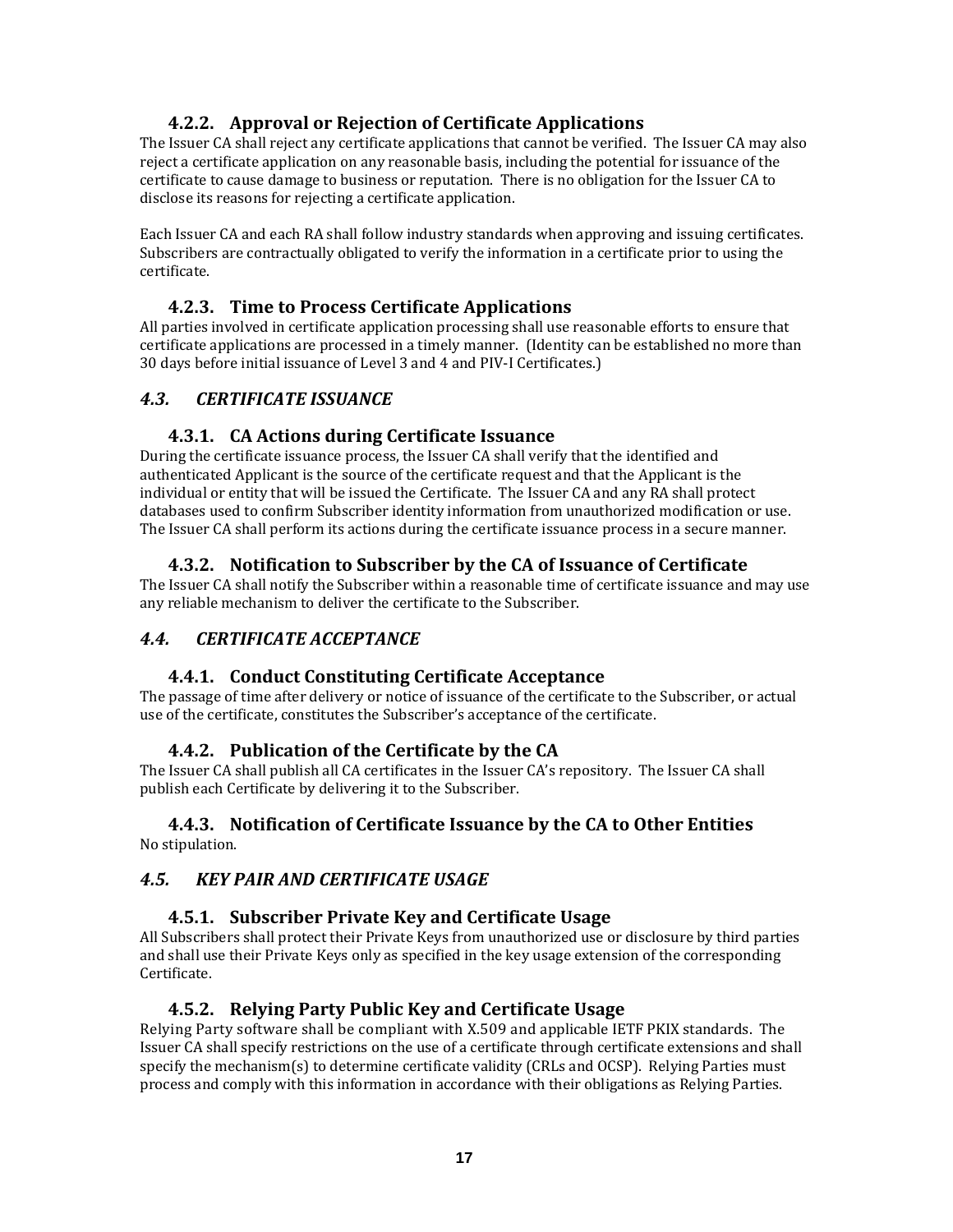A Relying Party should use discretion when relying on a certificate and should consider the totality of the circumstances and risk of loss prior to relying on a certificate. Relying on a digital signature or certificate that has not been processed in accordance with applicable standards may result in risks to the Relying Party. The Relying Party is solely responsible for such risks. If the circumstances indicate that additional assurances are required, the Relying Party must obtain such assurances before using the certificate.

# *4.6. CERTIFICATE RENEWAL*

# **4.6.1. Circumstance for Certificate Renewal**

An Issuer CA may renew a certificate if:

- 1. the associated public key has not reached the end of its validity period,
- 2. the associated private key has not been compromised,
- 3. the Subscriber name and attributes are unchanged, and
- 4. re-verification of subscriber identity is not required by Section 3.3.1.

An Issuer CA may also renew a certificate if a CA certificate is re‐keyed. After a client certificate is renewed, the old certificate may or may not be revoked but must not be further re‐keyed, renewed, or modified.

## **4.6.2. Who May Request Renewal**

Only an authorized representative of a Subscriber may request renewal of the Subscriber's certificates. An Issuer CA may renew a certificate without a corresponding request if the signing certificate is re‐keyed.

## **4.6.3. Processing Certificate Renewal Requests**

The Issuer CA may require reconfirmation or verification of the information in a certificate prior to renewal.

# **4.6.4. Notification of New Certificate Issuance to Subscriber**

The Issuer CA shall notify the Subscriber within a reasonable time of certificate issuance and may use any reliable mechanism to deliver the certificate to the Subscriber.

# **4.6.5. Conduct Constituting Acceptance of a Renewal Certificate**

The passage of time after delivery or notice of issuance of the certificate to the Subscriber, or actual use of the certificate, constitutes the Subscriber's acceptance of it.

#### **4.6.6. Publication of the Renewal Certificate by the CA**

All CA certificates shall be published to the Issuer CA's repository. The Issuer CA shall publish each Certificate by delivering it to the Subscriber.

#### **4.6.7. Notification of Certificate Issuance by the CA to Other Entities** No stipulation.

#### *4.7. CERTIFICATE REKEY*

#### **4.7.1. Circumstance for Certificate Rekey**

Re-keying a certificate consists of creating a new certificate with a different public key (and serial number) while retaining the remaining contents of the old certificate that describe the subject. The new certificate may be assigned a different validity period, key identifiers, specify different CRL and OCSP distribution points, and/or be signed with a different key.

Subscribers seeking re‐key of Client Certificates shall identify themselves for the purpose of re‐ keying through use of their current signature key as permitted by Section 3.3.1. Subscribers of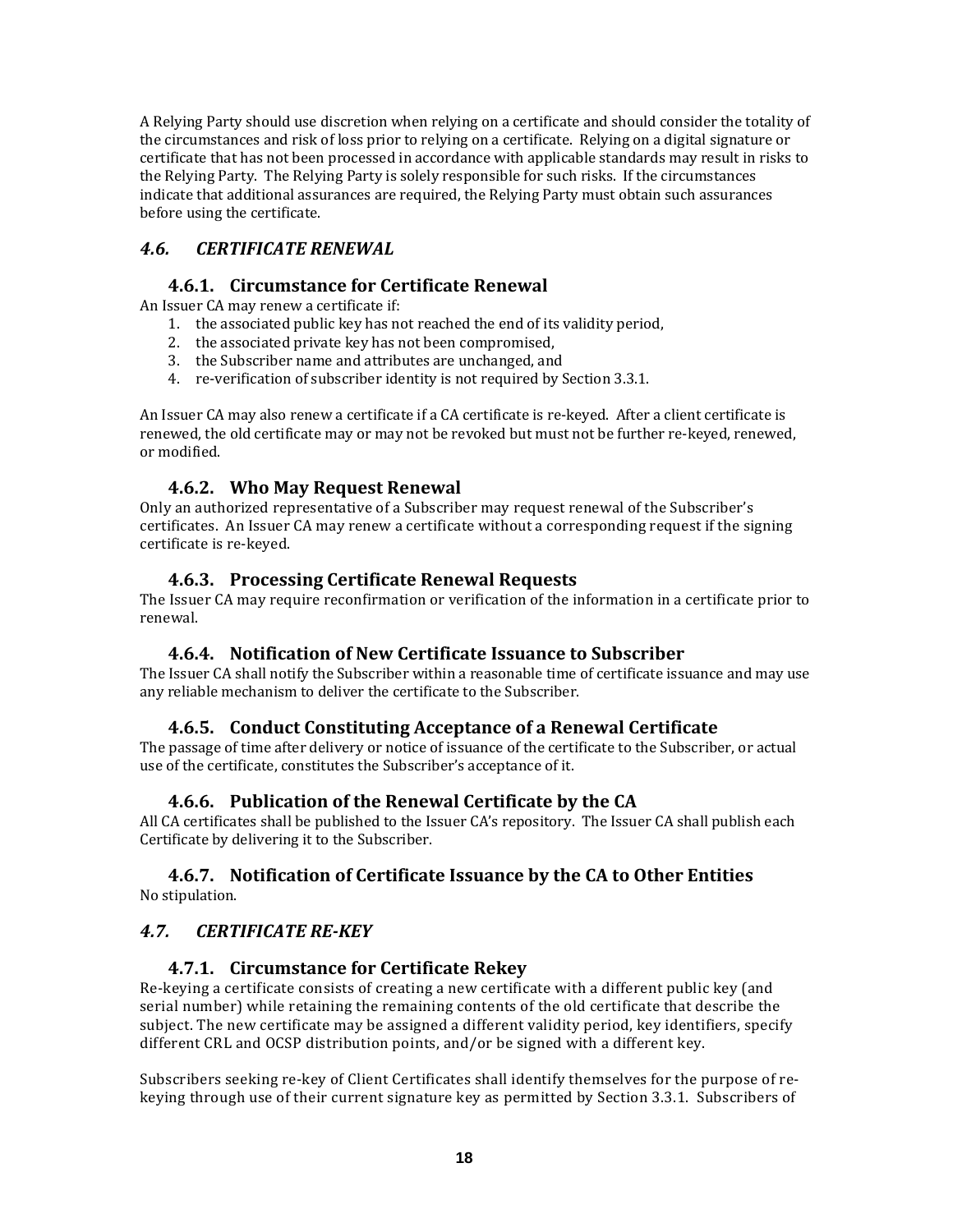other types of certificates shall identify and authenticate themselves as stated in the applicable CPS.

After re‐keying a client certificate, the Issuer CA may revoke the old certificate but shall not further re‐key, renew, or modify the old certificate.

#### **4.7.2. Who May Request Certificate Rekey**

The Issuer CA may initiate certificate re-key at the request of the certificate subject or in its own discretion.

#### **4.7.3. Processing Certificate Rekey Requests**

The Issuer CA may require revalidation of the Subscriber prior to rekeying a certificate. At a minimum, the Issuer CA shall comply with section 3.3.1 in identifying the Subscriber prior to rekeying the certificate.

#### **4.7.4. Notification of Certificate Rekey to Subscriber**

The Issuer CA shall notify the Subscriber within a reasonable time of certificate issuance and may use any reliable mechanism to deliver the certificate to the Subscriber.

#### **4.7.5. Conduct Constituting Acceptance of a Rekeyed Certificate**

The passage of time after delivery or notice of issuance of the certificate to the Subscriber, or actual use of the certificate, constitutes the Subscriber's acceptance of it.

## **4.7.6. Publication of the Issued Certificate by the CA**

All CA certificates shall be published to the Issuer CA's repository. The Issuer CA shall publish each Certificate by delivering it to the Subscriber.

#### **4.7.7. Notification of Certificate Issuance by the CA to Other Entities** No stipulation.

#### *4.8. CERTIFICATE MODIFICATION*

#### **4.8.1. Circumstance for Certificate Modification**

Modifying a certificate means creating a new certificate for the same subject with authenticated information that differs slightly from the old certificate (e.g., changes to email address or nonessential parts of names or attributes) provided that the modification otherwise complies with this CP. The new certificate may have the same or a different subject public key. Additional examples of circumstances when certificate modification may occur include minor name changes (e.g., change CA1 to CA2) as part of key rollover procedures, organizational name change (e.g. as the result of merger, acquisition, or legally documented name change), and the replacement of the certificate where a minor error in certificate information or profile has been discovered.

After modifying a client certificate, the Issuer CA may revoke the old certificate but may not further re‐key, renew, or modify the old certificate.

#### **4.8.2. Who May Request Certificate Modification**

The Issuer CA may modify certificates at the request of the certificate subject or in its own discretion.

#### **4.8.3. Processing Certificate Modification Requests**

After receiving a request for modification, the Issuer CA shall verify any information that will change in the modified certificate. The Issuer CA may issue the modified certificate only after completing the verification process on all modified information. The validity period of a modified certificate must not extend beyond the applicable time limits found in section 3.3.1 or 6.3.2.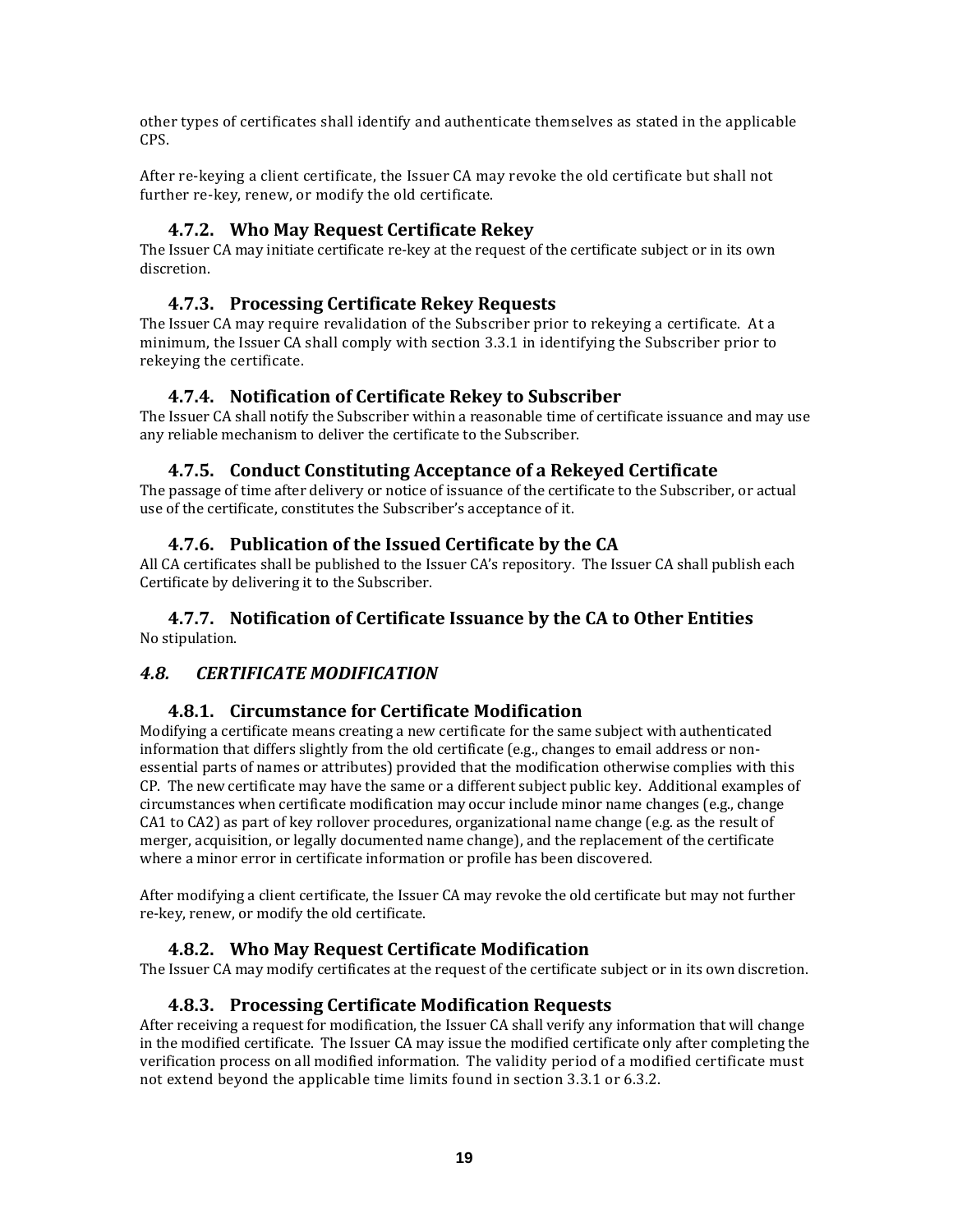#### **4.8.4. Notification of Certificate Modification to Subscriber**

The Issuer CA shall notify the Subscriber within a reasonable time of certificate issuance and may use any reliable mechanism to deliver the certificate to the Subscriber.

#### **4.8.5. Conduct Constituting Acceptance of a Modified Certificate**

The passage of time after delivery or notice of issuance of the certificate to the Subscriber, or actual use of the certificate, constitutes the Subscriber's acceptance of it.

#### **4.8.6. Publication of the Modified Certificate by the CA**

All CA certificates shall be published to the Issuer CA's repository. The Issuer CA shall publish each Certificate by delivering it to the Subscriber.

#### **4.8.7. Notification of Certificate Modification by the CA to Other Entities** No stipulation.

#### *4.9. CERTIFICATE REVOCATION AND SUSPENSION*

#### **4.9.1. Circumstances for Revocation**

Revocation of a certificate permanently ends the operational period of the certificate prior to the certificate reaching the end of its stated validity period. Prior to revoking a certificate, the Issuer CA shall verify that the revocation request was made by either the organization or individual that made the certificate application or by an entity with the legal jurisdiction and authority to request revocation. The Issuer CA may revoke any certificate, in its sole discretion, including if it believes that:

- 1. The Subscriber requested revocation of its certificate;
- 2. The Subscriber did not authorize the original certificate request and did not retroactively grant authorization;
- 3. Either the Private Key associated with the certificate or the Private Key used to sign the certificate was compromised;
- 4. The Subscriber or the Issuer CA breached a material obligation under the CP, the CPS, or the relevant Subscriber Agreement;
- 5. Either the Subscriber's or the Issuer CA's obligations under the CP or CPS are delayed or prevented by circumstances beyond the party's reasonable control, including computer or communication failure, and, as a result, another entity's information is materially threatened or compromised;
- 6. The certificate was not issued in accordance with the CP, CPS, or applicable industry standards;
- 7. The Issuer CA received a lawful and binding order from a government or regulatory body to revoke the certificate;
- 8. The Issuer CA ceased operations and did not arrange for another certificate authority to provide revocation support for the certificate;
- 9. The Issuer CA's right to manage certificates under applicable industry standards was terminated (unless arrangements have been made to continue revocation services and to maintain the CRL/OCSP Repository);
- 10. A court or arbitrator revoked the Subscriber's right to use a name or mark listed in the certificate, or the Subscriber failed to maintain a valid registration for such name or mark;
- 11. Any information appearing in the Certificate was or became inaccurate or misleading;
- 12. The Subscriber was added as a denied party or prohibited person to a blacklist, or is operating from a destination prohibited under U.S. law; or
- 13. For code‐signing certificates, the certificate was used to sign, publish, or distribute malware or other harmful content, including any code that is downloaded onto a user's system without their consent.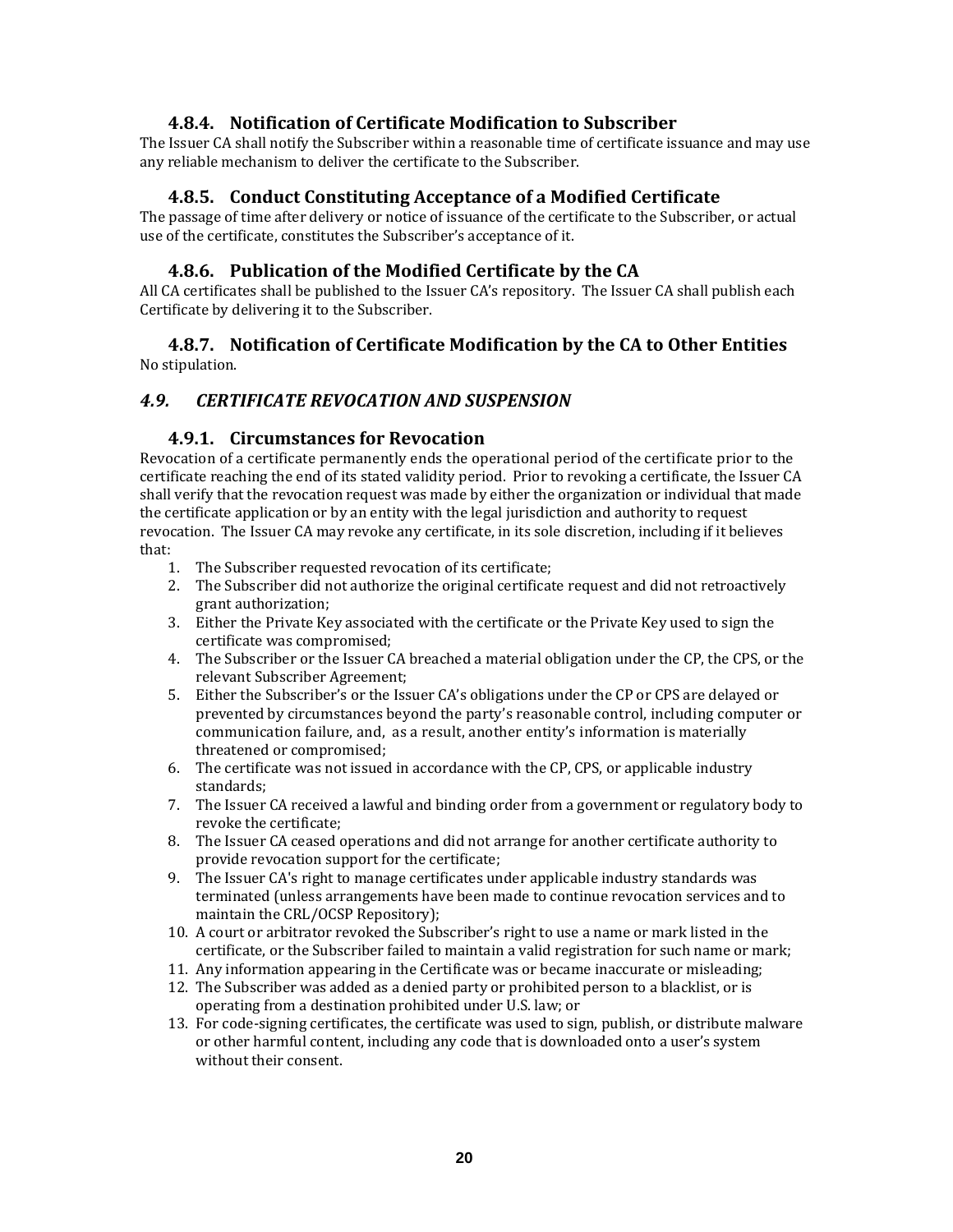The Issuer CA shall always revoke a certificate if the binding between the subject and the subject's public key in the certificate is no longer valid or if an associated Private Key is compromised.

If a certificate expresses an organizational affiliation, the Issuer CA or the RA shall require the Affiliated Organization to inform it if the subscriber affiliation changes. If the Affiliated Organization no longer authorizes the affiliation of a Subscriber, then the Issuer CA shall revoke any certificates issued to that Subscriber containing the organizational affiliation. If an Affiliated Organization terminates its relationship with the Issuer CA or RA such that it no longer provides affiliation information, the Issuer CA shall revoke all certificates affiliated with that Affiliated Organization.

Any Issuer CA or cross‐certified entity shall request revocation of its DigiCert‐issued cross‐certificate if it no longer meets the stipulations of DigiCert's policies, as indicated by DigiCert's policy OIDs in certificates or those listed in the policy mapping extension of the cross‐certificate.

#### **4.9.2. Who Can Request Revocation**

The Issuer CA or RA shall accept revocation requests from authenticated and authorized parties, such as the certificate Subscriber and the Affiliated Organization named in a certificate. The Issuer CA or RA may establish procedures that allow other entities to request certificate revocation for fraud or misuse. The Issuer CA will revoke a certificate if it receives sufficient evidence of compromise of loss of the Private Key. The Issuer CA may revoke a certificate of its own volition without reason, even if no other entity has requested revocation. A legally recognized representative of either party to a cross‐signed CA certificate may request revocation.

#### **4.9.3. Procedure for Revocation Request**

Entities submitting certificate revocation requests must list their identity and explain the reason for requesting revocation. The Issuer CA or RA shall authenticate and log each revocation request. The Issuer CA will always revoke a certificate if the request is authenticated as originating from the Subscriber or the Affiliated Organization listed in the certificate. If revocation is requested by someone other than an authorized representative of the Subscriber or Affiliated Organization, the Issuer CA or RA shall investigate the alleged basis for the revocation request.

The Issuer CA shall maintain a continuous 24/7 ability to internally respond to any high priority certificate problem reports. If appropriate, the Issuer CA or the RA may forward complaints to law enforcement. The Issuer CA shall list revoked certificates on the appropriate CRL where they remain until one additional CRL is published after the end of the certificate's validity period.

Whenever a PIV‐I Card is no longer valid, the RA responsible for its issuance or maintenance shall collect it from the Subscriber as soon as possible, destroy it, and log its collection and physical destruction.

#### **4.9.4. Revocation Request Grace Period**

The revocation request grace period is the time available to the subscriber within which the subscriber must make a revocation request after reasons for revocation have been identified. DigiCert provides revocation grace periods to Subscribers on a case‐by‐case basis. Issuer CAs and RAs are required to report the suspected compromise of their CA or RA private key and request revocation to both the policy authority and operating authority of the superior issuing CA (e.g., the FPKIPA/FBCA OA, DCPA, cross‐signing CA, Root CA, etc.) within one hour of discovery. All other subscribers are required to report key compromise and request revocation promptly but in no case later than 24 hours after discovery of a suspected compromise of their private key.

#### **4.9.5. Time within which CA Must Process the Revocation Request**

An Issuer CA shall revoke a certificate within one hour of receiving instruction from the DCPA to revoke a certificate. An Issuer CA shall revoke the CA certificate of a subordinate or cross‐signed CA as soon as practical after receiving proper notice that the subordinate or cross‐signed CA has been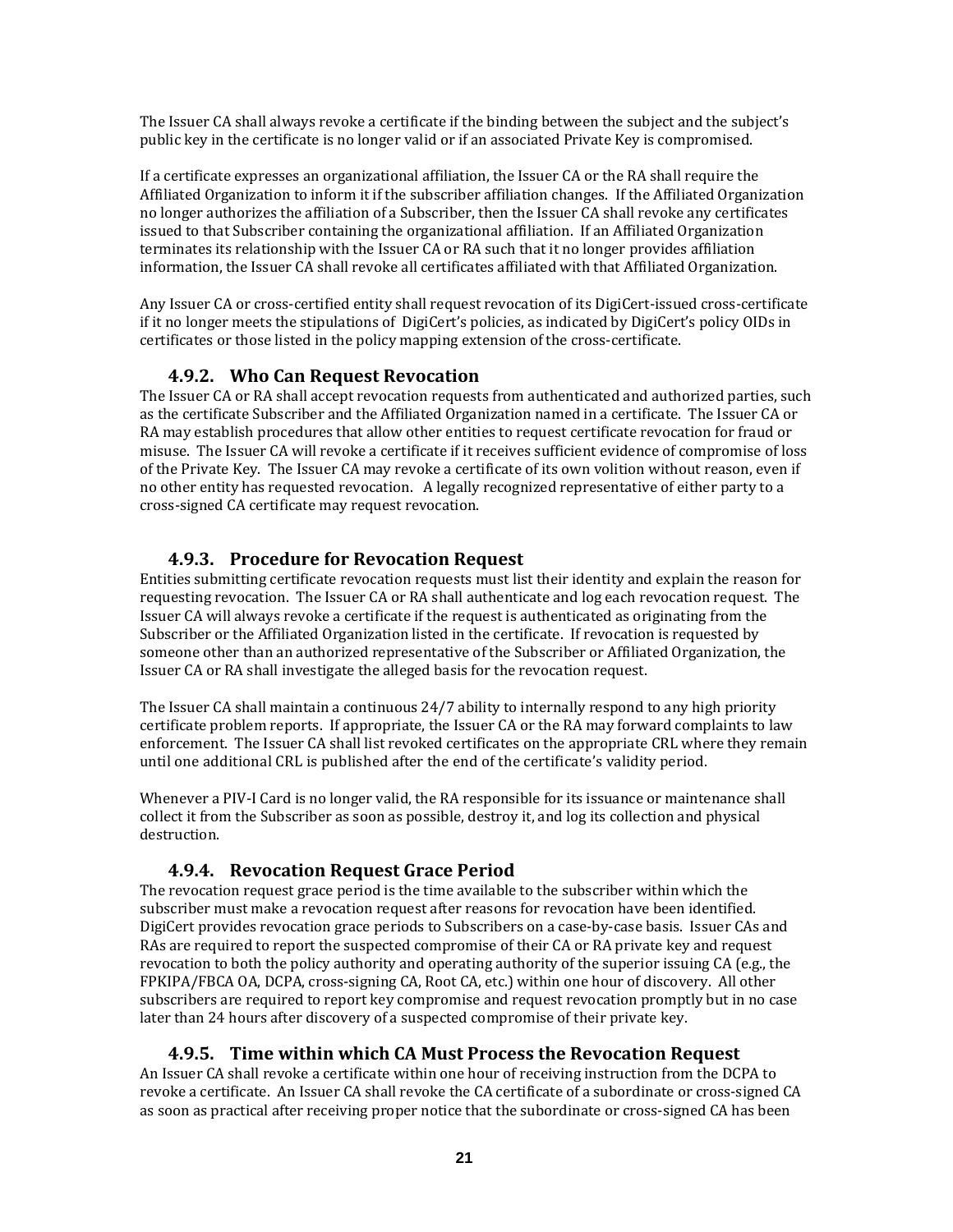compromised. If an Issuer CA or the DCPA determines that immediate revocation is not practical because the potential risks of revocation outweigh the risks caused by the compromise, then the Issuer CA and the DCPA shall jointly determine the appropriate process to follow in order to promptly revoke the subordinate or cross‐signed CA certificate.

Other certificates shall be revoked as quickly as practical after validating the revocation request in accordance with the following process:

- 1. Revocation requests received two or more hours before a CRL issuance are processed before the next CRL is published,
- 2. Revocation requests received within two hours of CRL issuance are processed before the following CRL is published, and
- 3. Regardless, all Certificate revocation requests are processed within 18 hours after their receipt.

## **4.9.6. Revocation Checking Requirement for Relying Parties**

Prior to relying on information listed in a certificate, a Relying Party shall confirm the validity of each certificate in the certificate path in accordance with IETF PKIX standards, including checks for certificate validity, issuer‐to‐subject name chaining, policy and key use constraints, and revocation status through CRLs or OCSP responders identified in each certificate in the chain.

#### **4.9.7. CRL Issuance Frequency**

All Issuer CAs that operate offline and only issue CA certificates, certificate‐status‐checking certificates, or internal administrative certificates shall publish a CRL at least every 6 months (every 31 days for offline CAs chaining to the Federal Bridge CA). All other Issuer CAs shall publish CRLs at least every 24 hours (and within 18 hours of notice of a key compromise).

#### **4.9.8. Maximum Latency for CRLs**

The Issuer CA shall post an irregular, interim or emergency CRL to its online repository within four hours of generation (and no later than 18 hours after notification of compromise) and shall publish all regularly scheduled CRLs prior to the nextUpdate field in the previously issued CRL of the same scope.

#### **4.9.9. Online Revocation/Status Checking Availability**

An Issuer CA shall ensure that the certificate status information distributed by it on‐line meets or exceeds the requirements for CRL issuance and latency stated in sections 4.9.5, 4.9.7 and 4.9.8. An Issuer CA shall support online status checking via OCSP for all PIV‐I certificates. Where offered, OCSP response times shall be no longer than six seconds.

#### **4.9.10. Online Revocation Checking Requirements**

A relying party must confirm the validity of a certificate via CRL or OCSP in accordance with section 4.9.6 prior to relying on the certificate.

#### **4.9.11. Other Forms of Revocation Advertisements Available**

An Issuer CA may also use other methods to publicize the certificates it has revoked, provided that:

- 1. the alternative method is described in its CPS,
- 2. the alternative method provides authentication and integrity services commensurate with the assurance level of the certificate being verified, and
- 3. the alternative method meets the issuance and latency requirements for CRLs stated in sections 4.9.5, 4.9.7, and 4.9.8.

#### **4.9.12. Special Requirements Related to Key Compromise**

The Issuer CA or the RA shall use commercially reasonable efforts to notify potential Relying Parties if it discovers or suspects that its Private Key has been compromised. The Issuer CA must have the ability to transition any revocation reason to code to "key compromise". If a certificate is revoked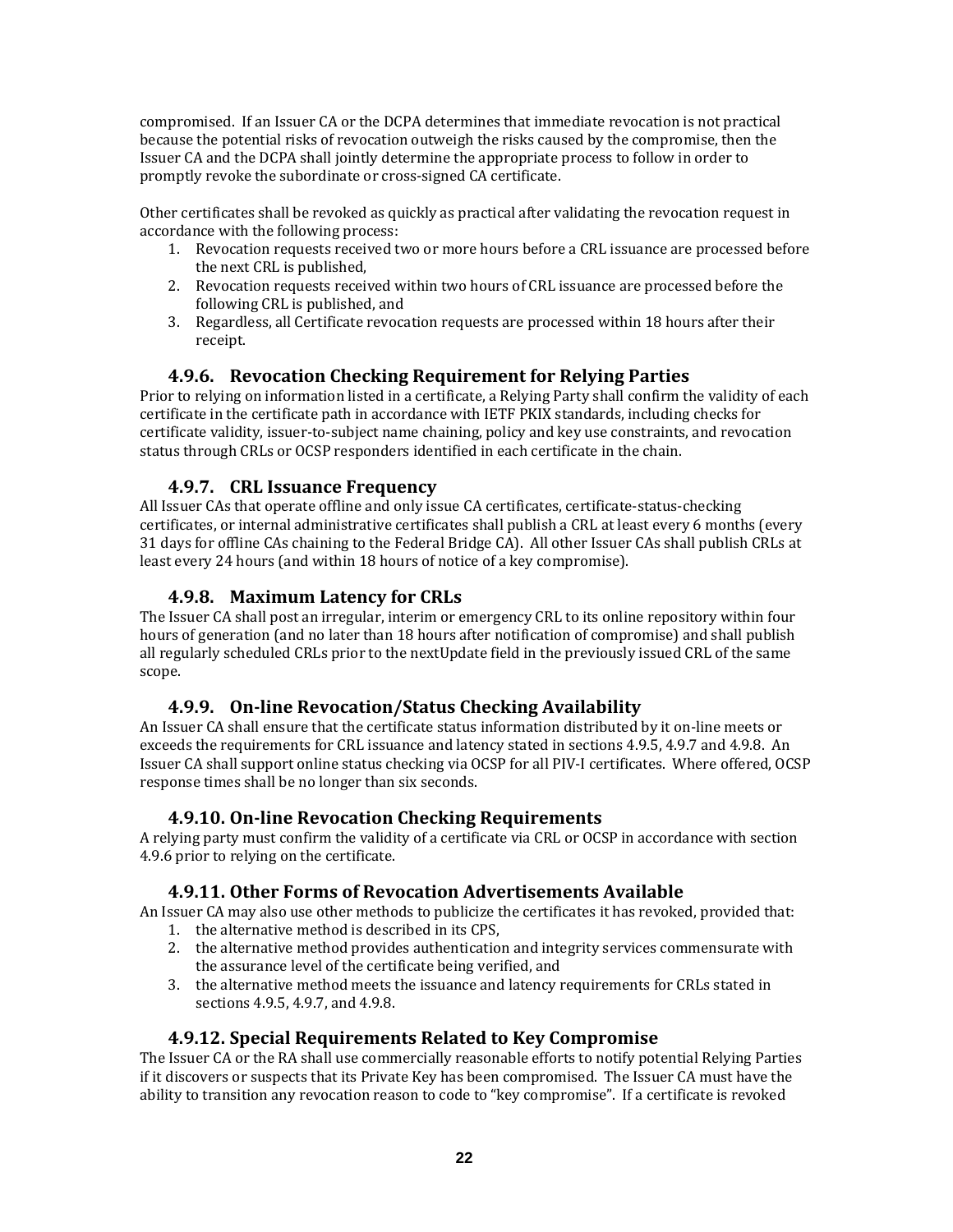because of compromise or suspected compromise, the Issuer CA shall issue a CRL within 18 hours after it receives notice of the compromise or suspected compromise.

#### **4.9.13. Circumstances for Suspension**

Not applicable.

#### **4.9.14. Who Can Request Suspension** Not applicable.

#### **4.9.15. Procedure for Suspension Request** Not applicable.

# **4.9.16. Limits on Suspension Period**

Not applicable.

## *4.10. CERTIFICATE STATUS SERVICES*

#### **4.10.1. Operational Characteristics**

Issuer CAs shall make certificate status information available via CRL or OCSP.

#### **4.10.2. Service Availability**

Issuer CAs shall provide certificate status services 24x7 without interruption.

#### **4.10.3. Optional Features**

No stipulation.

#### *4.11. END OF SUBSCRIPTION*

Subscribers may end their subscription to certificate services by having their certificate revoked or by allowing the certificate or applicable Subscriber Agreement to expire without renewal.

# *4.12. KEY ESCROW AND RECOVERY*

#### **4.12.1. Key Escrow and Recovery Policy Practices**

CA Private Keys are never escrowed. An Issuer CA may escrow Subscriber key management keys to provide key recovery services. Escrowed Private Keys shall be encrypted and protected using at least the level of security that was used to generate and deliver the Private Key. Under no circumstances may a Subscriber signature key be held in trust by a third party.

Subscribers and other authorized entities may request recovery of an escrowed Private Key. Entities escrowing Private Keys must have personnel controls in place that prevent unauthorized access to Private Keys. Key recovery requests can only be made for one of the following reasons:

- 1. The Subscriber has lost or damaged the private key token,
- 2. The Subscriber is not available or is no longer part of the organization that contracted with the Issuer CA for Private Key escrow,
- 3. The Private Key is part of a required investigation or audit,
- 4. The requester has authorization from a competent legal authority to access the communication that is encrypted using the key,
- 5. If key recovery is required by law or governmental regulation, or
- 6. If the entity contracting with the Issuer CA for escrow of the Private Key indicates that key recovery is mission critical or mission essential.

An entity that receives Private Key escrow services shall:

1. Notify Subscribers that their Private Keys are escrowed,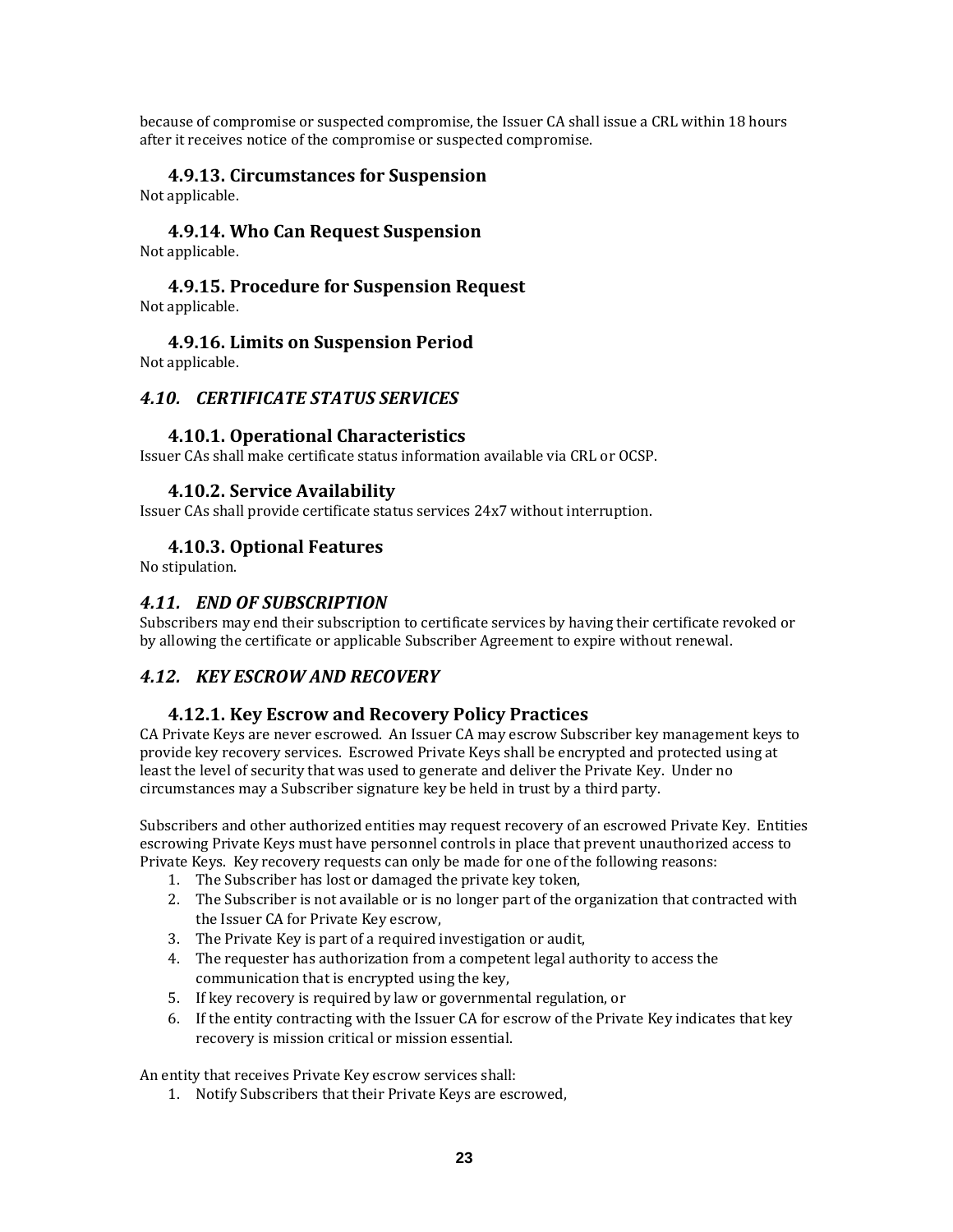- 2. Protect escrowed keys from unauthorized disclosure,
- 3. Protect any authentication mechanisms that could be used to recover escrowed Private Keys,
- 4. Release escrowed keys only for properly authenticated and authorized requests for recovery,
- 5. Not enter into any obligation to communicate its key recovery process or requests to the Subscriber or any third party, and
- 6. Not disclose escrowed keys or escrowed key‐related information to any third party unless required to do so by law or the entity's internal policies.

## **4.12.2. Session Key Encapsulation and Recovery Policy and Practices**

Issuer CAs that support session key encapsulation and recovery shall describe their practices in their CPS.

# **5. FACILITY, MANAGEMENT, AND OPERATIONAL CONTROLS**

## *5.1. PHYSICAL CONTROLS*

#### **5.1.1. Site Location and Construction**

The Issuer CA shall perform its CA operations from a secure data center equipped with logical and physical controls that make the CA operations inaccessible to non‐trusted personnel. The site location and construction, when combined with other physical security protection mechanisms such as guards, door locks, and intrusion sensors, shall provide robust protection against unauthorized access to CA equipment and records. RAs must protect their equipment from unauthorized access in a manner that is appropriate to the level of threat to the RA, including protecting equipment from unauthorized access while the cryptographic module is installed and activated and implementing physical access controls to reduce the risk of equipment tampering, even when the cryptographic module is not installed and activated.

## **5.1.2. Physical Access**

Each Issuer CA and each RA shall protect its equipment (including CMS equipment containing a PIV‐I Content Signing key) from unauthorized access and shall implement physical controls to reduce the risk of equipment tampering. The Issuer CA and all RAs shall store all removable media and paper containing sensitive plain‐text information related to CA or RA operations in secure containers. The security mechanisms should be commensurate with the level of threat to the equipment and data.

The Issuer CA shall manually or electronically monitor its systems for unauthorized access at all times, maintain an access log that is inspected periodically, and require two-person physical access to the CA hardware and systems. An Issuer CA shall deactivate, remove, and securely store its CA equipment when not in use. Activation data must either be memorized or recorded and stored in a manner commensurate with the security afforded the cryptographic module and must not be stored with the cryptographic module or removable hardware associated with remote workstations used to administer the CA equipment or private keys.

If the facility housing the CA equipment is ever left unattended, the Issuer CA's administrators shall verify that:

- 1. the CA is in a state appropriate to the current mode of operation,
- 2. the security containers are properly secured,
- 3. physical security systems (e.g., door locks, vent covers) are functioning properly, and
- 4. the area is secured against unauthorized access.

The Issuer CA shall make a person or group of persons explicitly responsible for making security checks. If a group of persons is responsible, the Issuer CA shall maintain a log that identifies who performed the security check. If the facility is not continuously attended, the last person to depart shall initial a sign-out sheet that indicates the date and time and asserts that all necessary physical protection mechanisms are in place and activated.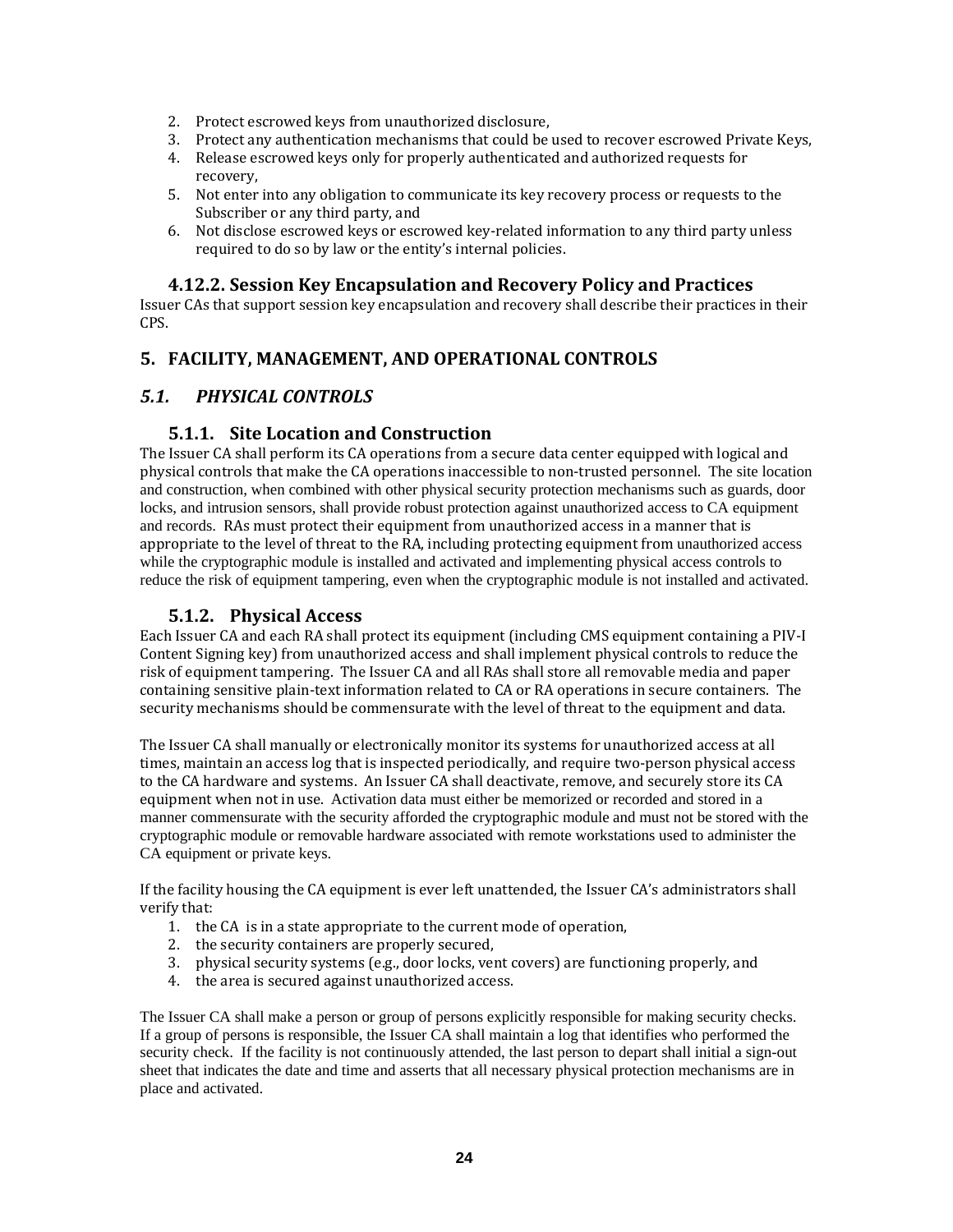## **5.1.3. Power and Air Conditioning**

The Issuer CA shall maintain a backup power supply and sufficient environmental controls to protect the CA systems and allow the CA to automatically finish pending operations and record the state of equipment before a lack of power or air conditioning causes a shutdown.

#### **5.1.4. Water Exposures**

The Issuer CA shall protect its CA equipment from water exposure.

#### **5.1.5. Fire Prevention and Protection**

The Issuer CA shall use facilities equipped with fire suppression mechanisms.

#### **5.1.6. Media Storage**

Issuer CAs and RAs shall protect all media from accidental damage and unauthorized physical access. Each Issuer CA and each RA shall duplicate and store its audit and archive information in a backup location that is separate from its primary operations facility.

#### **5.1.7. Waste Disposal**

Issuer CAs and RAs shall destroy all data (electronic and paper) in accordance with generally accepted procedures for permanently destroying such data.

#### **5.1.8. Offsite Backup**

The Issuer CA or RA shall make weekly system backups sufficient to recover from system failure and shall store the backups, including at least one full backup copy, at an offsite location that has procedural and physical controls that are commensurate with its operational location.

## **5.1.9. Certificate Status Hosting, CMS and External RA Systems**

All physical control requirements under this Section 5.1 apply equally to any Certificate Status Hosting, CMS or external RA system.

# *5.2. PROCEDURAL CONTROLS*

#### **5.2.1. Trusted Roles**

CA and RA personnel acting in trusted roles include CA and RA system administration personnel and personnel involved with identity vetting and the issuance and revocation of certificates. Issuer CAs and RAs shall distribute the functions and duties performed by persons in trusted roles in a way that prevents one person from circumventing security measures or subverting the security and trustworthiness of the PKI. All personnel in trusted roles must be free from conflicts of interest that might prejudice the impartiality of CA and RA operations. Senior management of the Issuer CA or the RA shall be responsible for appointing individuals to trusted roles. A list of such personnel shall be maintained and reviewed annually.

The Issuer CA or RA shall only allow trusted roles to access a CMS after the persons fulfilling those roles have been authenticated using a method commensurate with issuance and control of PIV‐I Hardware.

#### *5.2.1.1. CA Administrators*

The CA Administrator is responsible for the installation and configuration of the CA software, including key generation, user and CA accounts, audit parameters, key backup, and key management. The CA Administrator is responsible for performing and securely storing regular system backups of the CA system. Administrators may not issue certificates to Subscribers.

#### *5.2.1.2. CA Officers – CMS, RA, Validation and Vetting Personnel*

The CA Officer role is responsible for issuing and revoking certificates, including enrollment, identity verification, and compliance with required issuance and revocation steps such as managing the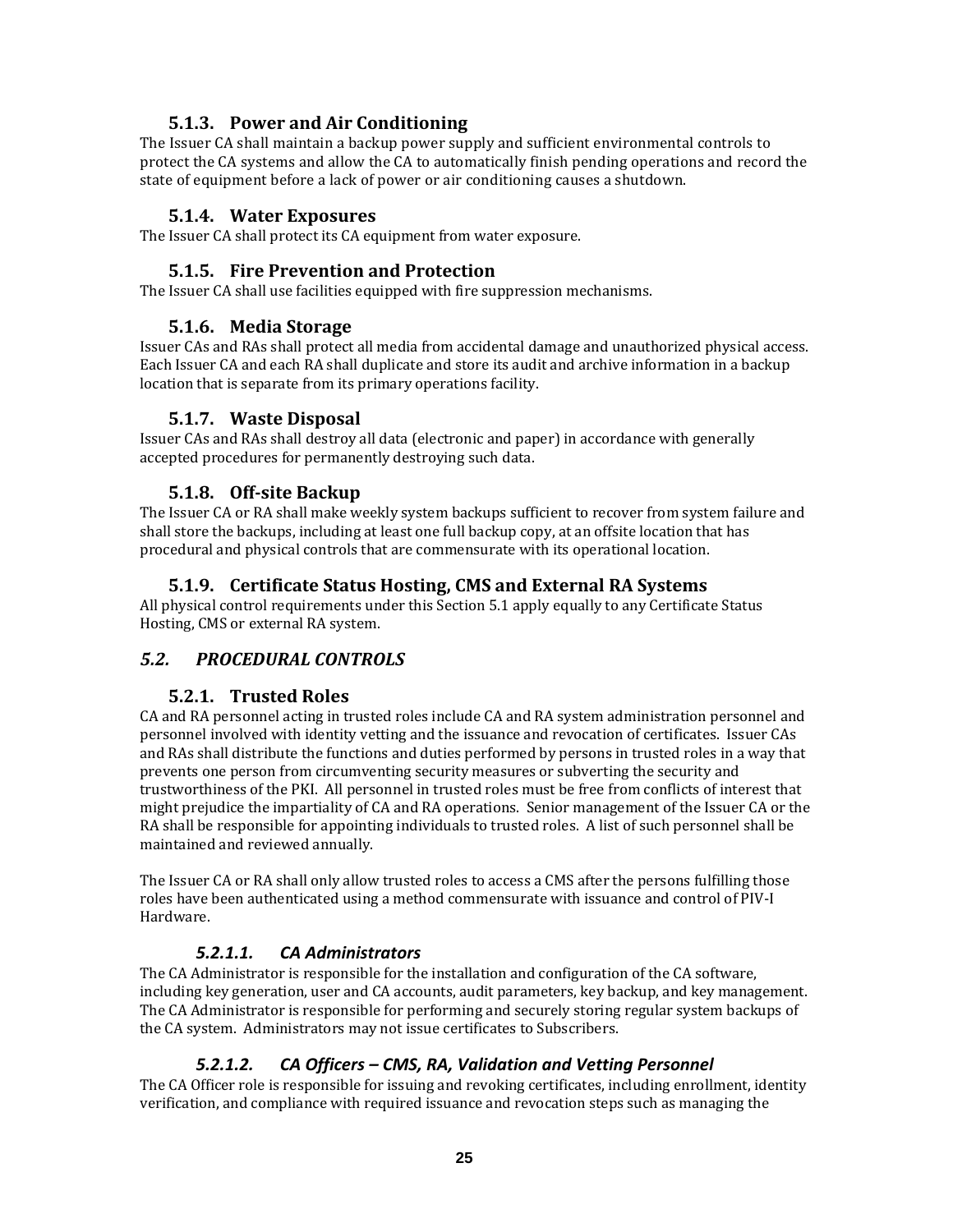certificate request queue and completing certificate approval checklists as identity vetting tasks are successfully completed.

## *5.2.1.3. System Administrator/ System Engineer (Operator)*

The System Administrator, System Engineer or CA Operator is responsible for installing and configuring CA system hardware, including servers, routers, firewalls, and network configurations. The System Administrator / Engineer is also responsible for keeping systems updated with software patches and other maintenance needed for system stability and recoverability.

## *5.2.1.4. Internal Auditor Role*

The Internal Auditor Role is responsible for reviewing, maintaining, and archiving audit logs and performing or overseeing internal compliance audits to determine if the Issuer CA or RA is operating in accordance with this CP.

# **5.2.2. Number of Persons Required per Task**

Each Issuer CA shall require that at least two people acting in a trusted role (one the CA Administrator and the other not an Internal Auditor) take action to activate the Issuer CA's Private Keys, generate a CA key pair, or backup a CA private key. The Internal Auditor may serve to fulfill the requirement of multiparty control for physical access to the CA system, but logical access shall not be achieved using personnel that serve in the Internal Auditor role.

## **5.2.3. Identification and Authentication for each Role**

Issuer CA personnel are required to authenticate themselves to the certificate management system before they are allowed access to the systems necessary to perform their trusted roles.

# **5.2.4. Roles Requiring Separation of Duties**

Individual personnel shall be specifically designated to the four roles defined in Section 5.2.1 above. Individuals may only assume one of the Officer, Administrator, and Auditor roles, but any individual may assume the Operator role.

Separation of duties may be enforced either by the CA equipment, or procedurally, or by both means. The CA and RA software and hardware shall identify and authenticate its users and shall ensure that no user identity can assume both an Administrator and an Officer role, assume both the Administrator and Auditor roles, or assume both the Auditor and Officer roles. No individual shall have more than one identity.

The Issuer CA and the RA shall ensure that the PIV-I identity proofing, registration and issuance process adheres to the principle of separation of duties to ensure that no single individual has the capability to issue a PIV‐I credential without the cooperation of another authorized person.

# *5.3. PERSONNEL CONTROLS*

# **5.3.1. Qualifications, Experience, and Clearance Requirements**

The DCPA is responsible and accountable for the operation of the DigiCert PKI and compliance with this CP and the CPS. Issuer CA and RA personnel and management within the DigiCert PKI shall be selected on the basis of loyalty, trustworthiness, and integrity. All trusted roles for Issuer CAs issuing Federated Device Certificates, Client Certificates at Levels 3‐US and 4‐US (which are intended for interoperability through the Federal Bridge CA at id‐fpki‐certpcy‐mediumAssurance and id‐fpki‐ certpcy‐mediumHardware) and for PIV‐I Certificates shall be held by citizens of the United States or the country where the Issuer CA is located. In addition to the above, an individual performing a trusted role for an RA may be a citizen of the country where the RA is located. There is no citizenship requirement for Issuer CA or RA personnel performing trusted roles associated with the issuance of SSL, Code Signing or Client Certificates at Levels 1, 2, 3‐CBP, and 4‐CBP.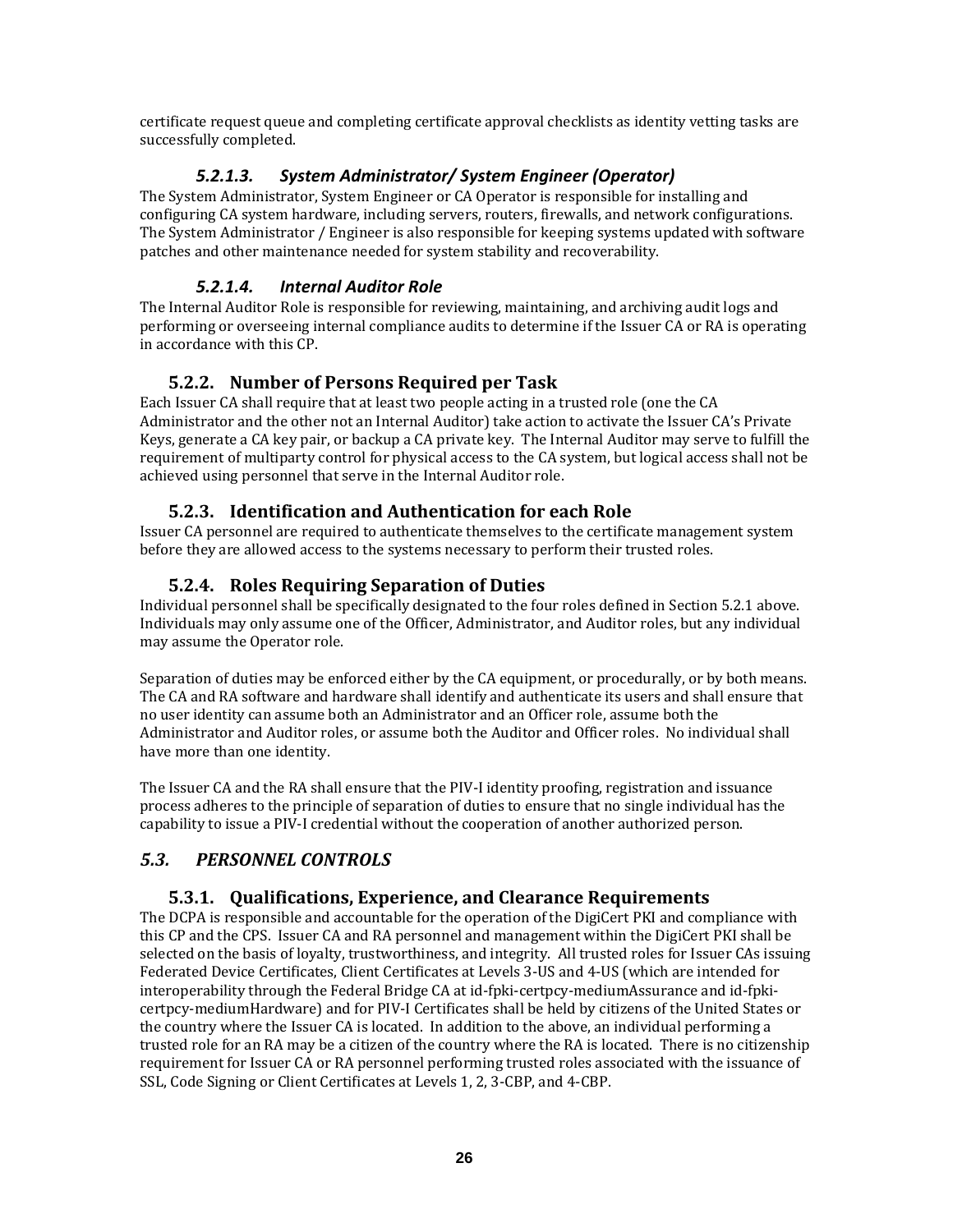Managerial personnel involved in time‐stamping operations must possess experience with information security and risk assessment and knowledge of time‐stamping technology, digital signature technology, mechanisms for calibration of time stamping clocks with UTC, and security procedures.

The Issuer CA or the RA shall ensure that all individuals assigned to trusted roles have the experience, qualifications, and trustworthiness required to perform their duties under this CP.

# **5.3.2. Background Check Procedures**

Each person fulfilling a trusted role must undergo checks and identification prior to acting in the role, including verification of the individual's identity, employment history, education, character references, social security number, previous residences, driving records and criminal background. Background investigations must be performed by a competent independent authority that has the authority to perform background investigations. The Issuer CA or RA shall require ach individual to appear in-person before a trusted agent whose responsibility it is verify identity. The trusted agent must verify the identity of the individual using at least one form of government‐issued photo identification. Checks of previous residences are over the past three years. All other checks are for the prior five years. The highest education degree obtained must be verified regardless of the date awarded. Background checks shall be refreshed at least every ten years.

## **5.3.3. Training Requirements**

The Issuer CA shall provide skills training to all personnel involved in the Issuer CA's PKI operations. The training relates to the person's job functions and covers:

- 1. basic Public Key Infrastructure (PKI) knowledge,
- 2. software versions used by the Issuer CA,
- 3. authentication and verification policies and procedures,
- 4. disaster recovery and business continuity procedures,
- 5. common threats to the validation process, including phishing and other social engineering tactics, and
- 6. the EV Guidelines.

The Issuer CA shall maintain records of who received training and what level of training was completed. Validation Specialists must have the minimum skills necessary to satisfactorily perform validation duties before they are granted validation privileges.

The Issuer CA or RA involved with the operation of CMS shall ensure that all personnel who perform duties involving the CMS receive comprehensive training. The Issuer CA and RA shall create a training (awareness) plan to address any significant change to CMS operations and shall document the execution of the plan.

#### **5.3.4. Retraining Frequency and Requirements**

Personnel must maintain skill levels that are consistent with industry-relevant training and performance programs in order to continue acting in trusted roles. The Issuer CA or RA shall make individuals acting in trusted roles aware of any changes to the Issuer CA's or RA's operations. If such operations change, the Issuer CA or RA shall provide documented training, in accordance with an executed training plan, to all trusted roles.

#### **5.3.5. Job Rotation Frequency and Sequence**

No stipulation.

#### **5.3.6. Sanctions for Unauthorized Actions**

Issuer CA or RA employees and agents failing to comply with this CP, whether through negligence or malicious intent, shall be subject to administrative or disciplinary actions, including termination of employment or agency and criminal sanctions. If a person in a trusted role is cited by management for unauthorized or inappropriate actions, the person will be immediately removed from the trusted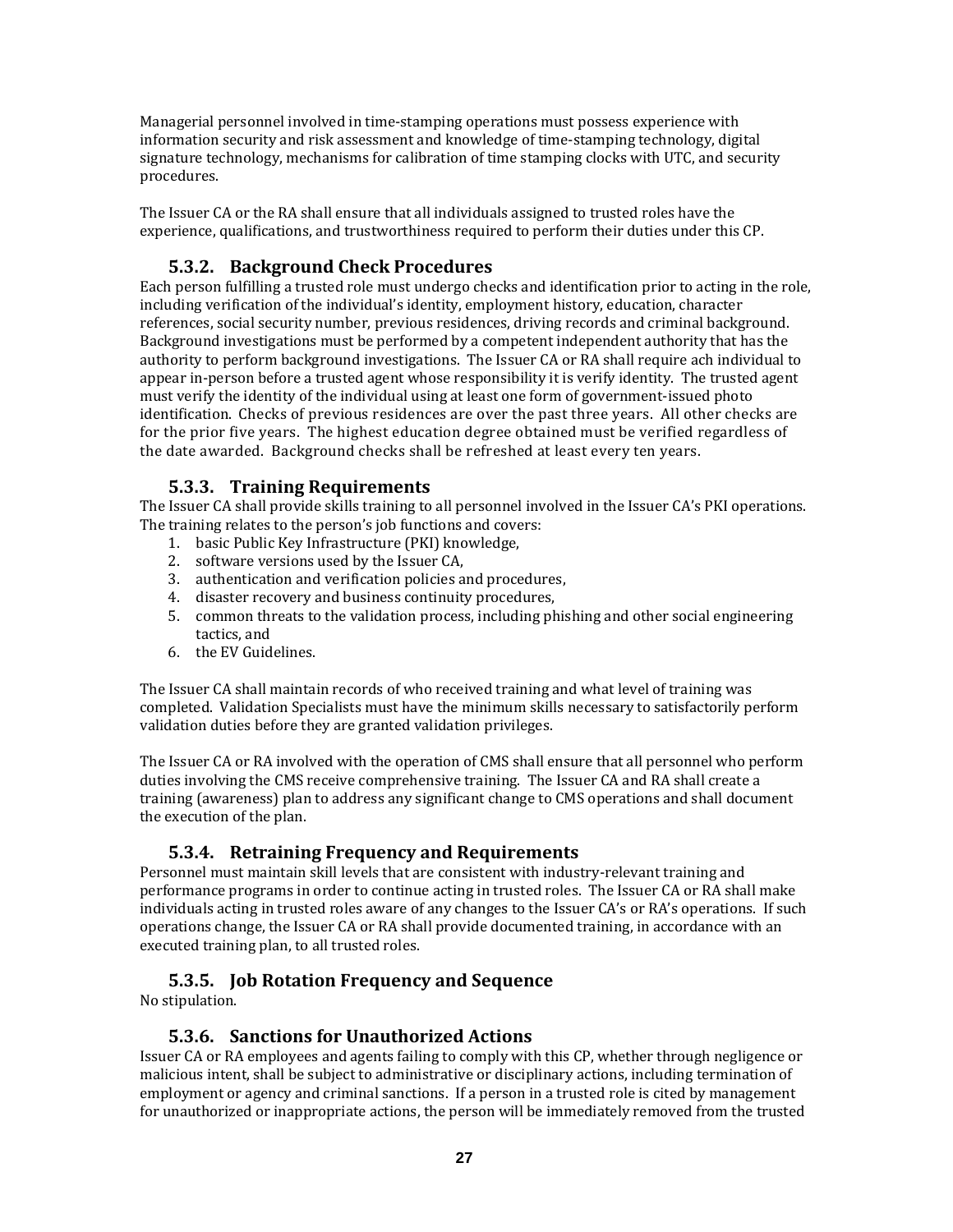role pending management review. After management reviews and discusses the incident with the trusted personnel, management may reassign the employee to a non-trusted role or dismiss the individual from employment as appropriate.

# **5.3.7. Independent Contractor Requirements**

Any Issuer CA or RA allowing independent contractors to be assigned to perform trusted roles shall require that they agree to the obligations under this Section 0 and the sanctions stated above in Section 5.3.6.

## **5.3.8. Documentation Supplied to Personnel**

Issuer CAs and RAs shall provide personnel in trusted roles with the documentation necessary to perform their duties.

## *5.4. AUDIT LOGGING PROCEDURES*

#### **5.4.1. Types of Events Recorded**

Issuer CA and RA systems (including any CMS) shall require identification and authentication at system logon. Important system actions shall be logged to establish the accountability of the operators who initiate such actions.

Issuer CAs and RAs shall enable all essential event auditing capabilities of its CA or RA applications in order to record all events related to the security of the CA or RA (listed below). A message from any source received by the Issuer CA requesting an action related to the operational state of the CA is an auditable event. If the Issuer CA's applications cannot automatically record an event, the Issuer CA shall implement manual procedures to satisfy the requirements. For each event, the Issuer CA shall record the relevant (i) date and time, (ii) type of event, (iii) success or failure, and (iv) user or system that caused the event or initiated the action. All event records shall be made available to auditors as proof of the Issuer CA's practices.

| <b>Auditable Event</b>                                                                 |
|----------------------------------------------------------------------------------------|
| <b>SECURITY AUDIT</b>                                                                  |
| Any changes to the audit parameters, e.g., audit frequency, type of event audited      |
| Any attempt to delete or modify the audit logs                                         |
| <b>AUTHENTICATION TO SYSTEMS</b>                                                       |
| Successful and unsuccessful attempts to assume a role                                  |
| The value of maximum number of authentication attempts is changed                      |
| Maximum number of authentication attempts occur during user login                      |
| An administrator unlocks an account that has been locked as a result of unsuccessful   |
| authentication attempts                                                                |
| An administrator changes the type of authenticator, e.g., from a password to a         |
| biometric                                                                              |
| <b>LOCAL DATA ENTRY</b>                                                                |
| All security-relevant data that is entered in the system                               |
| <b>REMOTE DATA ENTRY</b>                                                               |
| All security-relevant messages that are received by the system                         |
| <b>DATA EXPORT AND OUTPUT</b>                                                          |
| All successful and unsuccessful requests for confidential and security-relevant        |
| information                                                                            |
| <b>KEY GENERATION</b>                                                                  |
| Whenever a CA generates a key (not mandatory for single session or one-time use        |
| symmetric keys)                                                                        |
| PRIVATE KEY LOAD AND STORAGE                                                           |
| The loading of Component Private Keys                                                  |
| All access to certificate subject Private Keys retained within the CA for key recovery |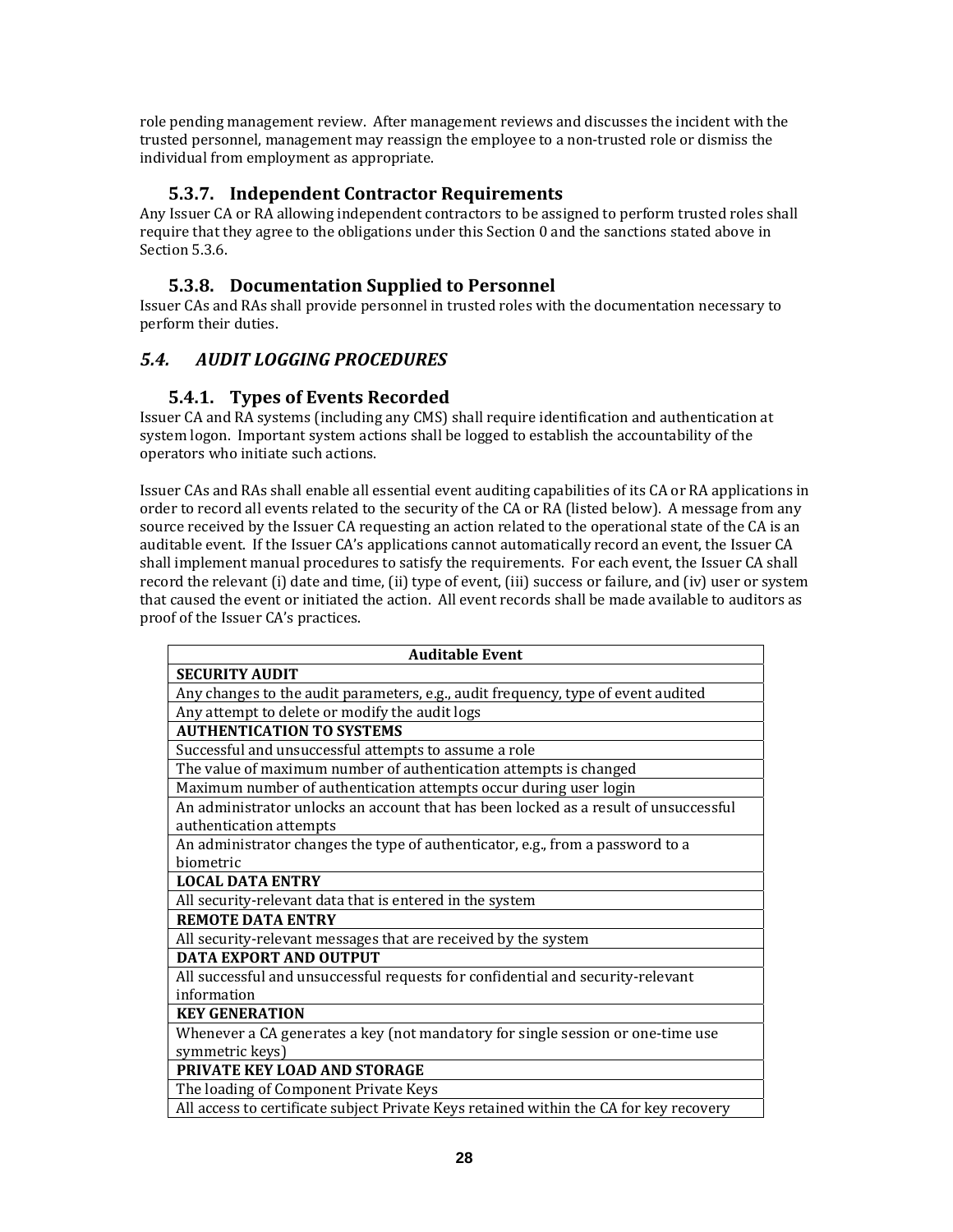| <b>Auditable Event</b>                                                               |
|--------------------------------------------------------------------------------------|
| purposes                                                                             |
| TRUSTED PUBLIC KEY ENTRY, DELETION AND STORAGE                                       |
| <b>SECRET KEY STORAGE</b>                                                            |
| The manual entry of secret keys used for authentication                              |
| PRIVATE AND SECRET KEY EXPORT                                                        |
| The export of private and secret keys (keys used for a single session or message are |
| excluded)                                                                            |
| <b>CERTIFICATE REGISTRATION</b>                                                      |
| All certificate requests, including issuance, re-key, renewal, and revocation        |
| Certificate issuance                                                                 |
| Verification activities                                                              |
| <b>CERTIFICATE REVOCATION</b>                                                        |
| All certificate revocation requests                                                  |
| <b>CERTIFICATE STATUS CHANGE APPROVAL OR REJECTION</b>                               |
| <b>CA CONFIGURATION</b>                                                              |
| Any security-relevant changes to the configuration of a CA system component          |
| <b>ACCOUNT ADMINISTRATION</b>                                                        |
| Roles and users are added or deleted                                                 |
| The access control privileges of a user account or a role are modified               |
| <b>CERTIFICATE PROFILE MANAGEMENT</b>                                                |
| All changes to the certificate profile                                               |
| <b>REVOCATION PROFILE MANAGEMENT</b>                                                 |
| All changes to the revocation profile                                                |
| <b>CERTIFICATE REVOCATION LIST PROFILE MANAGEMENT</b>                                |
| All changes to the certificate revocation list profile                               |
| Generation of CRLs and OCSP entries                                                  |
| <b>TIME STAMPING</b>                                                                 |
| Clock synchronization                                                                |
| <b>MISCELLANEOUS</b>                                                                 |
| Appointment of an individual to a Trusted Role                                       |
| Designation of personnel for multiparty control                                      |
| Installation of an Operating System                                                  |
| Installation of a PKI Application                                                    |
| <b>Installation of a Hardware Security Modules</b>                                   |
| Removal of HSMs                                                                      |
| Destruction of HSMs                                                                  |
| System Startup                                                                       |
| Logon attempts to PKI Application                                                    |
| Receipt of hardware / software                                                       |
| Attempts to set passwords                                                            |
| Attempts to modify passwords                                                         |
| Backup of the internal CA database                                                   |
| Restoration from backup of the internal CA database                                  |
| File manipulation (e.g., creation, renaming, moving)                                 |
| Posting of any material to a repository                                              |
| Access to the internal CA database                                                   |
| All certificate compromise notification requests                                     |
| Loading HSMs with Certificates                                                       |
| Shipment of HSMs                                                                     |
| <b>Zeroizing HSMs</b>                                                                |
| Re-key of the Component                                                              |
| <b>CONFIGURATION CHANGES</b>                                                         |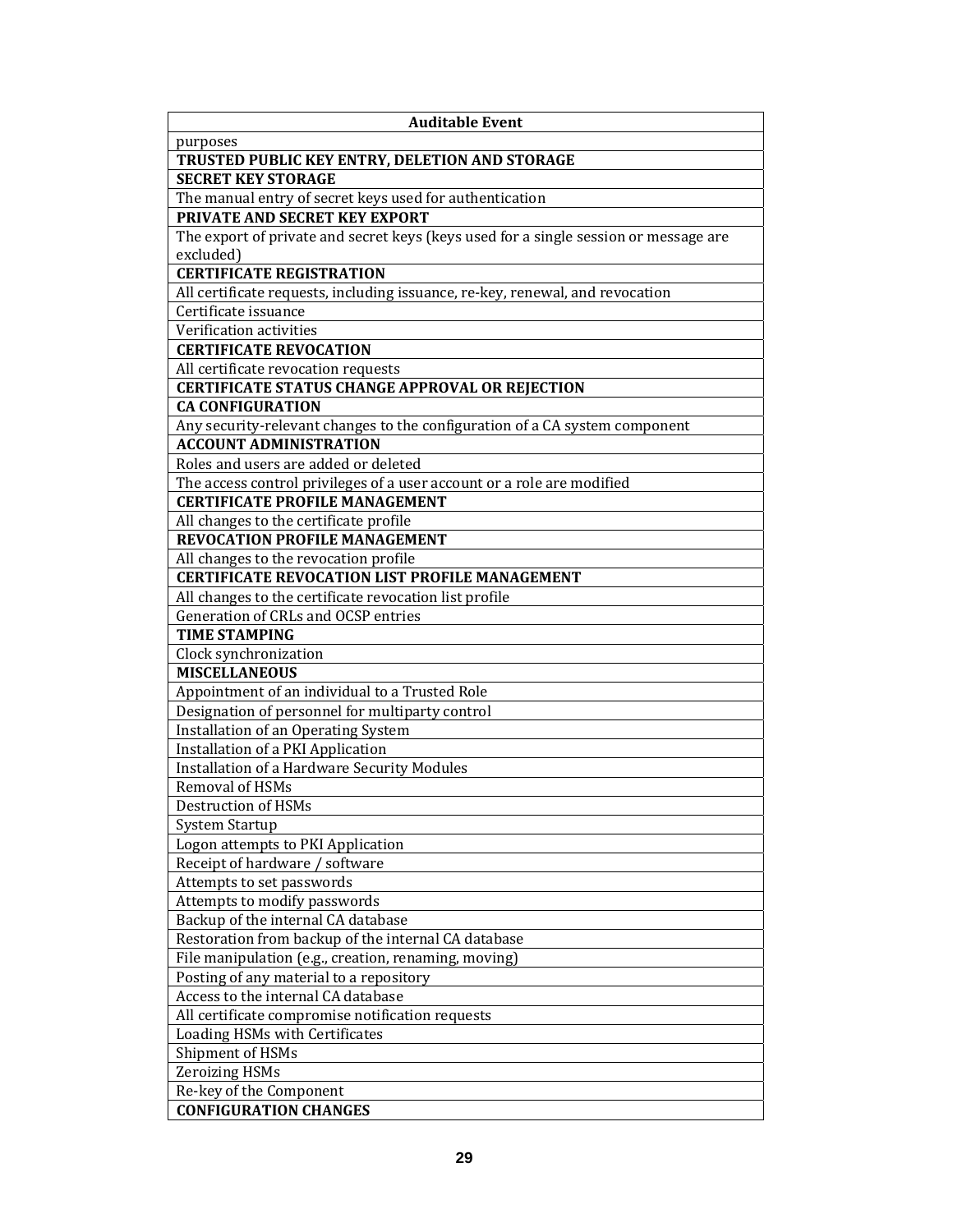| <b>Auditable Event</b>                                     |  |  |
|------------------------------------------------------------|--|--|
| Hardware                                                   |  |  |
| Software                                                   |  |  |
| <b>Operating System</b>                                    |  |  |
| Patches                                                    |  |  |
| <b>Security Profiles</b>                                   |  |  |
| <b>PHYSICAL ACCESS / SITE SECURITY</b>                     |  |  |
| Personnel access to secure area housing CA components      |  |  |
| Access to a CA component                                   |  |  |
| Known or suspected violations of physical security         |  |  |
| Firewall and router activities                             |  |  |
| <b>ANOMALIES</b>                                           |  |  |
| System crashes and hardware failures                       |  |  |
| Software error conditions                                  |  |  |
| Software check integrity failures                          |  |  |
| Receipt of improper messages and misrouted messages        |  |  |
| Network attacks (suspected or confirmed)                   |  |  |
| Equipment failure                                          |  |  |
| Electrical power outages                                   |  |  |
| Uninterruptible Power Supply (UPS) failure                 |  |  |
| Obvious and significant network service or access failures |  |  |
| Violations of a CP or CPS                                  |  |  |
| Resetting Operating System clock                           |  |  |

## **5.4.2. Frequency of Processing Log**

The Issuer CA or RA shall, at least every two months, review system logs, make system and file integrity checks, and make a vulnerability assessment. The Issuer CA or RA may use automated tools to scan for anomalies or specific conditions. During its review, the Issuer CA or RA shall verify that the logs have not been tampered with, examine any statistically significant set of security audit data generated since the last review, and make a reasonable search for any evidence of malicious activity. The Issuer CA or RA shall briefly inspect all log entries and more thoroughly investigate any anomalies or irregularities detected. The Issuer CA or RA shall make a summary of each review available to its auditors upon request. The Issuer CA of RA shall document any actions taken as a result of a review.

#### **5.4.3. Retention Period for Audit Log**

The Issuer CA and RA shall retain audit logs on‐site until after they are reviewed. The individual who removes audit logs from the Issuer CA's or RA's systems must be different than the individuals who control the Issuer CA's signature keys.

#### **5.4.4. Protection of Audit Log**

The Issuer CA and RA shall implement procedures that protect archived data from destruction prior to the end of the audit log retention period. The Issuer CA and RA shall configure its systems and establish operational procedures to ensure that (i) only authorized people have read access to logs, (ii) only authorized people may archive audit logs, and (iii) audit logs are not modified. The Issuer CA's off‐ site storage location must be a safe and secure location that is separate from the location where the data was generated.

The Issuer CA and RA shall make records available if required for the purpose of providing evidence of the correct operation of time‐stamping services for the purpose of legal proceedings. Audit logs are made available to auditors upon request.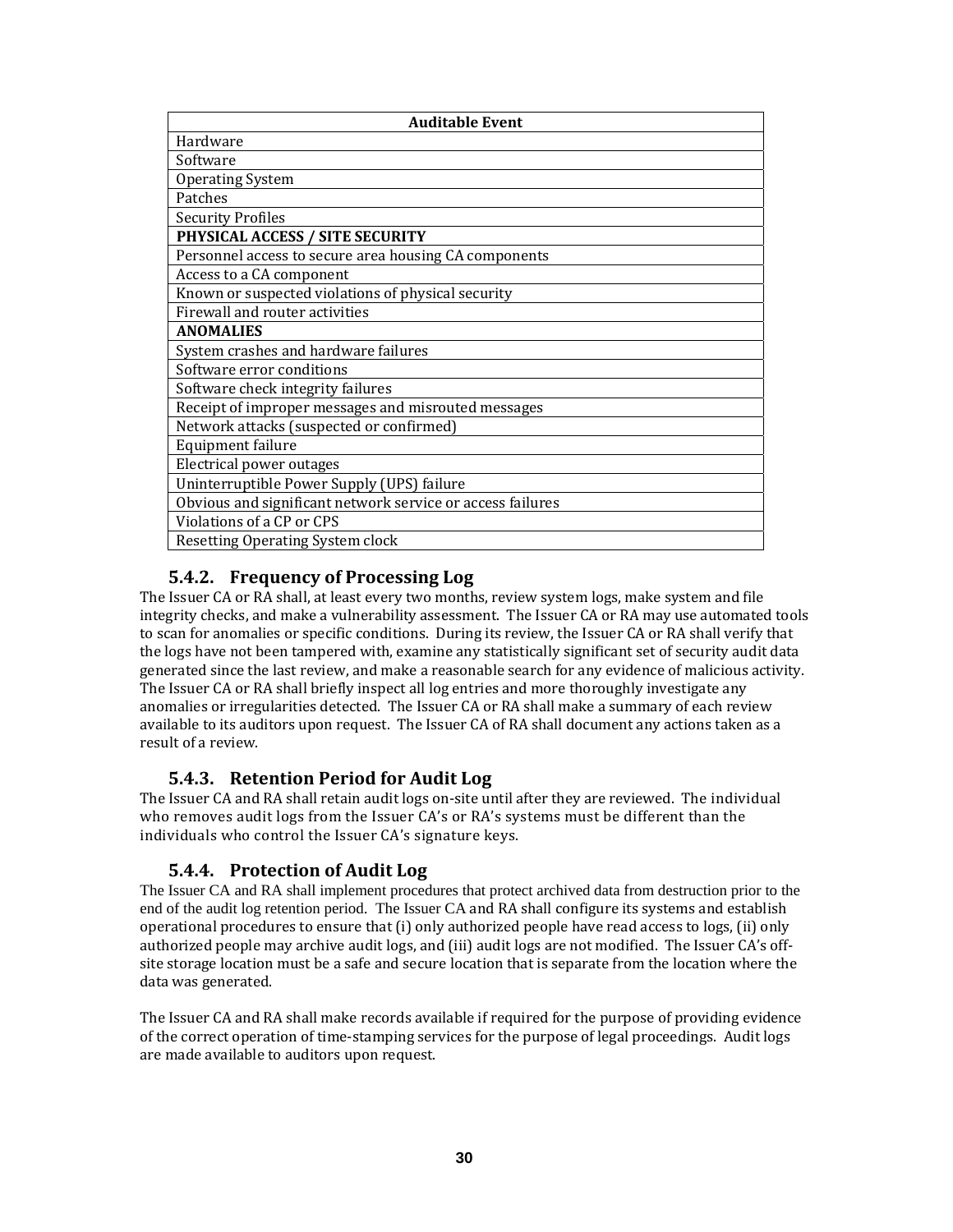## **5.4.5. Audit Log Backup Procedures**

On at least a monthly basis, the Issuer CA and RA shall make backups of audit logs and audit log summaries and send a copy of the audit log off-site.

## **5.4.6. Audit Collection System (internal vs. external)**

The Issuer CA or RA may use automatic audit processes, provided that they are invoked at system startup and end only at system shutdown. If an automated audit system fails and the integrity of the system or confidentiality of the information protected by the system is at risk, the Issuer CA or RA shall consider suspending its operation until the problem is remedied.

## **5.4.7. Notification to Eventcausing Subject**

No stipulation.

#### **5.4.8. Vulnerability Assessments**

The Issuer CA shall perform routine risk assessments that identify and assess reasonably foreseeable internal and external threats that could result in unauthorized access, disclosure, misuse, alteration, or destruction of any certificate data or certificate issuance process. The Issuer CA shall also routinely assess the sufficiency of the policies, procedures, information systems, technology, and other arrangements that the Issuer CA has in place to control such risks. The Issuer CA's auditors should review the security audit data checks for continuity and alert the appropriate personnel of any events, such as repeated failed actions, requests for privileged information, attempted access of system files, and unauthenticated responses.

# *5.5. RECORDS ARCHIVAL*

The Issuer CA shall comply with any record retention policies that apply by law. The Issuer CA shall include sufficient detail in archived records to show that a certificate was issued in accordance with the CPS.

# **5.5.1. Types of Records Archived**

The Issuer CA shall retain the following information in its archives (as such information pertains to the Issuer CA's CA operations):

- 1. Any accreditation of the Issuer CA,
- 2. CP and CPS versions,
- 3. Contractual obligations and other agreements concerning the operation of the CA,
- 4. System and equipment configurations, modifications, and updates,
- 5. Certificate and revocation requests,
- 6. Identity authentication data,
- 7. Any documentation related to the receipt or acceptance of a certificate or token,
- 8. Subscriber Agreements,
- 9. Issued certificates,
- 10. A record of certificate re‐keys,
- 11. CRLs,
- 12. Any data or applications necessary to verify an archive's contents,
- 13. Compliance auditor reports,
- 14. Any changes to the Issuer CA's audit parameters,
- 15. Any attempt to delete or modify audit logs,
- 16. Key generation,
- 17. Access to Private Keys for key recovery purposes,
- 18. Changes to trusted Public Keys,
- 19. Export of Private Keys,
- 20. Approval or rejection of a certificate status change request,
- 21. Appointment of an individual to a trusted role,
- 22. Destruction of a cryptographic module,
- 23. Certificate compromise notifications,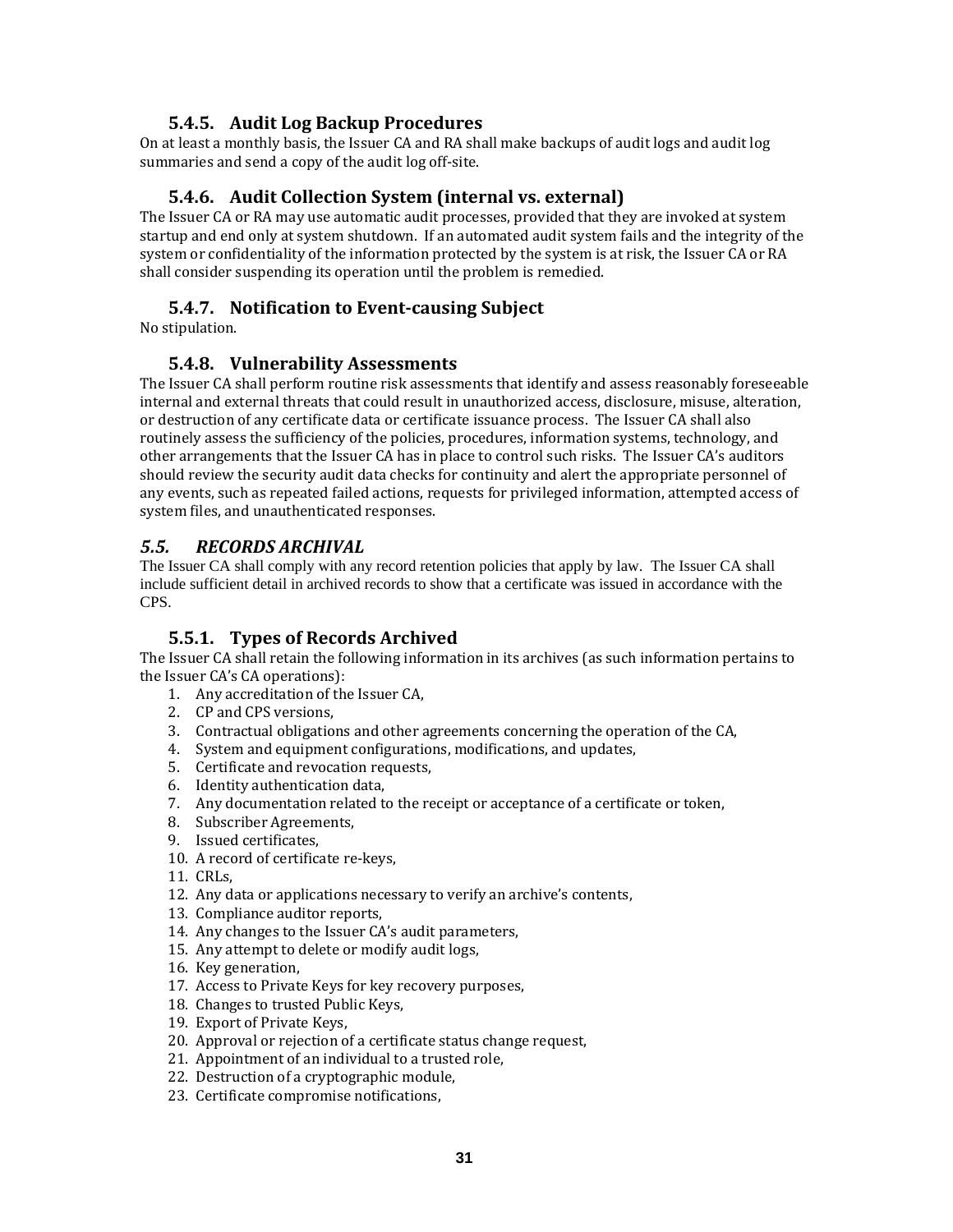- 24. Remedial action taken as a result of violations of physical security, and
- 25. Violations of the CP or CPS.

## **5.5.2. Retention Period for Archive**

The Issuer CA shall retain archived data for at least 10.5 years.

## **5.5.3. Protection of Archive**

The Issuer CA shall store its archived records at a secure off-site location in a manner that prevents unauthorized modification, substitution, or destruction. No unauthorized user may access, write, or delete the archives. The Issuer CA shall not release archives except as requested by the DCPA or as required by law. If the original media cannot retain the data for the required period, the archive site must define a mechanism to periodically transfer the archived data to new media. The Issuer CA shall maintain any software application required to process the archive data until the data is either destroyed or transferred to a newer medium.

## **5.5.4. Archive Backup Procedures**

The Issuer CA shall describe how its records are backed up and managed in its CPS or a referenced document.

## **5.5.5. Requirements for Timestamping of Records**

The Issuer CA shall automatically time‐stamp archive records as they are created. Cryptographic time‐stamping of archive records is not required; however, the Issuer CA shall synchronize its system time at least every eight hours using a real time value traceable to a recognized UTC(k) laboratory or National Measurement Institute.

# **5.5.6. Archive Collection System (internal or external)**

The Issuer CA shall collect archive information internally.

#### **5.5.7. Procedures to Obtain and Verify Archive Information**

The Issuer CA may archive data manually or automatically. If automatic archival is implemented, the Issuer CA shall synchronize its archived data on a daily basis.

The Issuer CA may allow Subscribers to obtain a copy of their archived information. Otherwise, the Issuer CA shall restrict access to archive data to authorized personnel in accordance with the Issuer CA's internal security policy and shall not release any archived information except as allowed by law. The Issuer CA shall maintain, and provide upon receipt of a proper request by such authorized person, the procedures it follows to create, verify, package, transmit, and store archived information.

# *5.6. KEY CHANGEOVER*

The Issuer CA shall periodically change its Private Keys in a manner set forth in the CPS that prevents downtime in the Issuer CA's operation. After key changeover, the Issuer CA shall sign certificates using only the new key. The Issuer CA shall still protect its old Private Keys and shall make the old certificate available to verify signatures until all of the certificates signed with the Private Key have expired.

# *5.7. COMPROMISE AND DISASTER RECOVERY*

#### **5.7.1. Incident and Compromise Handling Procedures**

The Issuer CA shall implement data backup and recovery procedures and shall develop a Disaster Recovery and/or Business Continuity Plan (DR/BCP). The Issuer CA's shall have redundant CA systems that are located at a separate, geographically diverse location and that are configured for automatic failover in the event of a disaster (Disaster Recovery / Mirror Site). The Issuer CA shall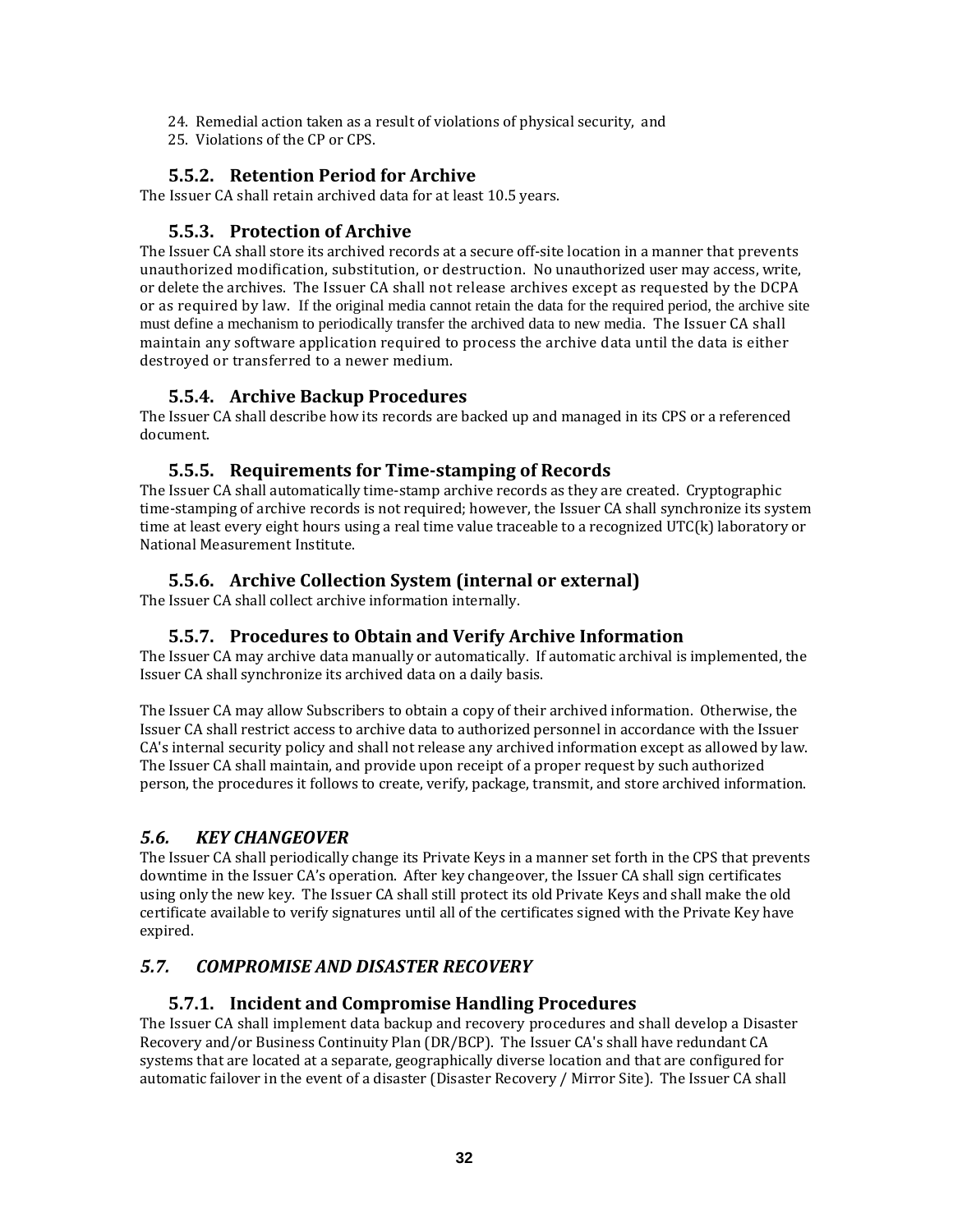review, test, and update the DR/BCP and supporting procedures annually. If a disaster occurs, the Issuer CA shall reestablish operational capabilities as quickly as possible.

The Issuer CA shall require that any CMS have documented incident handling procedures that are approved by the head of the organization responsible for operating the CMS. If the CMS is compromised, the Issuer CA shall revoke all certificates issued to the CMS, if applicable. The Issuer CA and its RAs shall also assess any damage caused by the CMS compromise, revoke all potentially compromised Subscriber certificates, notify affected subscribers of the revocation, and re‐establish the operation of the CMS.

#### **5.7.2. Computing Resources, Software, and/or Data Are Corrupted**

The Issuer CA shall make regular back‐up copies of its Private Keys and store them in a secure off‐ site location. The Issuer CA shall also make system back‐ups on a daily basis. If a disaster causes the Issuer CA's operations to become inoperative, the Issuer CA shall, after ensuring the integrity of the CA systems, re‐initiate its operations on replacement hardware using backup copies of its software, data, and Private Keys at a secure facility. The Issuer CA shall give priority to reestablishing the generation of certificate status information. If the Private Keys are destroyed, the Issuer CA shall reestablish operations as quickly as possible, giving priority to generating new key pairs.

## **5.7.3. Entity Private Key Compromise Procedures**

If the Issuer CA suspects that a CA Private Key is comprised or lost then the Issuer CA shall follow its Incident Response Plan and immediately assess the situation, determine the degree and scope of the incident, and take appropriate action. Issuer CA personnel shall report the results of the investigation. The report must detail the cause of the compromise or loss and the measures should be taken to prevent a reoccurrence. If there is a compromise or loss, the Issuer CA shall notify any affiliated entities so that they may issue CRLs revoking cross‐certificates issued to the Issuer CA and shall notify interested parties and make information available that can be used to identify which certificates and time‐stamp tokens affected, unless doing so would breach the privacy of the Issuer CA's user or the security of the Issuer CA's services.

Following revocation of a CA certificate and implementation of the Issuer CA's Incident Response Plan, the Issuer CA will generate a new CA Key Pair and sign a new CA certificate in accordance with its CPS. The Issuer CA shall distribute the new self‐signed certificate in accordance with Section 6.1.4. The Issuer CA shall cease its CA operations until appropriate steps are taken to recover from the compromise and restore security.

# **5.7.4. Business Continuity Capabilities after a Disaster**

The Issuer CA shall establish a secure facility in at least one secondary location to ensure that its directory and on‐line status servers, if any, remain operational in the event of a physical disaster at the Issuer CA's main site. The Issuer CA shall provide notice at the earliest feasible time to all interested parties if a disaster physically damages the Issuer CA's equipment or destroys all copies of the Issuer CA's signature keys.

# *5.8. CA OR RA TERMINATION*

If the Issuer CA's operations are ever terminated, the Issuer CA shall provide notice to interested parties and shall transfer its responsibilities and records to successor entities. The Issuer CA may allow a successor to re‐issue certificates if the successor has all relevant permissions to do so and has operations that are at least as secure the Issuer CA's. If no successor CA exists, all relevant records of the Issuer CA shall be transferred to a government regulatory or legal body.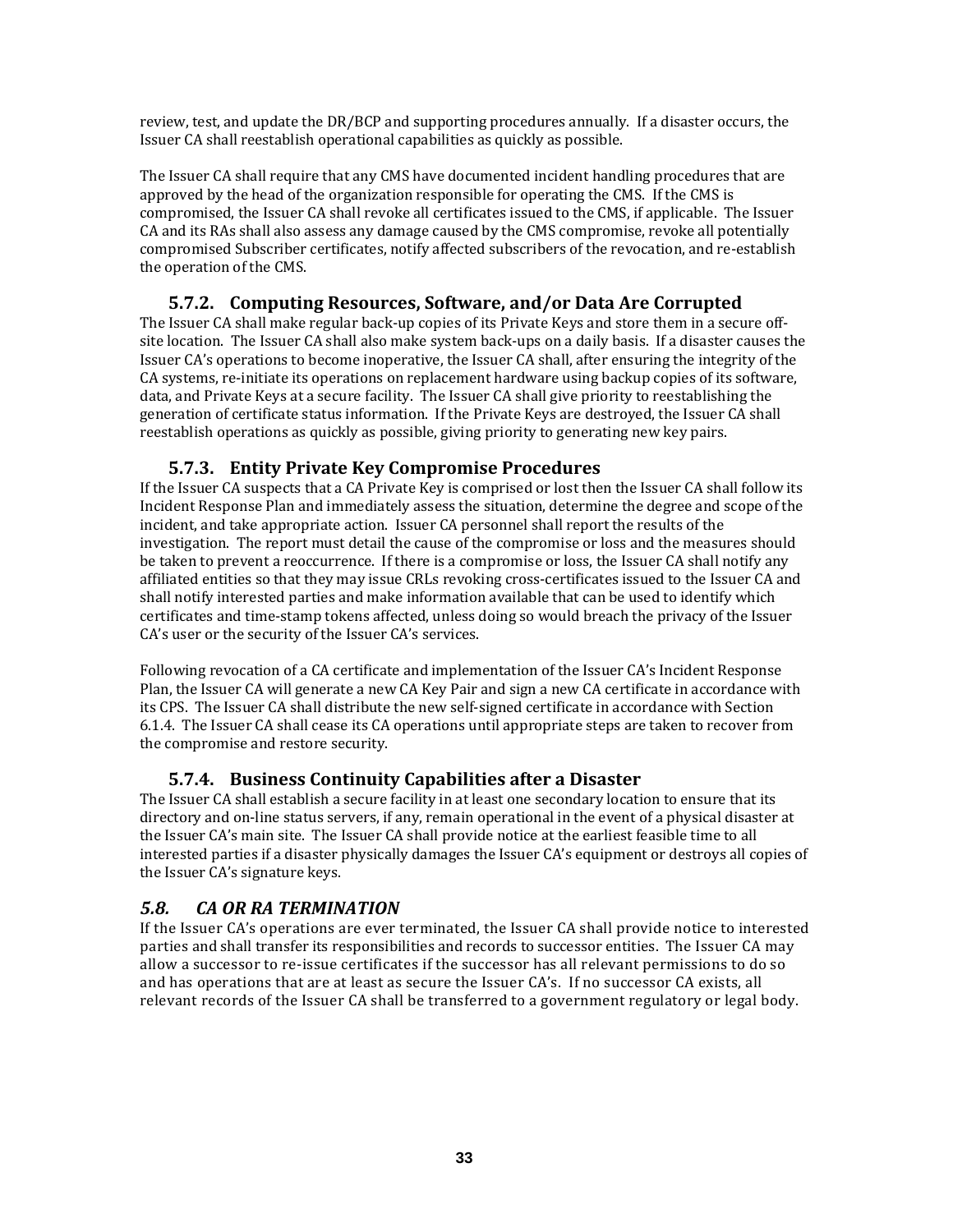# **6. TECHNICAL SECURITY CONTROLS**

# *6.1. KEY PAIR GENERATION AND INSTALLATION*

# **6.1.1. Key Pair Generation**

All keys must be generated using a FIPS‐approved method or equivalent international standard.

The Issuer CA shall generate cryptographic keying material on a FIPS 140 level 3 validated cryptographic module using multiple individuals acting in trusted roles. When generating keying material, the Issuer CA shall create auditable evidence to show that the Issuer CA enforced role separation and followed its key generation process. An independent auditor validates that each CA key associated with a certificate that is cross‐certified with the FBCA is generated in accordance with this CP by having the auditor either witness the key generation or examine a signed and documented record of the key generation.

Subscribers who generate their own keys shall use a FIPS‐approved method and either a validated hardware or validated software cryptographic module, depending on the level of assurance desired. Keys for Level 3 Hardware or Level 4 Biometric certificates must be generated on validated hardware cryptographic modules using a FIPS‐approved method. Subscribers who generate their own keys for a Qualified Certificate on an SSCD shall ensure that the SSCD meets the requirements of CWA 14169 and that the Public Key to be certified is from the key pair generated by the SSCD.

# **6.1.2. Private Key Delivery to Subscriber**

If the Issuer CA, a CMS, or an RA generates keys on behalf of the Subscriber, then the entity generating the key shall deliver the Private Key securely to the Subscriber. The entity may deliver Private Keys to Subscribers electronically or on a hardware cryptographic module / SSCD. In all cases:

- 1. The key generator may not retain a copy of the Subscriber's Private Key after delivery,
- 2. The key generator shall protect the private key from activation, compromise, or modification during the delivery process,
- 3. The Subscriber shall acknowledge receipt of the private key(s), and
- 4. The key generator shall deliver the Private Key in a way that ensures that the correct tokens and activation data are provided to the correct Subscribers, including:
	- a. For hardware modules, the key generator maintaining accountability for the location and state of the module until the Subscriber accepts possession of it and
	- b. For electronic delivery of private keys, the key generator encrypting key material using a cryptographic algorithm and key size at least as strong as the private key. The key generator shall deliver activation data using a separate secure channel.

The entity assisting with Subscriber key generation shall maintain a record of the Subscriber's acknowledgement of receipt of the device containing the Subscriber's Key Pair. A CMS or RA providing key delivery services shall provide a copy of this record to the Issuer CA.

# **6.1.3. Public Key Delivery to Certificate Issuer**

Subscribers shall deliver their Public Keys to the Issuer CA in a secure fashion and in a manner that binds the Subscriber's verified identity to the Public Key. The certificate request process shall ensure that the Applicant possesses the Private Key associated with the Public Key presented for certification. If cryptography is used to achieve the binding, the cryptography must be at least as strong as the CA keys used to sign the Certificate.

# **6.1.4. CA Public Key Delivery to Relying Parties**

The Issuer CA shall provide its public keys to Relying Parties in a secure fashion and in a manner that precludes substitution attacks. The Issuer CA may deliver its CA Public Keys to Relying Parties as (i) specified in a certificate validation or path discovery policy file, (ii) trust anchors in commercial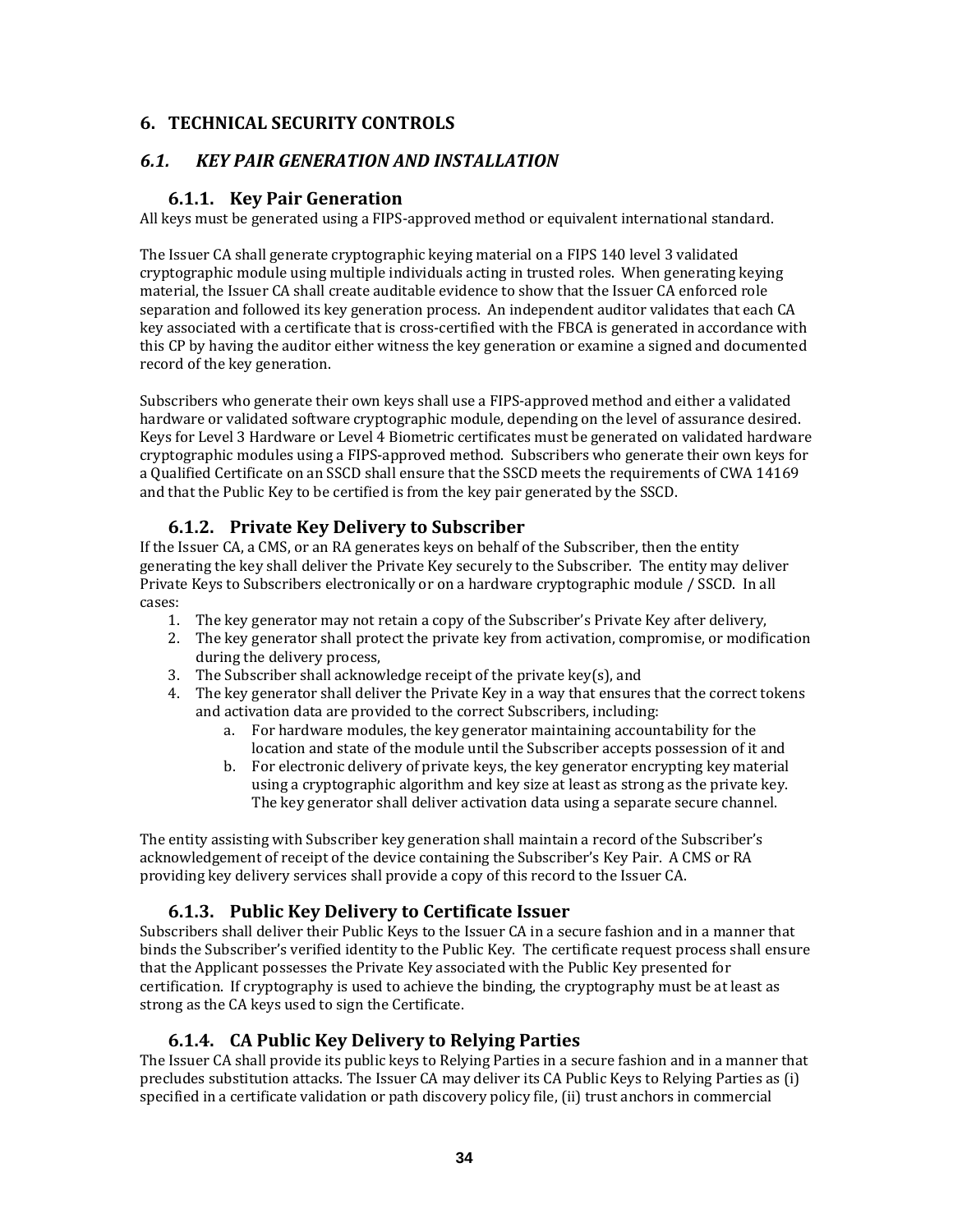browsers and operating system root store, and/or (iii) roots signed by other CAs. The Issuer CA may distribute Public Keys that are part of an updated signature key pair as a self‐signed certificate, as a new CA certificate, or in a key roll‐over certificate.

## **6.1.5. Key Sizes**

The Issuer CA shall follow the NIST timelines in using and retiring signature algorithms and key sizes. The Issuer CA shall generate and use the following keys, signature algorithms, and hash algorithms for signing certificates, CRLs, and certificate status server responses:

2048‐bit RSA Key with Secure Hash Algorithm version 1 (SHA‐1) 2048‐bit RSA Key with Secure Hash Algorithm version 2 (SHA‐256) 384‐bit ECDSA Key with Secure Hash Algorithm version 2 (SHA‐256)

The Issuer CA shall only issue end-entity certificates that contain at least 2048-bit public keys for RSA, DSA, or Diffie-Hellman, or 224 bits for elliptic curve algorithms, except for certificates issued to smart cards or other hardware devices that are incapable of accepting 2048‐bit RSA certificates, then at least 1024‐bit public keys for RSA, so long as such certificates expire on or before December 31, 2013.

The Issuer CA may require higher bit keys in its sole discretion. The Issuer CA shall only issue end‐ entity certificates associated with PIV‐I Cards that contain public keys and algorithms that conform to [NIST SP 800‐78].

Any certificates (whether CA or end‐entity) expiring after 12/31/2030 must be at least 3072 bit for RSA and 256 bit for ECDSA.

Signatures on all certificates shall be generated using at least SHA-1. Signatures on CRLs, OCSP responses, and OCSP responder certificates that provide status information for certificates that were generated using SHA-1 may continue to be generated using the SHA-1 algorithm. The following certificate types require the use of the SHA-256 algorithm: Federated Device Certificates, Levels 3 and 4 (US and CBP), and PIV‐I. Signatures on CRLs, OCSP responses, and OCSP responder certificates that provide status information for such certificates are generated using the SHA-256 algorithm.

The Issuer CA and Subscribers may fulfill their requirements under the CP and CPS using TLS or another protocol that provides similar security, provided the protocol requires at least:

- 1. AES (128 bits) or equivalent for the symmetric key and at least 2048 bit RSA or equivalent for the asymmetric keys after 12/31/2010, and
- 2. AES (128 bits) or equivalent for the symmetric key, and at least 3072 bit RSA or equivalent for the asymmetric keys after 12/31/2030.

# **6.1.6. Public Key Parameters Generation and Quality Checking**

The Issuer CA shall generate Public Key parameters for signature algorithms and perform parameter quality checking in accordance with FIPS 186.

#### **6.1.7. Key Usage Purposes (as per X.509 v3 key usage field)**

The Issuer CA shall include key usage extension fields that specify the intended use of the certificate and technically limit the certificate's functionality in X.509v3 compliant software. The Issuer CA shall set key usage bits or assert extended key usage OIDs for each certificate type in accordance with the DigiCert Certificate Profiles document.

The Issuer CA shall not issue Level 3 and Level 4 certificates that are certified for both signing and encryption. Level 1 and Level 2 certificates may include a single key for use with encryption and signature in support of legacy applications. Such dual-use certificates must:

- 1. be generated and managed in accordance with their respective signature certificate requirements, except where otherwise noted in this CP,
- 2. never assert the non-repudiation key usage bit, and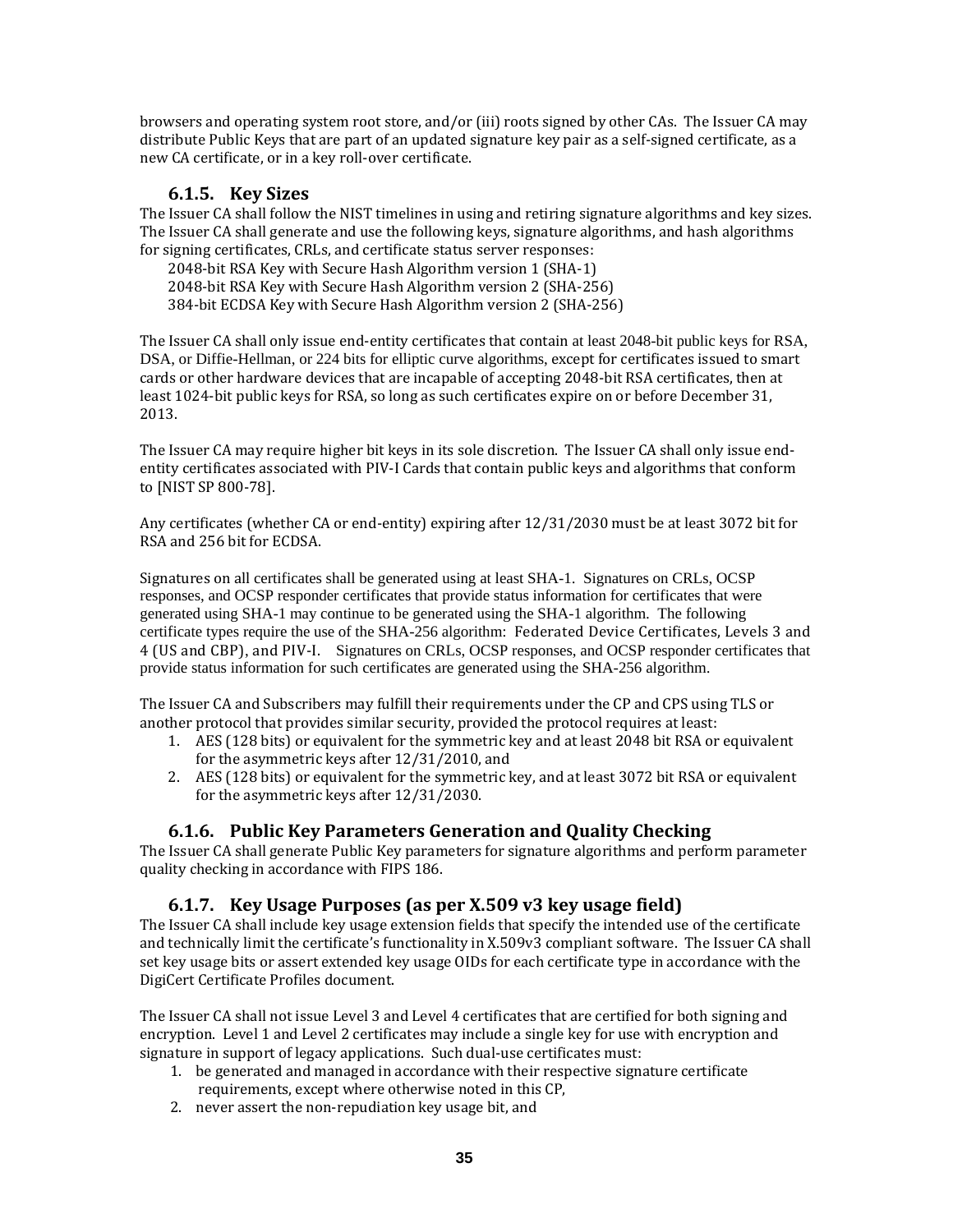3. not be used for authenticating data that will be verified on the basis of the dual‐use certificate at a future time.

# *6.2. PRIVATE KEY PROTECTION AND CRYPTOGRAPHIC MODULE ENGINEERING CONTROLS*

## **6.2.1. Cryptographic Module Standards and Controls**

The Issuer CA and all systems that sign OCSP responses or CRLs in order to provide certificate status services shall use cryptographic hardware modules validated to FIPS 140 Level 3 and International Common Criteria (CC) Information Technology Security Evaluation Assurance Level (EAL) 14169 EAL 4+ Type 3 (EAL 4 Augmented by AVA\_VLA.4 and AVA\_MSU.3) in the European Union (EU).

Cryptographic module requirements for subscribers and registration authorities are shown in the table below.

| <b>Assurance Level</b>                 | <b>Subscriber</b>                                          | <b>Registration Authority</b>              |
|----------------------------------------|------------------------------------------------------------|--------------------------------------------|
| Level 1                                | N/A                                                        | FIPS 140 Level 1<br>(Hardware or Software) |
| Level 2                                | FIPS 140 Level 1<br>(Hardware or Software)                 | FIPS 140 Level 1<br>(Hardware or Software) |
| Level 3                                | FIPS 140 Level 1 (Software)<br>FIPS 140 Level 2 (Hardware) | FIPS 140 Level 2<br>(Hardware)             |
| Level 4 & PIV-I Card<br>Authentication | FIPS 140 Level 2<br>(Hardware)                             | FIPS 140 Level 2<br>(Hardware)             |
| EU OC on SSCD                          | EAL 4 Augmented<br>(Hardware)                              | EAL 4 Augmented<br>(Hardware)              |

The Issuer CA shall maintain any Card Management Master Key and perform diversification operations in a FIPS 140‐2 Level 3 Cryptographic Module that conforms to [NIST SP 800‐78]. The Issuer CA shall require PIV‐I Hardware or commensurate to use the keys and shall require strong authentication of trusted roles when activating the Card Management Master Key. The Issuer CA shall also require that card management be configured such that only the authorized CMS can manage issued cards.

# **6.2.2. Private Key (n out of m) Multiperson Control**

The Issuer CA shall ensure that multiple trusted personnel are required to act in order to access and use the Issuer CA's Private Keys, including any Private Key backups.

# **6.2.3. Private Key Escrow**

The Issuer CA shall not escrow its signature keys. Subscribers may not escrow their private signature keys or dual use keys. The Issuer CA may escrow Subscriber Private Keys used for encryption in order to provide key recovery as described in section 4.12.1.

#### **6.2.4. Private Key Backup**

The Issuer CA shall backup its CA, CRL, and certificate status Private Keys under multi‐person control and shall store at least one backup off site. The Issuer CA shall protect all copies of its CA, CRL, and certificate status Private Keys in the same manner as the originals.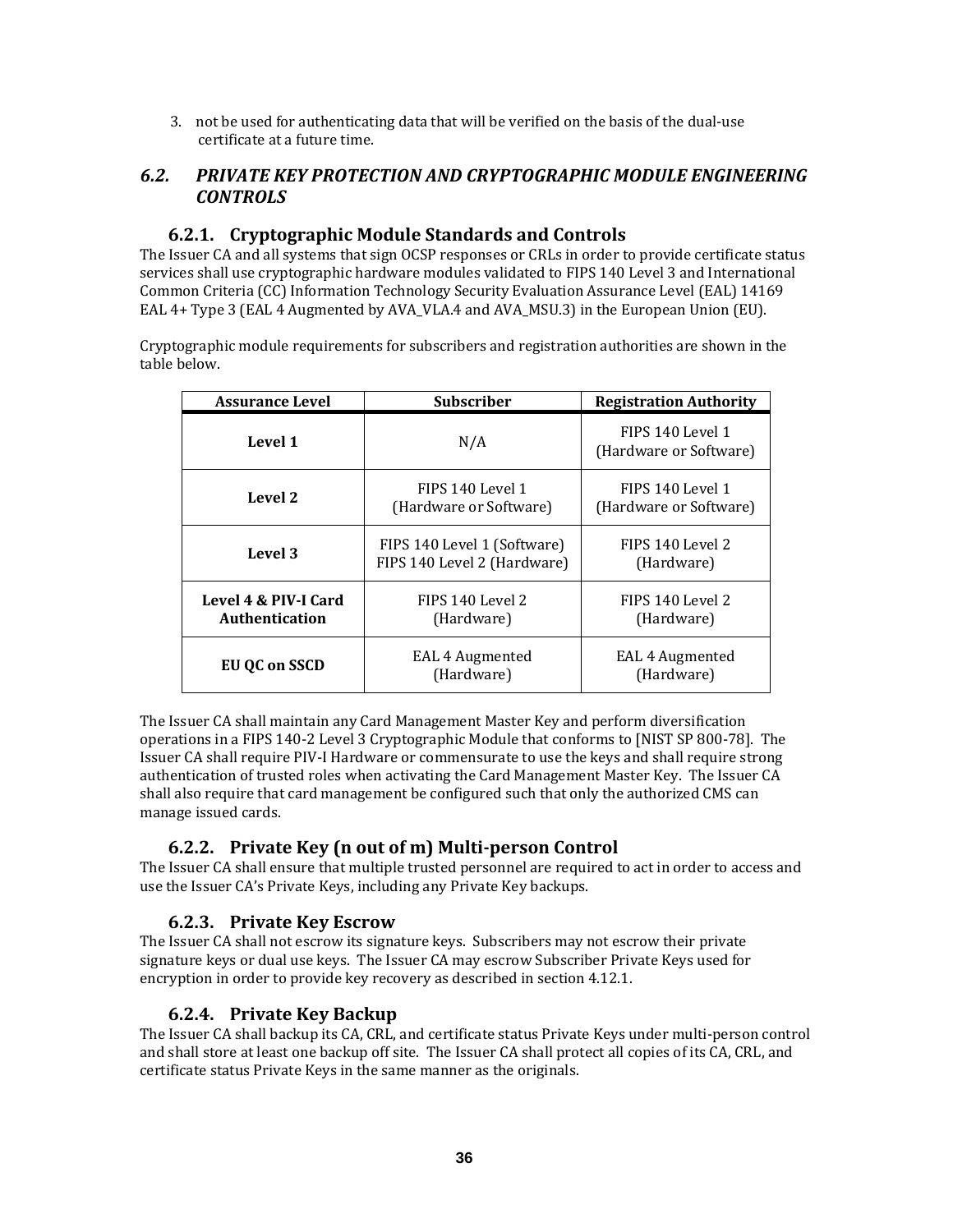The Issuer CA may backup (1) Level 1, Level 2, and Level 3 subscriber private signature keys, provided that the backup copies are held in Subscriber's control, and (2) subscriber key management keys. The Issuer CA may not backup Level 4 subscriber private signature keys. Backed up keys are never stored in a plain text form outside of the cryptographic module. Storage that contains backup keys shall provide security controls that are consistent with the protection provided by the Subscriber's cryptographic module.

The Issuer CA may require backup of PIV-I Content Signing private signature keys to facilitate disaster recovery, provided that all backup is performed under multi‐person control.

#### **6.2.5. Private Key Archival**

The Issuer CA shall not archive its Private Keys and shall not allow the archival of any Private Keys associated with EU Qualified Certificates.

#### **6.2.6. Private Key Transfer into or from a Cryptographic Module**

All keys must be generated by and in a cryptographic module. The Issuer CA and RA shall never allow their Private Keys to exist in plain text outside of the cryptographic module. The Issuer CA shall only export its Private Keys from the cryptographic module to perform CA key backup procedures. When transported between cryptographic modules, the Issuer CA shall encrypt the private key and protect the keys used for encryption from disclosure.

#### **6.2.7. Private Key Storage on Cryptographic Module**

The Issuer CA shall store its CA Private Keys on a cryptographic module which has been evaluated to at least FIPS 140 Level 3 and EAL 4+.

## **6.2.8. Method of Activating Private Key**

The Issuer CA shall activate its Private Keys in accordance with the specifications of the cryptographic module manufacturer. Subscribers are solely responsible for protecting their Private Keys. At a minimum, Subscribers must authenticate themselves to the cryptographic module before activating their private keys. Entry of activation data shall be protected from disclosure.

#### **6.2.9. Method of Deactivating Private Key**

The Issuer CA shall deactivate its Private Keys and store its cryptographic modules in secure containers when not in use. The Issuer CA shall prevent unauthorized access to any activated cryptographic modules.

#### **6.2.10. Method of Destroying Private Key**

The Issuer CA shall use individuals in trusted roles to destroy CA, RA, and status server Private Keys when they are no longer needed. Subscribers shall destroy their Private Keys when the corresponding certificate is revoked or expired or if the Private Key is no longer needed. For software cryptographic modules, the Issuer CA may destroy the Private Keys by overwriting the data. For hardware cryptographic modules, the Issuer CA may destroy the Private Keys by executing a "zeroize" command. Physical destruction of hardware is not required.

#### **6.2.11. Cryptographic Module Rating**

See Section 6.2.1.

#### *6.3. OTHER ASPECTS OF KEY PAIR MANAGEMENT*

#### **6.3.1. Public Key Archival**

The Issuer CA shall archive a copy of each Public Key.

#### **6.3.2. Certificate Operational Periods and Key Pair Usage Periods**

The Issuer CA certificates, including renewed certificates, have maximum validity periods of: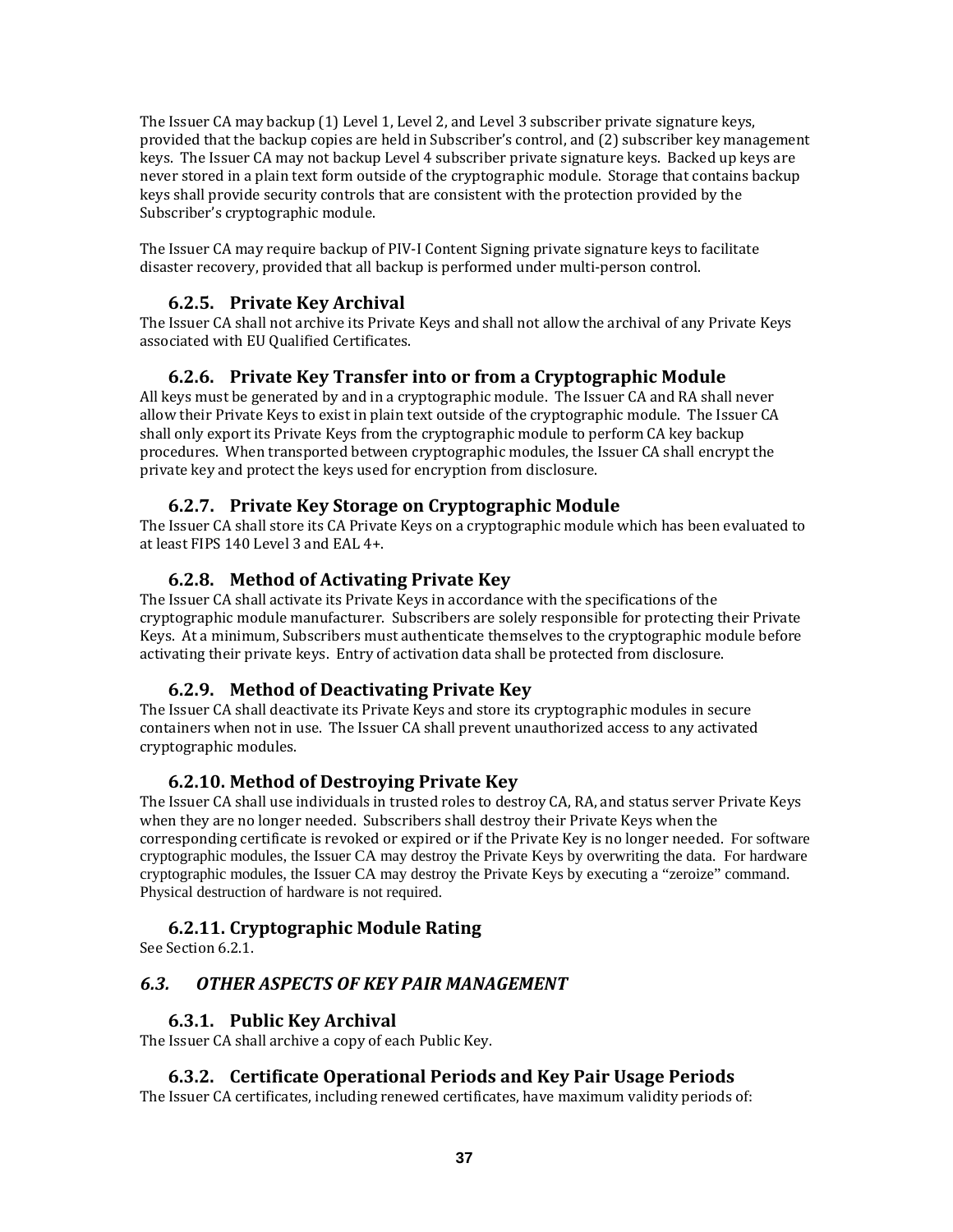| <b>Type</b>                              | <b>Private Key Use</b> | <b>Certificate Term</b> |
|------------------------------------------|------------------------|-------------------------|
| Root CA                                  | 20 years               | 25 years                |
| Sub CA                                   | 12 years               | 15 years                |
| CRL and OCSP responder signing           | 3 years                | 31 days*                |
| OV SSL                                   | No stipulation         | 42 months               |
| EV SSL                                   | No stipulation         | 27 months               |
| <b>Time Stamping Authority</b>           | 10 years               | 10 years                |
| Code Signing Certificate                 | 39 months              | 10 years <sup>t</sup>   |
| Client used for signatures (including EU | 36 months              | 36 months               |
| <b>Qualified Certificates)</b>           |                        |                         |
| Client used for key management           | 36 months              | 36 months               |
| Client for all other purposes            | 42 months              | 42 months               |
| PIV-I Cards                              | 60 months              | 60 months               |
| IGTF (2048-bit RSA keys) on hardware     | 60 months              | 13 months               |
| IGTF (1024-bit RSA keys) on hardware     | 36 months              | 13 months               |
| IGTF not on hardware                     | 13 months              | 13 months               |

\* OCSP responder and CRL signing certificates associated with a PIV‐I certificate may only have a maximum certificate validity period of 31 days.

† Extended from 39 months to 10 years under either the Time Stamp or Signing Authority method.

Relying parties may still validate signatures generated with these keys after expiration of the certificate.

Private keys associated with self‐signed root certificates that are distributed as trust anchors are used for a maximum of 20 years.

PIV‐I subscriber certificates may not expire later than the expiration date of the PIV‐I hardware token on which the certificates reside.

The Issuer CA may retire its CA Private Keys before the periods listed above to accommodate key changeover processes. The Issuer CA shall not issue a Subscriber certificate with an expiration date that is past the signing root's expiration date or that exceeds the routine re‐key identification requirements specified in Section 3.1.1.

# *6.4. ACTIVATION DATA*

#### **6.4.1. Activation Data Generation and Installation**

The Issuer CA shall generate activation data that has sufficient strength to protect its Private Keys. If the Issuer CA uses passwords as activation data for a signing key, the Issuer CA shall change the activation data upon rekey of the CA certificate. The Issuer CA may only transmit activation data via an appropriately protected channel and at a time and place that is distinct from the delivery of the associated cryptographic module.

#### **6.4.2. Activation Data Protection**

The Issuer CA shall protect data used to unlock private keys from disclosure using a combination of cryptographic and physical access control mechanisms. Activation data shall be:

- memorized
- biometric in nature, or
- recorded and secured at the level of assurance associated with the activation of the cryptographic module, and shall not be stored with the cryptographic module.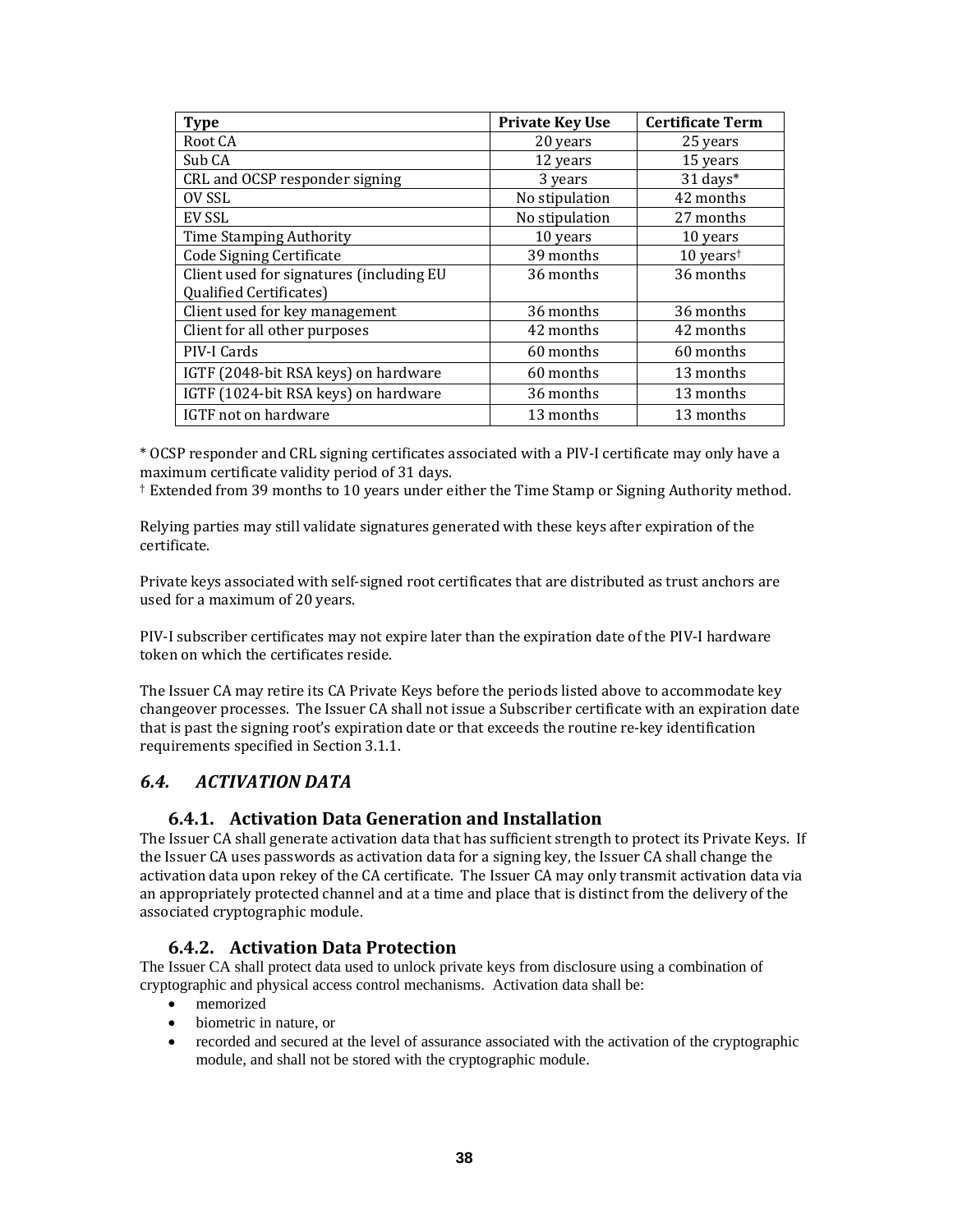The Issuer CA shall require personnel to memorize and not write down their password or share their passwords with other individuals. The Issuer CA shall implement processes to temporarily lock access to secure CA processes if a certain number of failed log-in attempts occur.

# **6.4.3. Other Aspects of Activation Data**

If the Issuer CA must reset activation data associated with a PIV‐I certificate then a successful biometric 1:1 match of the applicant against the biometrics collected in Section 3.2.3 is required. Either the Issuer CA or an RA must conduct this biometric 1:1 match.

# *6.5. COMPUTER SECURITY CONTROLS*

## **6.5.1. Specific Computer Security Technical Requirements**

The Issuer CA shall configure its systems, including any remote workstations, to:

- 1. authenticate the identity of users before permitting access to the system or applications,
- 2. manage the privileges of users and limit users to their assigned roles,
- 3. generate and archive audit records for all transactions,
- 4. enforce domain integrity boundaries for security critical processes, and
- 5. support recovery from key or system failure.

The Issuer CA shall authenticate and protect all communications between a trusted role and its CA system.

All Certificate Status Servers must:

- 1. authenticate the identity of users before permitting access to the system or applications,
- 2. manage privileges to limit users to their assigned roles,
- 3. enforce domain integrity boundaries for security critical processes, and
- 4. support recovery from key or system failure.

A CMS must have the following computer security functions:

- 1. authenticate the identity of users before permitting access to the system or applications,
- 2. manage privileges of users to limit users to their assigned roles,
- 3. generate and archive audit records for all transactions, (see Section 5.4)
- 4. enforce domain integrity boundaries for security critical processes, and
- 5. support recovery from key or system failure.

#### **6.5.2. Computer Security Rating**

No stipulation.

#### *6.6. LIFE CYCLE TECHNICAL CONTROLS*

#### **6.6.1. System Development Controls**

In operating its CA, the Issuer CA shall use only:

- 1. Commercial off-the-shelf software that was designed and developed under a formal and documented development methodology,
- 2. Hardware and software developed specifically for the Issuer CA by verified personnel, using a structured development approach and a controlled development environment,
- 3. Open source software that meets security requirements through software verification & validation and structured development/life‐cycle management,
- 4. Hardware and software purchased and shipped in a fashion that reduces the likelihood of tampering, and
- 5. For CA operations, hardware and software that is dedicated only to performing the CA functions.

The Issuer CA shall take proper care to prevent malicious software from being loaded onto the CA equipment. Hardware and software must be scanned for malicious code on first use and periodically thereafter. The Issuer CA shall purchase or develop updates in the same manner as original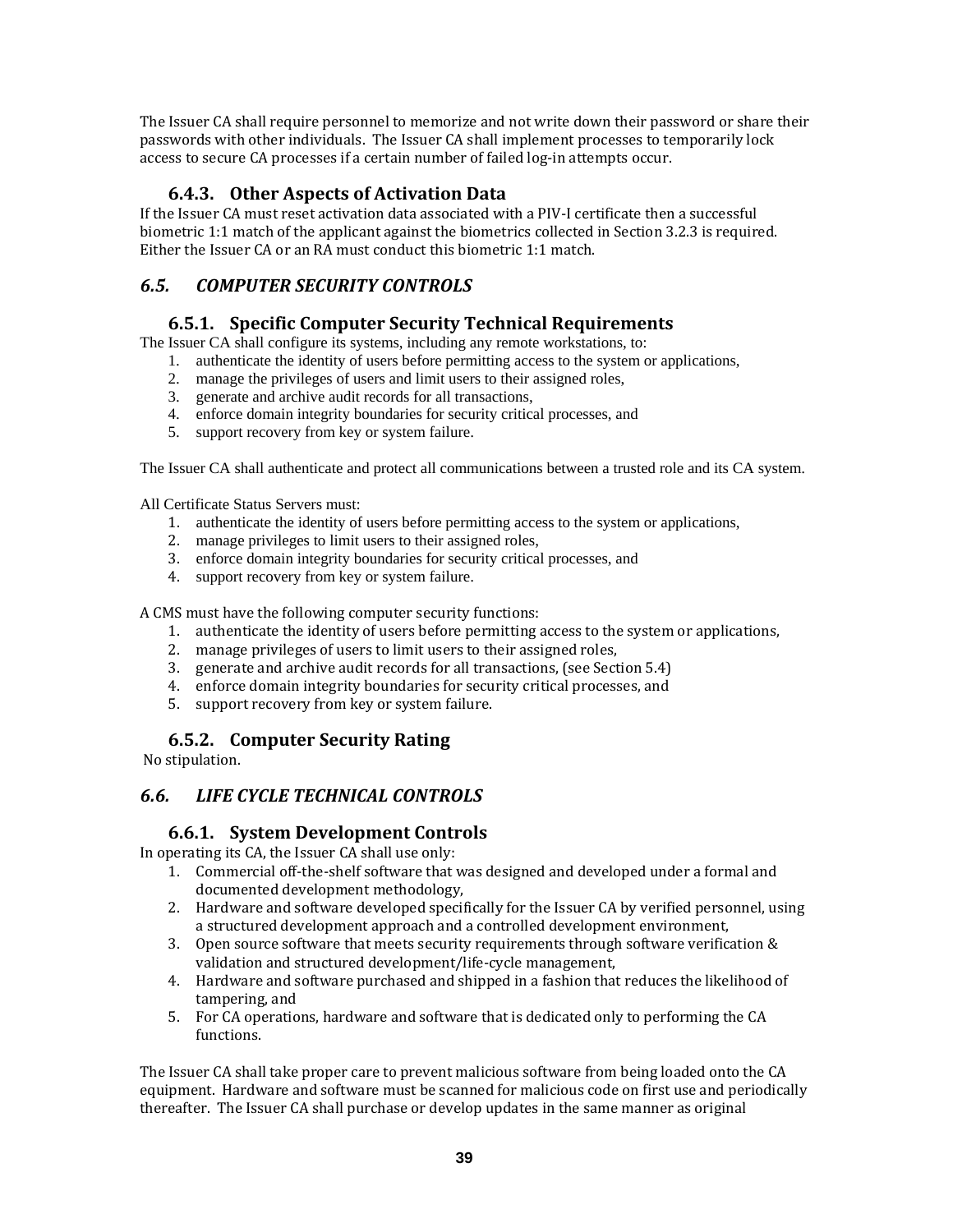equipment, and shall use trusted trained personnel to install the software and equipment. The Issuer CA shall not install any software on its CA systems that are not part of the CA's operations.

The Issuer CA shall use a formal configuration management methodology for installation and ongoing maintenance of any CMS. Any modifications and upgrades to a CMS shall be documented and controlled. The Issuer CA shall implement a mechanism for detecting unauthorized modification to a CMS.

# **6.6.2. Security Management Controls**

The Issuer CA shall establish formal mechanisms to document, control, monitor, and maintain the installation and configuration of its CA systems, including any modifications or upgrades. The Issuer CA's change control processes shall include procedures to detect unauthorized modification to the Issuer CA's systems and data entries that are processed, logged and tracked for any security‐related changes to CA systems, firewalls, routers, software and other access controls. When loading software onto a CA system, the Issuer CA shall verify that the software is the correct version and is supplied by the vendor free of any modifications. The Issuer CA shall verify the integrity of software used with its CA processes at least once a week.

## **6.6.3. Life Cycle Security Controls**

No stipulation.

## *6.7. NETWORK SECURITY CONTROLS*

The Issuer CA shall document and control the configurations of its systems, including any upgrades or modifications made. The Issuer CA shall implement a process for detecting unauthorized modifications to its hardware or software and for installing and maintaining its systems. The Issuer CA shall verify all software, when first loaded, as the unmodified software.

The Issuer CA and its RAs shall implement appropriate network security controls, including turning off any unused network ports and services and only using network software that is necessary for the proper functioning of the CA systems. The Issuer CA shall implement the same network security controls to protect a CMS as used to protect its other CA equipment.

#### *6.8. TIMESTAMPING*

Issuer CAs shall ensure that the accuracy of clocks used for time‐stamping are within three minutes. Electronic of manual procedures may be used to maintain system time. Clock adjustments are auditable events.

#### *6.9. PIVI CARDS*

The following requirements apply to PIV‐I Cards:

- 1. To ensure interoperability with Federal systems, PIV‐I Cards must use a smart card platform that is on GSA's FIPS 201 Evaluation Program Approved Product List (APL) and uses the PIV application identifier (AID).
- 2. The Issuer CA shall ensure that all PIV-I Cards conform to [NIST SP 800-731].
- 3. The Issuer CA shall only issue the mandatory X.509 Certificate for Authentication under a policy that is cross certified with the FBCA PIV‐I Hardware policy OID.
- 4. The Issuer CA shall only issue PIV‐I certificates that conform to the PIV‐I Profile.
- 5. The Issuer CA shall include an asymmetric X.509 Certificate for Card Authentication in each PIV‐I card that:
	- a. conforms to PIV‐I Profile,
	- b. conforms to [NIST SP 800‐73], and
	- c. is issued under the PIV‐I Card Authentication policy.
- 6. The CMS shall include an electronic representation (as specified in SP 800‐73 and SP 800‐ 76) of the cardholder's facial image in each PIV‐I card.
- 7. The X.509 Certificates for Digital Signature and Key Management described in [NIST SP 800‐ 73] are optional for PIV‐I Cards.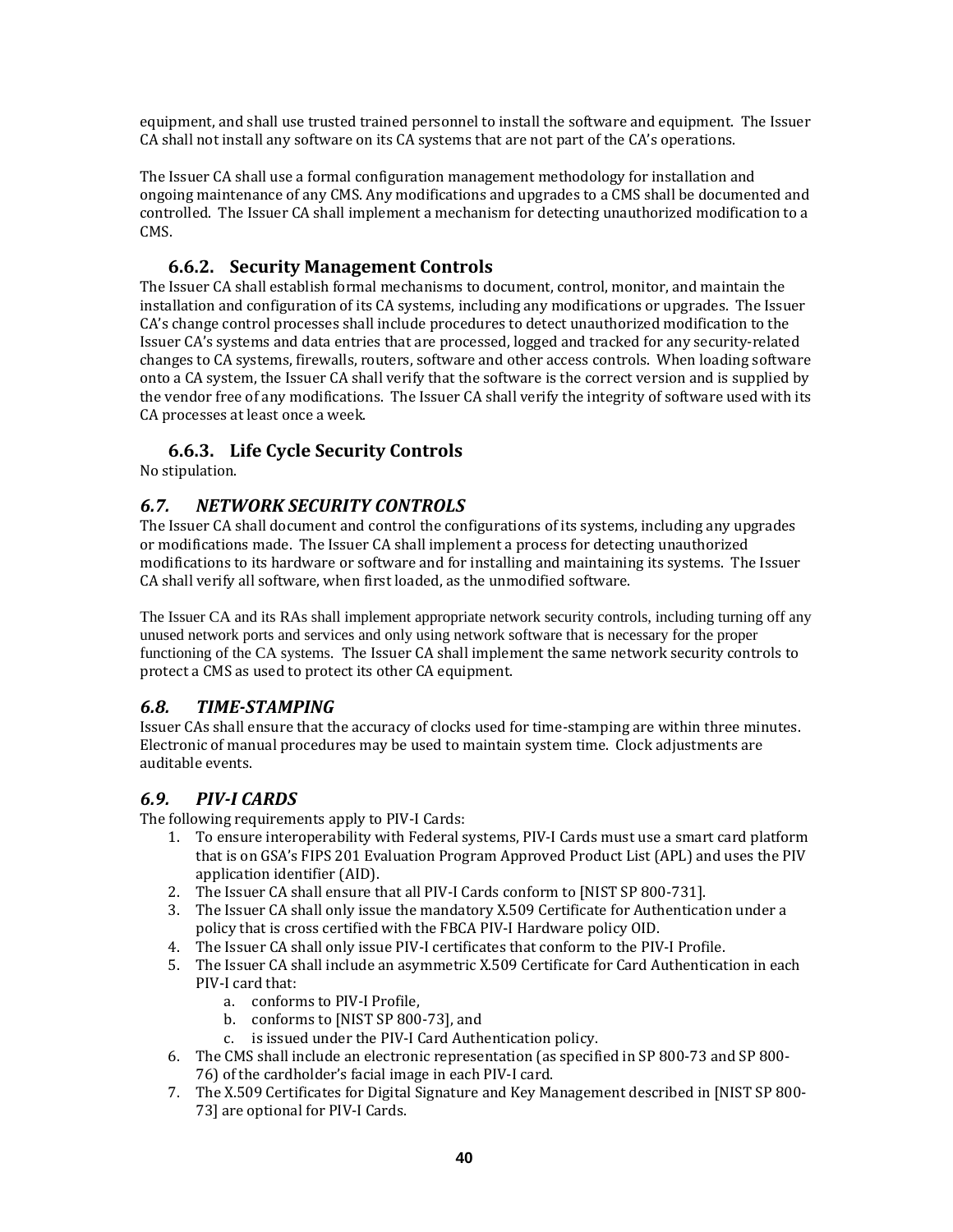- 8. The CMS shall make its PIV-I Cards visually distinct from a Federal PIV Card to prevent creation of a fraudulent Federal PIV Card. At a minimum, the CMS shall not allow images or logos on a PIV‐I Card to be placed within Zone 11, *Agency Seal*, as defined by [FIPS 201].
- 9. The CMS shall require the following items on the front of a card:
	- a. Cardholder facial image,
	- b. Cardholder full name,
	- c. Organizational Affiliation, if exists; otherwise the issuer of the card, and
	- d. Card expiration date.
- 10. The Issuer CA shall issue PIV‐I cards with an expiration date that is five years or less.
- 11. All PIV‐I Cards must not expire later than the PIV‐I Content Signing certificate on the card.
- 12. The Issuer CA shall include a policy OID that has been mapped to the FBCA PIV‐I Content Signing policy OID in the digital signature certificate used to sign objects on the PIV‐I Card. The PIV‐I Content Signing certificate must conform to the PIV‐I Profile.
- 13. The Issuer CA and its RAs shall manage the PIV-I Content Signing certificate and corresponding private key within a trusted Card Management System as defined herein.
- 14. At issuance, the RA shall activate and release the PIV‐I Card to the subscriber only after a successful 1:1 biometric match of the applicant against the biometrics collected in Section 3.2.3.
- 15. PIV‐I Cards may support card activation by the card management system to support card personalization and post‐issuance card update. To activate the card for personalization or update, the card management system shall perform a challenge response protocol using cryptographic keys stored on the card in accordance with [SP800‐73]. When cards are personalized, card management keys shall be set to be specific to each PIV‐I Card. That is, each PIV‐I Card shall contain a unique card management key. Card management keys shall meet the algorithm and key size requirements stated in Special Publication 800‐78, Cryptographic Algorithms and Key Sizes for Personal Identity Verification. [SP800‐78].

# **7. CERTIFICATE, CRL, AND OCSP PROFILES**

# *7.1. CERTIFICATE PROFILE*

# **7.1.1. Version Number(s)**

The Issuer CA shall issue X.509 version 3 certificates.

#### **7.1.2. Certificate Extensions**

The Issuer CA shall use certificate extensions in accordance with applicable industry standards, including RFC 3280/5280. The Issuer CA shall not issue certificates with a critical private extension.

PIV‐I Certificates must comply with the X.509 Certificate and Certificate Revocation List (CRL) Extensions Profile for Personal Identity Verification Interoperable (PIV‐I) Cards, Date: April 23 2010, as set forth at: http://www.idmanagement.gov/fpkipa/documents/pivi\_certificate\_crl\_profile.pdf.

# **7.1.3. Algorithm Object Identifiers**

The Issuer CA shall sign certificates using one of the following algorithms:

| id-dsa-with-sha1        | $\{iso(1)$ member-body(2) us(840) x9-57(10040) x9cm(4) 3}                            |
|-------------------------|--------------------------------------------------------------------------------------|
| sha-1WithRSAEncryption  | {iso(1) member-body(2) us(840) rsadsi (113549) pkcs(1)<br>$pkcs-1(1) 5$              |
| sha256WithRSAEncryption | $\{iso(1)$ member-body(2) us $(840)$ rsadsi (113549) pkcs(1)<br>$pkcs-1(1)$ 11}      |
| id-RSASSA-PSS           | $\{iso(1)$ member-body(2) us $(840)$ rsadsi (113549) pkcs(1)<br>pkcs-1 $(1)$ 10 }    |
| ecdsa-with-SHA1         | $\{iso(1)$ member-body $(2)$ us $(840)$ ansi-X9-62 $(10045)$<br>signatures $(4)$ 1 } |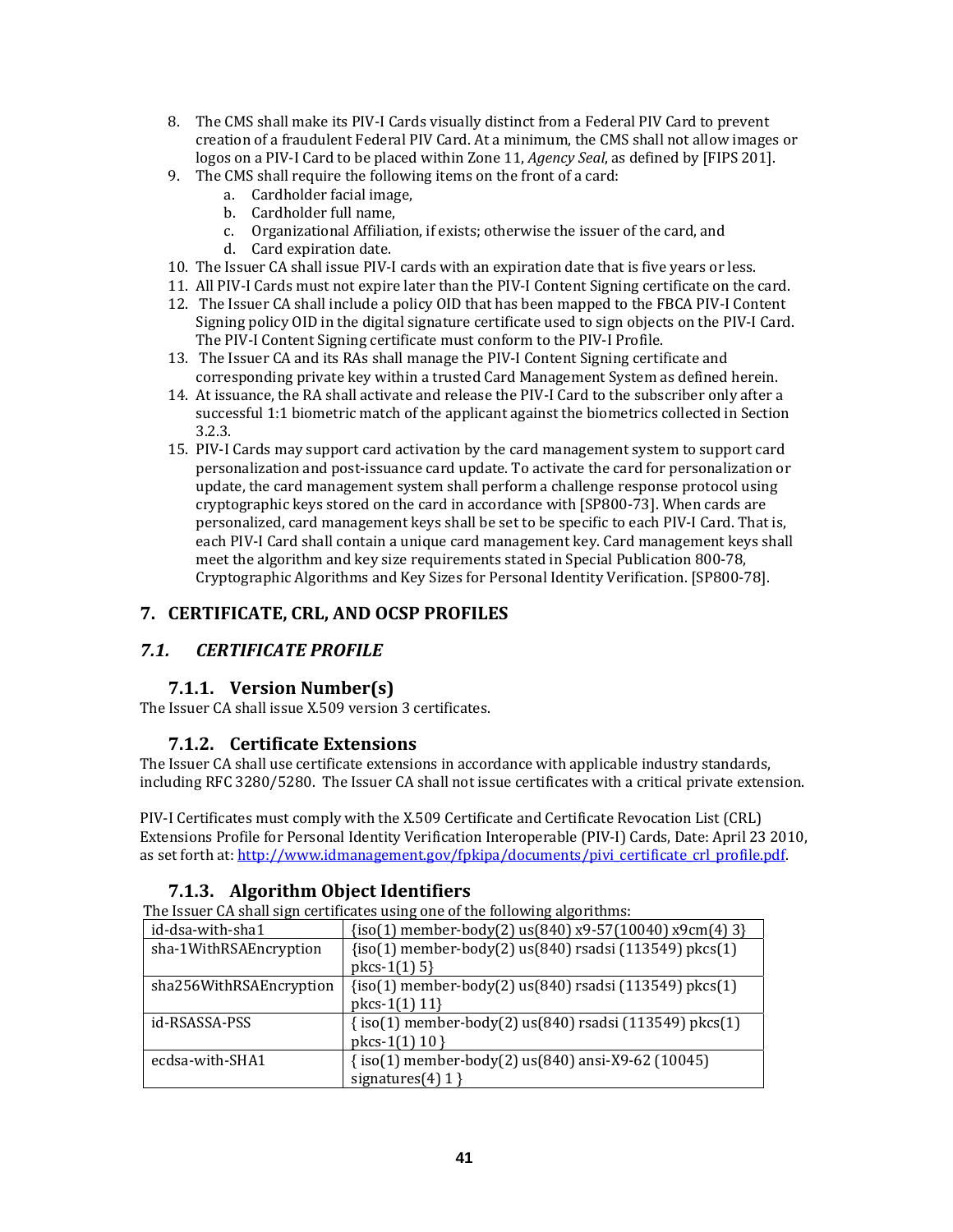| ecdsa-with-SHA224 | $\{iso(1)$ member-body(2) us(840) ansi-X9-62 (10045)<br>signatures(4) ecdsa-with-SHA2(3) 1 } |
|-------------------|----------------------------------------------------------------------------------------------|
| ecdsa-with-SH256  | {iso(1) member-body(2) us(840) ansi-X9-62 (10045)                                            |
|                   | signatures(4) ecdsa-with-SHA2 (3) $2$ }                                                      |
| ecdsa-with-SHA384 | {iso(1) member-body(2) us(840) ansi-X9-62 (10045)                                            |
|                   | signatures(4) ecdsa-with-SHA2(3) 3 }                                                         |
| ecdsa-with-SHA512 | {iso(1) member-body(2) us(840) ansi-X9-62 (10045)                                            |
|                   | signatures(4) ecdsa-with-SHA2(3) $4$ }                                                       |

If the Issuer CA signs certificates using RSA with PSS padding, the Issuer CA may use an RSA signature with PSS padding with the following algorithms and OIDs:

| id-sha256 | $\{$ ioint-iso-itu-t(2) country(16) us(840) organization(1) |
|-----------|-------------------------------------------------------------|
|           | $gov(101)$ csor(3) nistalgorithm(4) hashalgs(2) 1 }         |
| id-sha512 | $\{$ ioint-iso-itu-t(2) country(16) us(840) organization(1) |
|           | $gov(101) cos(3)$ nistalgorithm(4) hashalgs(2) 3 }          |

The Issuer CA and Subscribers may generate Key Pairs using the following:

| id-dsa                  | $\{iso(1)$ member-body(2) us(840) x9-57(10040) x9cm(4) 1}   |
|-------------------------|-------------------------------------------------------------|
| RsaEncryption           | {iso(1) member-body(2) us(840) rsadsi(113549) pkcs(1)       |
|                         | $pkcs-1(1)$ 1}                                              |
|                         | $\{iso(1)$ member-body $(2)$ us $(840)$ ansi-x942 $(10046)$ |
| Dhpublicnumber          | number-type $(2)$ 1}                                        |
|                         | {iso(1) member-body(2) us(840) ansi-X9-62(10045) id-        |
| id-ecPublicKey          | publicKeyType(2) 1 }                                        |
| id-keyExchangeAlgorithm | [joint-iso-ccitt(2) country(16) us(840) organization(1)     |
|                         | $gov(101) dod(2) infosec(1) algorithms(1) 22]$              |

If the Issuer CA issues a non‐CA certificate for a federal agency and the certificate contains an elliptic curve public key, the Issuer CA shall specify one of the following named curves:

| ansip192r1             | $\left( \frac{1}{1} \right)$ member-body(2) us(840) 10045 curves(3) prime(1) 1 }      |
|------------------------|---------------------------------------------------------------------------------------|
| ansit163k1             | iso(1) identified-organization(3) certicom(132) curve(0) $1$ }                        |
| ansit163r2             | iso(1) identified-organization(3) certicom(132) curve(0) $15$ }                       |
| ansip224r1             | (iso(1) identified-organization(3) certicom(132) curve(0) 33 }                        |
| ansit233k1             | $iso(1)$ identified-organization(3) certicom(132) curve(0) 26 }                       |
| ansit233r1             | iso(1) identified-organization(3) certicom(132) curve(0) 27 }                         |
| ansip256r1             | $\sin(1)$ member-body(2) us(840) 10045 curves(3) prime(1) 7 }                         |
| ansit283k1             | iso(1) identified-organization(3) certicom(132) curve(0) 16 }                         |
| ansit283r1             | $iso(1)$ identified-organization(3) certicom(132) curve(0) 17 }                       |
| ansip384r1             | iso(1) identified-organization(3) certicom(132) curve(0) 34 }                         |
| ansit409k1             | iso(1) identified-organization(3) certicom(132) curve(0) 36 }                         |
| ansit409r1             | iso(1) identified-organization(3) certicom(132) curve(0) 37 }                         |
| ansip521r1             | iso(1) identified-organization(3) certicom(132) curve(0) 35 }                         |
| ansit571k1             | iso(1) identified-organization(3) certicom(132) curve(0) 38 }                         |
| ansit <sub>571r1</sub> | $\left( \text{iso}(1) \right)$ identified-organization(3) certicom(132) curve(0) 39 } |

Signature algorithms for PIV‐I certificates are limited to those identified by NIST SP 800‐78.

#### **7.1.4. Name Forms**

The Issuer CA shall use distinguished names that are composed of standard attribute types, such as those identified in RFC 3280/5280. The Issuer CA shall include a unique serial number in each certificate.

#### **7.1.5. Name Constraints**

The Issuer CA may include name constraints in the nameConstraints field when appropriate.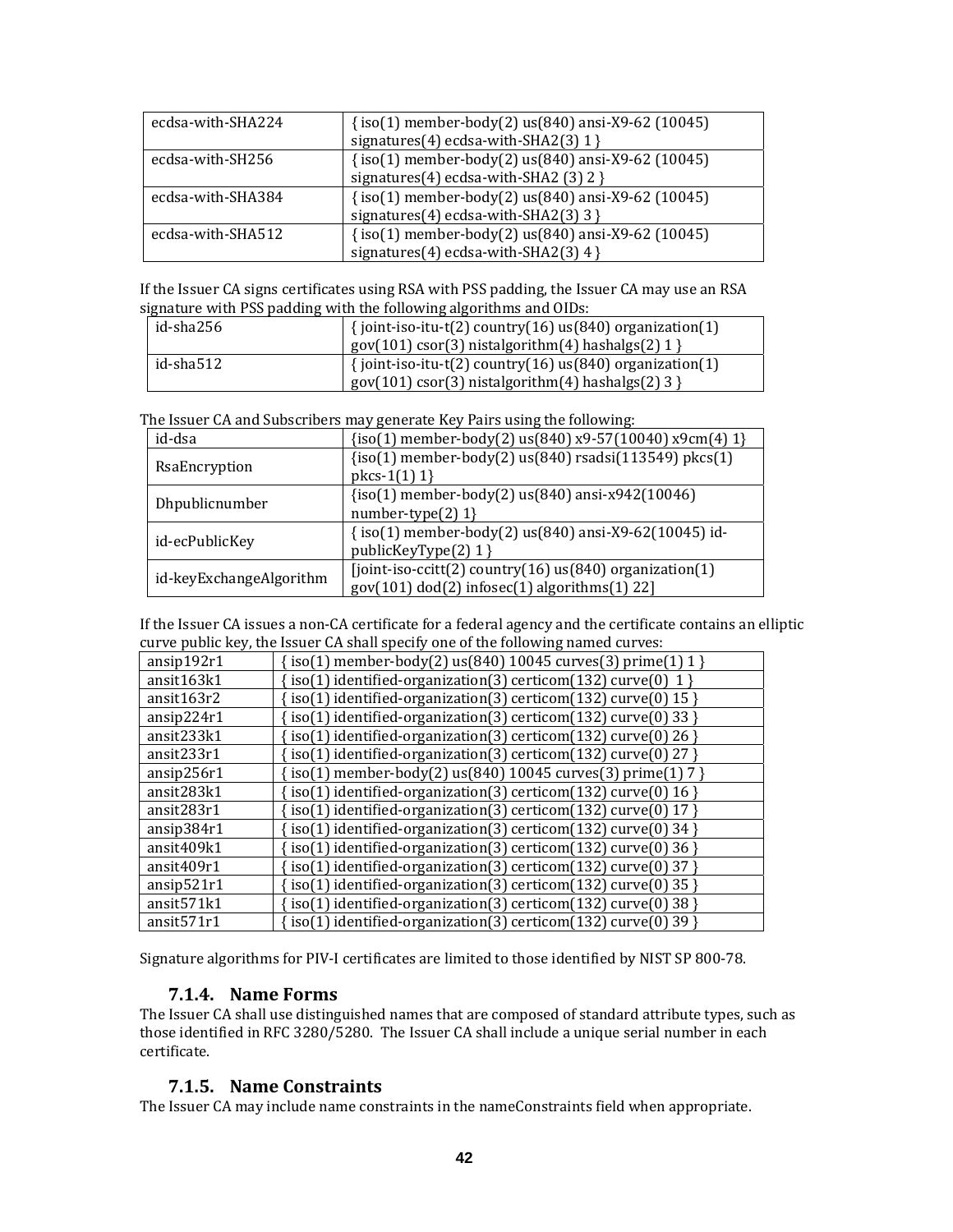# **7.1.6. Certificate Policy Object Identifier**

No stipulation.

#### **7.1.7. Usage of Policy Constraints Extension** Not applicable.

## **7.1.8. Policy Qualifiers Syntax and Semantics**

The Issuer CA may include brief statements in the Policy Qualifier field of the Certificate Policy extension.

#### **7.1.9. Processing Semantics for the Critical Certificate Policies Extension** No stipulation.

#### *7.2. CRL PROFILE*

## **7.2.1. Version number(s)**

The Issuer CA shall issue version 2 CRLs that conform to RFC 3280/5280.

#### **7.2.2. CRL and CRL Entry Extensions**

The Issuer CA CRL extensions shall conform to the Federal PKI X.509 CRL Extensions Profile.

#### *7.3. OCSP PROFILE*

The Issuer CA shall operate an OCSP service in accordance with RFC 2560.

## **7.3.1. Version Number(s)**

The Issuer CA shall support version 1 OCSP requests and responses.

## **7.3.2. OCSP Extensions**

No stipulation.

#### **8. COMPLIANCE AUDIT AND OTHER ASSESSMENTS**

The policies in this CP are designed to meet or exceed the requirements of generally accepted and developing industry standards, including the EV Guidelines and the AICPA/CICA WebTrust Program for Certification Authorities, ANS X9.79/ISO 21188 PKI Practices and Policy Framework ("CA WebTrust/ISO 21188"). For Issuer CAs chained to the FBCA, the auditor letter of compliance shall meet the FPKIPA's Auditor Letter of Compliance Requirements, dated October 28, 2009 (FPKIPA Audit Requirements).

# *8.1. FREQUENCY OR CIRCUMSTANCES OF ASSESSMENT*

On at least an annual basis, the Issuer CA shall retain an independent auditor who shall assess its compliance with this CP and its CPS. This audit must cover CMSs, Sub CAs, RAs, and each status server that is specified in a certificate issued by the Issuer CA. Any independent entity interoperating within the DigiCert PKI shall submit its practices statement and the results of its compliance audit to the DCMA on an annual basis for review and approval.

# *8.2. IDENTITY/QUALIFICATIONS OF ASSESSOR*

1. *Qualifications and experience*: Auditing must be the auditor's primary business function. The individual or at least one member of the audit group must be qualified as a Certified Information Systems Auditor (CISA), an AICPA Certified Information Technology Professional (CPA.CITP), a Certified Internal Auditor (CIA), or have another recognized information security auditing credential.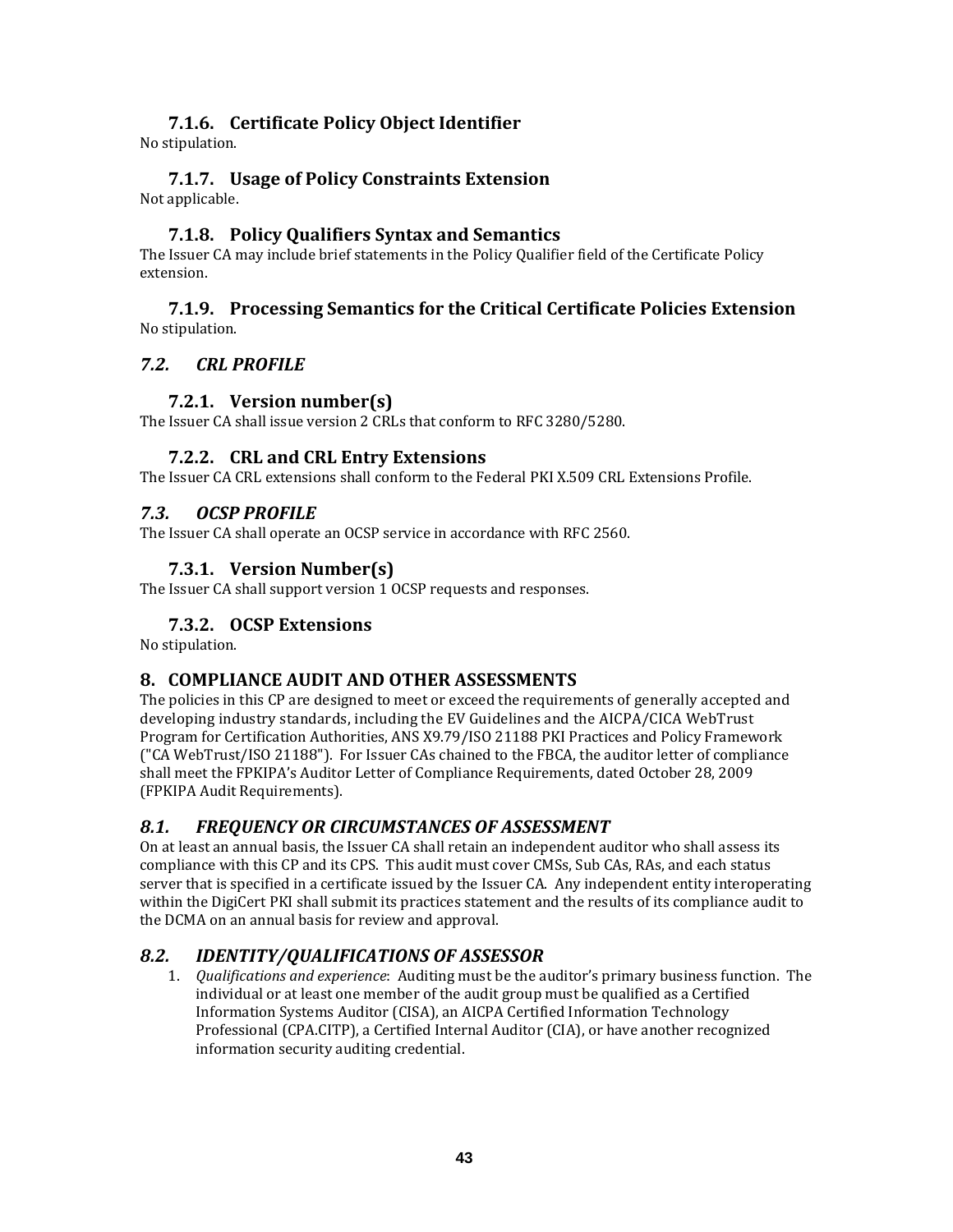- 2. *Expertise*: The individual or group must be trained and skilled in the auditing of secure information systems and be familiar with Public Key infrastructures, certification systems, and Internet security issues.
- 3. *Rules and standards*: The auditor must conform to applicable standards, rules, and best practices promulgated by the American Institute of Certified Public Accountants (AICPA), the Canadian Institute of Chartered Accountants (CICA), the Institute of Chartered Accountants of England & Wales (ICAEW), the International Accounting Standards adopted by the European Commission (IAS), Information Systems Audit and Control Association (ISACA), the Institute of Internal Auditors (IIA), or another qualified auditing standards body.
- 4. *Reputation*: The firm must have a reputation for conducting its auditing business competently and correctly.
- 5. *Insurance*: EV auditors must maintain Professional Liability/Errors and Omissions Insurance, with policy limits of at least \$1 million in coverage.

# *8.3. ASSESSOR'S RELATIONSHIP TO ASSESSED ENTITY*

The Issuer CA shall utilize an independent auditor that does not have a financial interest, business relationship, or course of dealing that could foreseeably create a significant bias for or against the Issuer CA.

# *8.4. TOPICS COVERED BY ASSESSMENT*

The audit must conform to industry standards, cover the Issuer CA's compliance with its business practices disclosure, and evaluate the integrity of the Issuer CA's PKI operations.

# *8.5. ACTIONS TAKEN AS A RESULT OF DEFICIENCY*

If an audit reports any material noncompliance with applicable law, this CP, the CPS, or any other contractual obligations related to the Issuer CA's services, then (1) the auditor shall document the discrepancy, (2) the auditor shall promptly notify the Issuer CA and the DCPA, and (3) the Issuer CA and the DCPA shall develop a plan to cure the noncompliance. The Issuer CA shall submit the plan to the DCPA for approval and to any third party that the Issuer CA is legally obligated to satisfy. The DCPA may require additional action if necessary to rectify any significant issues created by the noncompliance, including requiring revocation of affected certificates. Where DigiCert operates a crosscertified Issuer CA or issues certificates under the authority of a government accrediting body, the DCPA shall notify the entity that cross-certified the Issuer CA Certificate or that relevant government accrediting body.

# *8.6. COMMUNICATION OF RESULTS*

The results of each audit shall be reported to the DCPA for review and approval. The results shall also be communicated to any third party entities entitled by law, regulation, or agreement to receive a copy of the audit results.

# *8.7. SELFAUDITS*

The Issuer CA shall perform regular internal audits of its operations, personnel, and compliance with this CP using a randomly selected sample of certificates.

# **9. OTHER BUSINESS AND LEGAL MATTERS**

# *9.1. FEES*

# **9.1.1. Certificate Issuance or Renewal Fees**

The Issuer CA may charge fees for certificate issuance and renewal.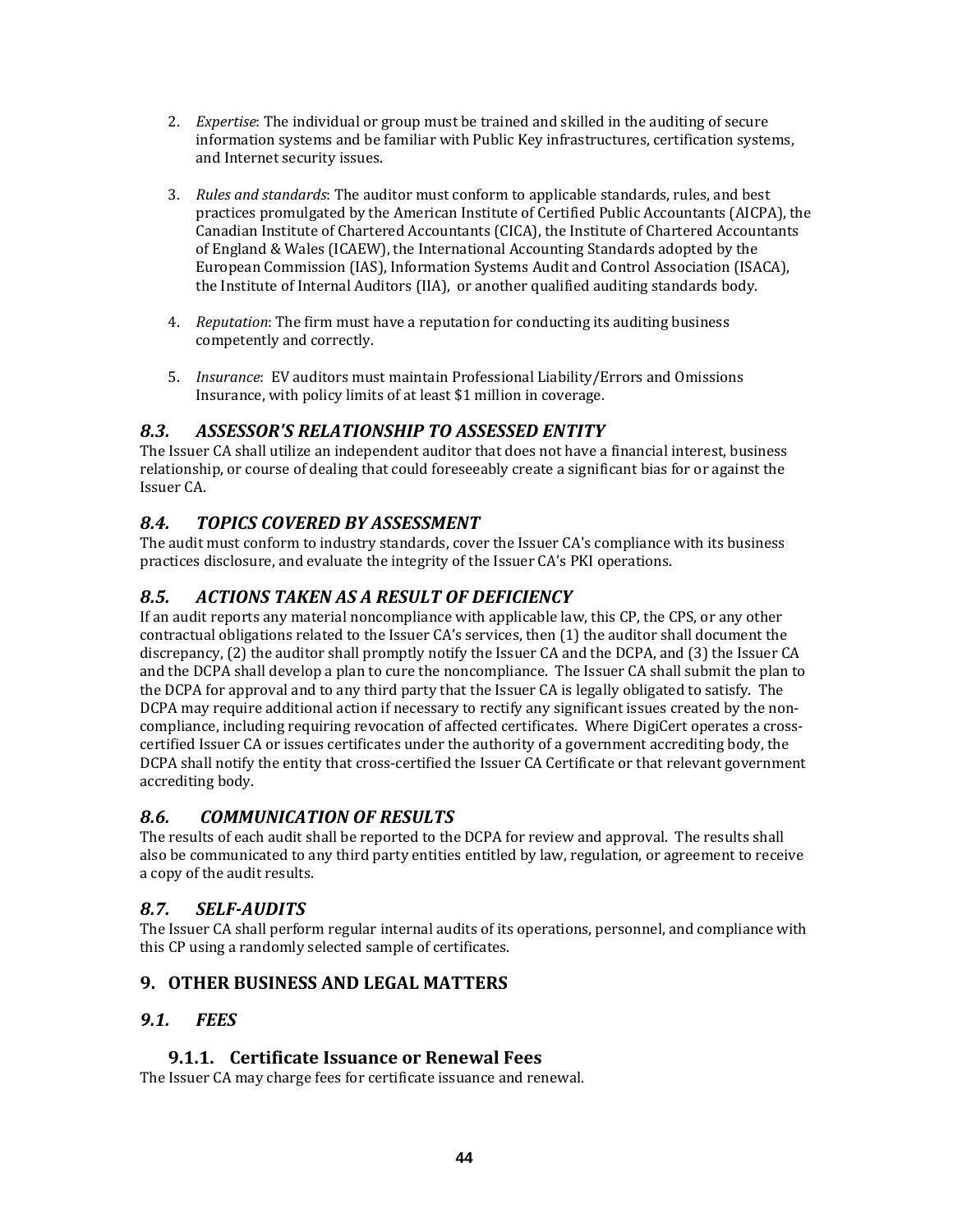#### **9.1.2. Certificate Access Fees**

The Issuer CA may charge fees for access to its database of certificates.

#### **9.1.3. Revocation or Status Information Access Fees** No stipulation.

#### **9.1.4. Fees for Other Services**

No stipulation.

#### **9.1.5. Refund Policy**

No stipulation.

#### *9.2. FINANCIAL RESPONSIBILITY*

#### **9.2.1. Insurance Coverage**

The Issuer CA shall maintain Errors and Omissions / Professional Liability Insurance of at least \$1 million per occurrence from an insurance company rated no less than A‐ as to Policy Holder's Rating in the current edition of Best's Insurance Guide (or with an association of companies, each of the members of which are so rated).

#### **9.2.2. Other Assets**

No stipulation.

#### **9.2.3. Insurance or Warranty Coverage for EndEntities** No stipulation.

#### *9.3. CONFIDENTIALITY OF BUSINESS INFORMATION*

#### **9.3.1. Scope of Confidential Information**

The Issuer CA shall specify what constitutes confidential information in its CPS.

#### **9.3.2. Information Not Within the Scope of Confidential Information**

Any information not listed as confidential in the CPS is considered public information. Published certificate and revocation data is considered public information.

#### **9.3.3. Responsibility to Protect Confidential Information**

The Issuer CA shall contractually obligate its employees, agents, and contractors to protect confidential information. The Issuer CA shall provide training to its employees on how to handle confidential information.

#### *9.4. PRIVACY OF PERSONAL INFORMATION*

#### **9.4.1. Privacy Plan**

The Issuer CA shall create and follow a privacy policy that specifies how the Issuer CA will handle personal information. The Issuer CA shall post the privacy policy on its website.

#### **9.4.2. Information Treated as Private**

The Issuer CA shall treat all personal information about an individual that is not publicly available in the contents of a certificate or CRL as private information. The Issuer CA shall protect private information in its possession using a reasonable degree of care and appropriate safeguards. The Issuer CA shall not distribute certificates that contain the UUID in the subject alternative name extension via publicly accessible repositories (e.g., LDAP, HTTP).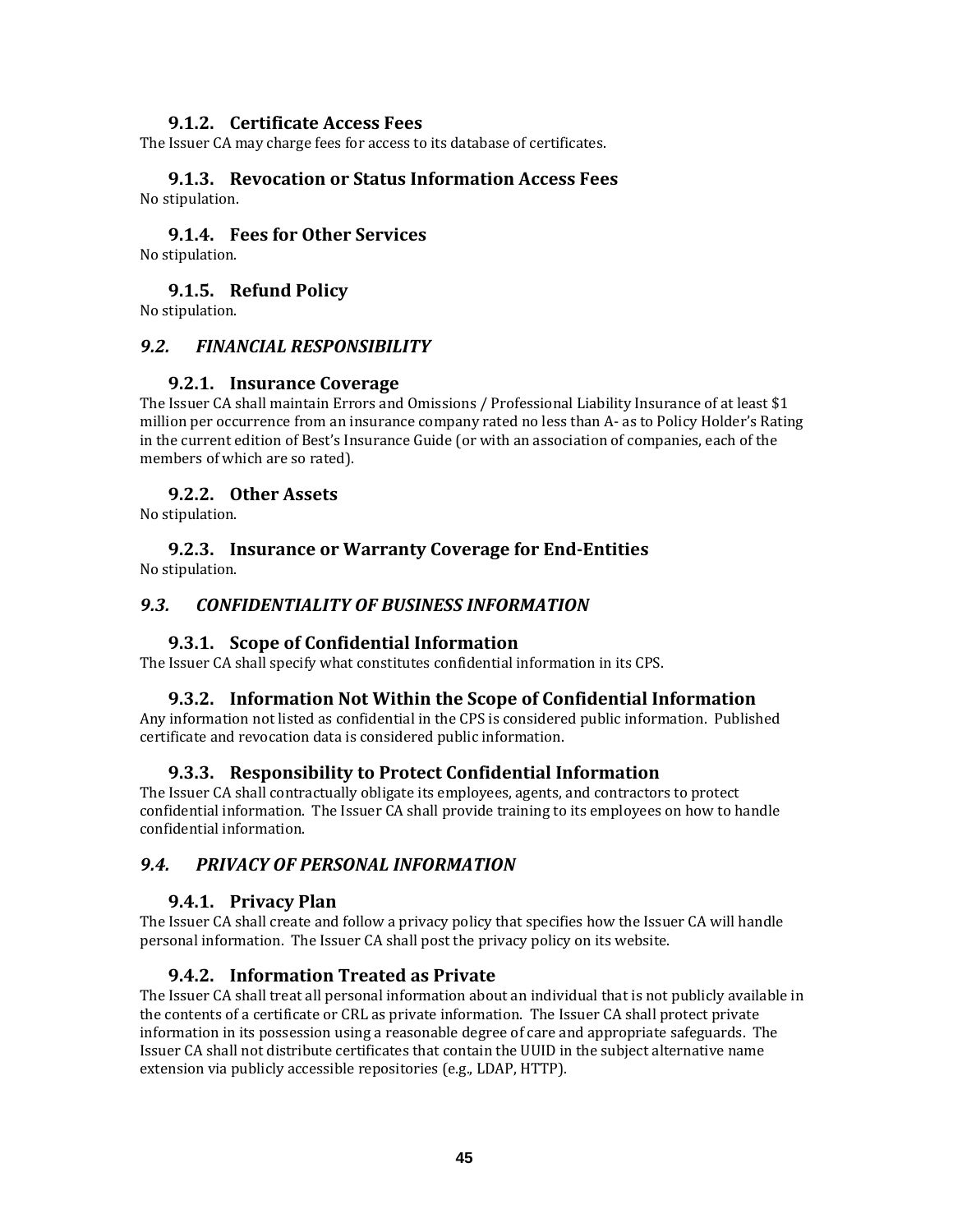## **9.4.3. Information Not Deemed Private**

Private information does not include certificates, CRLs, or their contents.

#### **9.4.4. Responsibility to Protect Private Information**

The Issuer CA is responsible for securely storing and protecting private information.

#### **9.4.5. Notice and Consent to Use Private Information**

Personal information provided during the application and identity verification process is considered private information provided that the information is not included in a Certificate. An Issuer CA may only use private data after obtaining the subject's express written consent or as required by applicable law or regulation. Personal data contained in a Certificate may be published in online public repositories, and all Subscribers consent to the global transfer and publication of any personal data contained in Certificates.

## **9.4.6. Disclosure Pursuant to Judicial or Administrative Process**

The Issuer CA may disclose private information, without notice, when required to do so by law or regulation.

#### **9.4.7. Other Information Disclosure Circumstances**

No stipulation.

## *9.5. INTELLECTUAL PROPERTY RIGHTS*

The Issuer CA shall not knowingly violate the intellectual property rights of any third party. The Issuer CA shall retain ownership over certificates but shall grant permission to reproduce and distribute certificates on a non‐exclusive, royalty‐free basis, provided that they are reproduced and distributed in full. Private Keys and Public Keys are the property of the Subscribers who rightfully issue and hold them.

#### *9.6. REPRESENTATIONS AND WARRANTIES*

#### **9.6.1. CA Representations and Warranties**

The Issuer CA represents that it complies, in all material aspects, with this CP, the CPS, its internal and published policies and procedures, and all applicable laws and regulations. The Issuer CA may expressly disclaim all other representations except as otherwise stated in the CPS or in a separate agreement with a Subscriber.

For PIV, the Issuer CA shall maintain an agreement with Affiliated Organizations that includes obligations related to authorizing affiliation with Subscribers of PIV‐I certificates.

#### **9.6.2. RA Representations and Warranties**

At a minimum, the Issuer CA shall require all RAs to represent that they have followed this CP and the relevant CPS when participating in the issuance and management of certificates. The Issuer CA may include additional representations and obligations in its CPS or in its agreement with the RA.

# **9.6.3. Subscriber Representations and Warranties**

The Issuer CA shall make Subscribers solely responsible for any misrepresentations they make to third parties and for all transactions that use Subscriber's Private Key, regardless of whether such use was authorized. Prior to being issued a certificate, Subscribers shall contractually agree to:

- 1. Securely generate their Private Keys and protect their Private Keys from compromise,
- 2. Provide accurate and complete information and communication to the Issuer CA at all times,
- 3. Confirm the accuracy of certificate data prior to using the certificate,
- 4. Promptly cease using a certificate and notify the Issuer CA if (i) any information that was submitted to the Issuer CA or is included in a certificate changes or becomes misleading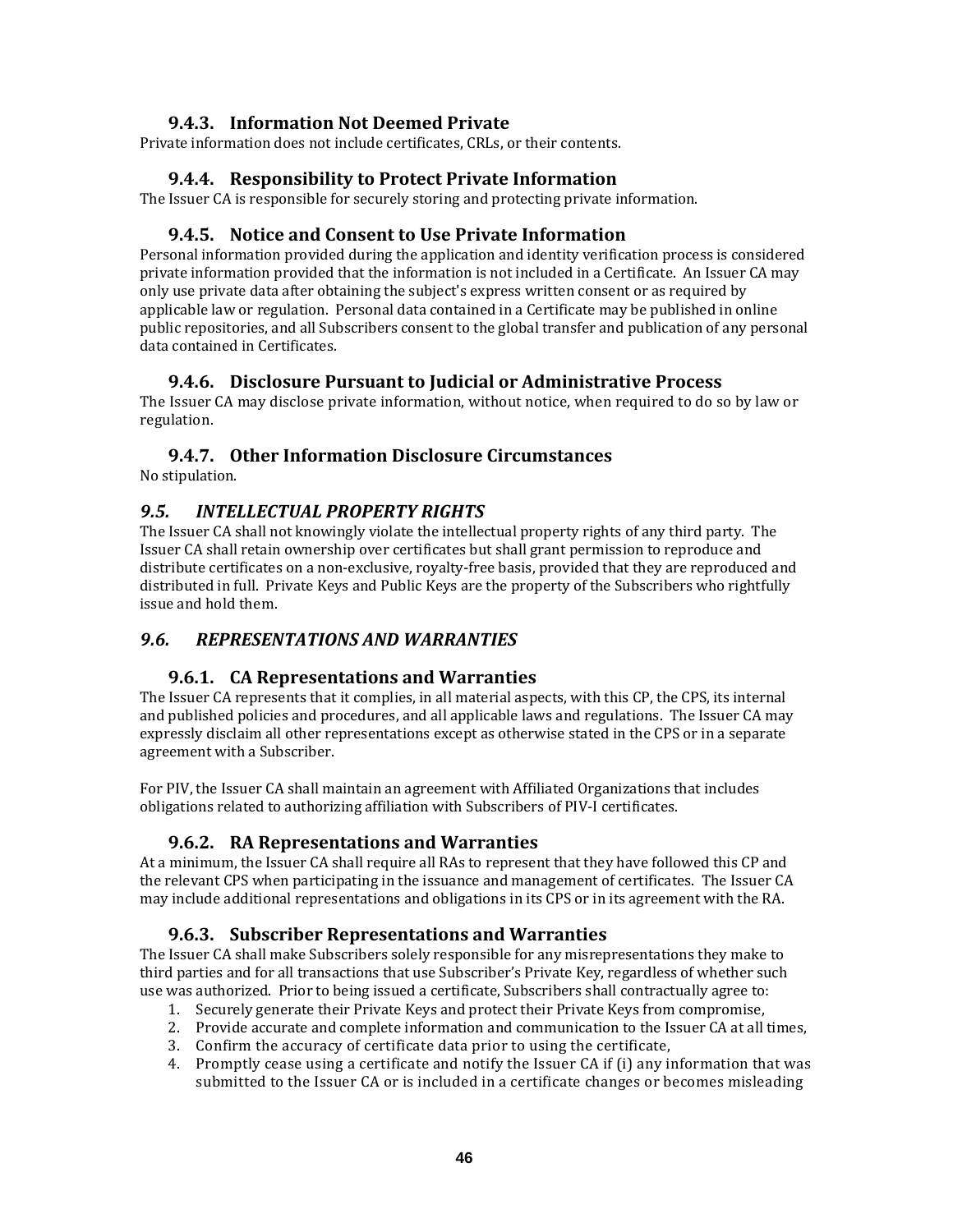or (ii) there is any actual or suspected misuse or compromise of the Private Key associated with the certificate,

- 5. Use the certificate only for authorized and legal purposes, consistent with the relevant CPS and Subscriber Agreement, including only installing SSL certificates on servers accessible at the domain listed in the certificate and not using code signing certificates to sign malicious code or any code that is downloaded without a user's consent, and
- 6. Promptly cease using the certificate and related Private Key after the certificate's expiration.

# **9.6.4. Relying Party Representations and Warranties**

Relying Parties must follow the procedures and make the representations required by the relevant CPS and in the applicable Relying Party Agreement prior to relying on or using a certificate.

## **9.6.5. Representations and Warranties of Other Participants**

No stipulation.

## *9.7. DISCLAIMERS OF WARRANTIES*

Except as expressly stated otherwise herein or as limited by law, DigiCert disclaims all warranties and obligations related to this CP. A fiduciary duty is not created simply because an entity uses services offered within the DigiCert PKI.

## *9.8. LIMITATIONS OF LIABILITY*

An Issuer CA may limit its liability for each certificate type as set forth in its CPS. An Issuer CA may exclude all liability for any certificate issued and managed in accordance with this CP and the CPS or in instances where a Subscriber or Relying Party has not complied with the terms and conditions of use for the Certificate.

#### *9.9. INDEMNITIES*

#### **9.9.1. Indemnification by an Issuer CA**

The Issuer CA's indemnification obligations are set forth in its CPS, Subscriber Agreement, or Relying Party Agreement.

#### **9.9.2. Indemnification by Subscribers**

The Issuer CA shall include its indemnification requirements for Subscribers in the CPS and in its Subscriber Agreements.

#### **9.9.3. Indemnification by Relying Parties**

The Issuer CA shall include its indemnification requirements for Relying Parties in the CPS.

#### *9.10. TERM AND TERMINATION*

#### **9.10.1. Term**

This CP and any amendments are effective when published to DigiCert's online repository and remain in effect until replaced with a newer version.

#### **9.10.2. Termination**

This CP and any amendments remain in effect until replaced by a newer version.

#### **9.10.3. Effect of Termination and Survival**

DigiCert will communicate the conditions and effect of this CP's termination via the DigiCert Repository. The communication will specify which provisions survive termination. At a minimum, responsibilities related to protecting confidential information will survive termination.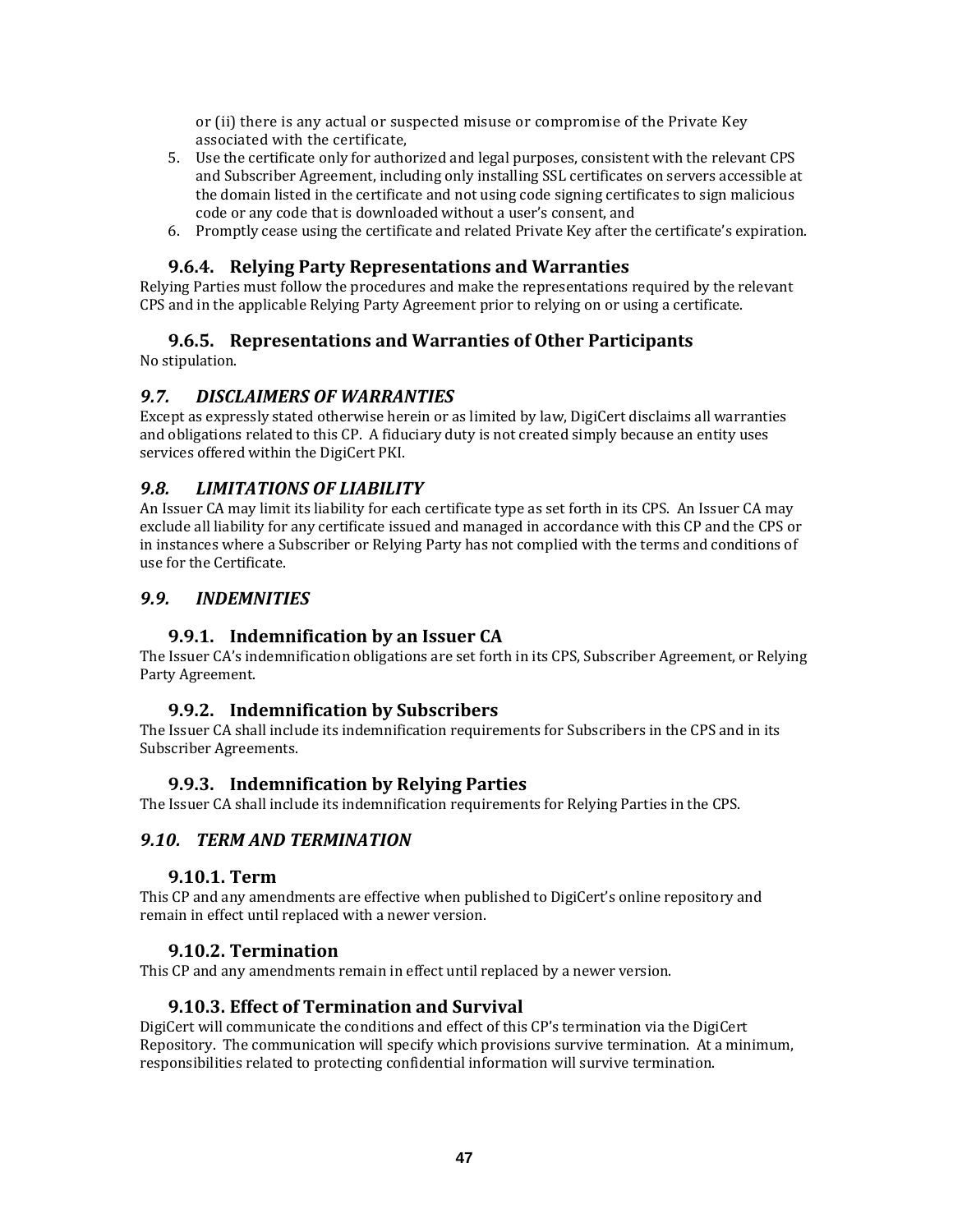# *9.11. INDIVIDUAL NOTICES AND COMMUNICATIONS WITH PARTICIPANTS*

DigiCert accepts digitally signed or paper notices related to this CP that are addressed to the locations specified in Section 2.2 of this CP. Notices are deemed effective after the sender receives a valid and digitally signed acknowledgment of receipt from DigiCert. If an acknowledgement of receipt is not received within five days, the sender must resend the notice in paper form to the street address specified in Section 2.2 using either a courier service that confirms delivery or via certified or registered mail with postage prepaid and return receipt requested.

# *9.12. AMENDMENTS*

## **9.12.1. Procedure for Amendment**

The DCPA determines what amendments should be made to this CP or the CPS. Amendments are made by posting an updated version of the CP or CPS to the online repository. Controls are in place to reasonably ensure that this CP and the CPS is not amended and published without the prior authorization of the DCPA. The DCPA reviews this CP and the corresponding CPS annually.

# **9.12.2. Notification Mechanism and Period**

The Issuer CA will post notice on its website of any proposed significant revisions to this CP. The notice will include a final date for receipt of comments and the proposed effective date. The Issuer CA is not required to have a fixed notice and comment period. The Issuer CA may make non-material changes without notice and without changing the version of this CP.

# **9.12.3. Circumstances under which OID Must Be Changed**

If the DCPA determines an amendment necessitates a change in an OID, then the revised version of this CP will also contain a revised OID. Otherwise, amendments do not require an OID change.

# *9.13. DISPUTE RESOLUTION PROVISIONS*

Before resorting to any dispute resolution mechanism, including adjudication or any type of alternative dispute resolution, a party must notify DigiCert of the dispute with a view to seek dispute resolution.

# *9.14. GOVERNING LAW*

For disputes involving Qualified Certificates, the national law of the relevant Member State shall govern. For all other certificates, the laws of the state of Utah shall govern the interpretation, construction, and enforcement of this CP and all proceedings related hereunder, including tort claims, without regard to any conflicts of law principles, and Utah shall be the non‐exclusive venue and shall have jurisdiction over such proceedings.

# *9.15. COMPLIANCE WITH APPLICABLE LAW*

This CP is subject to all applicable laws and regulations, including United States restrictions on the export of software and cryptography products. Subject to section 9.4.5's Notice and Consent to Use Private Information contained in Certificates, each Issuer CA shall meet the requirements of European data protection directive 95/46/EC and shall establish and maintain appropriate technical and organization measures against unauthorized or unlawful processing of personal data and against the loss, damage, or destruction of personal data.

# *9.16. MISCELLANEOUS PROVISIONS*

# **9.16.1. Entire Agreement**

The Issuer CA shall contractually obligate every RA involved in Certificate issuance to comply with this CP and applicable industry Guidelines. The Issuer CA will also require parties using its products and services, such as Subscribers and Relying Parties, to accept agreements. No third party may rely on or bring action to enforce any such agreement.